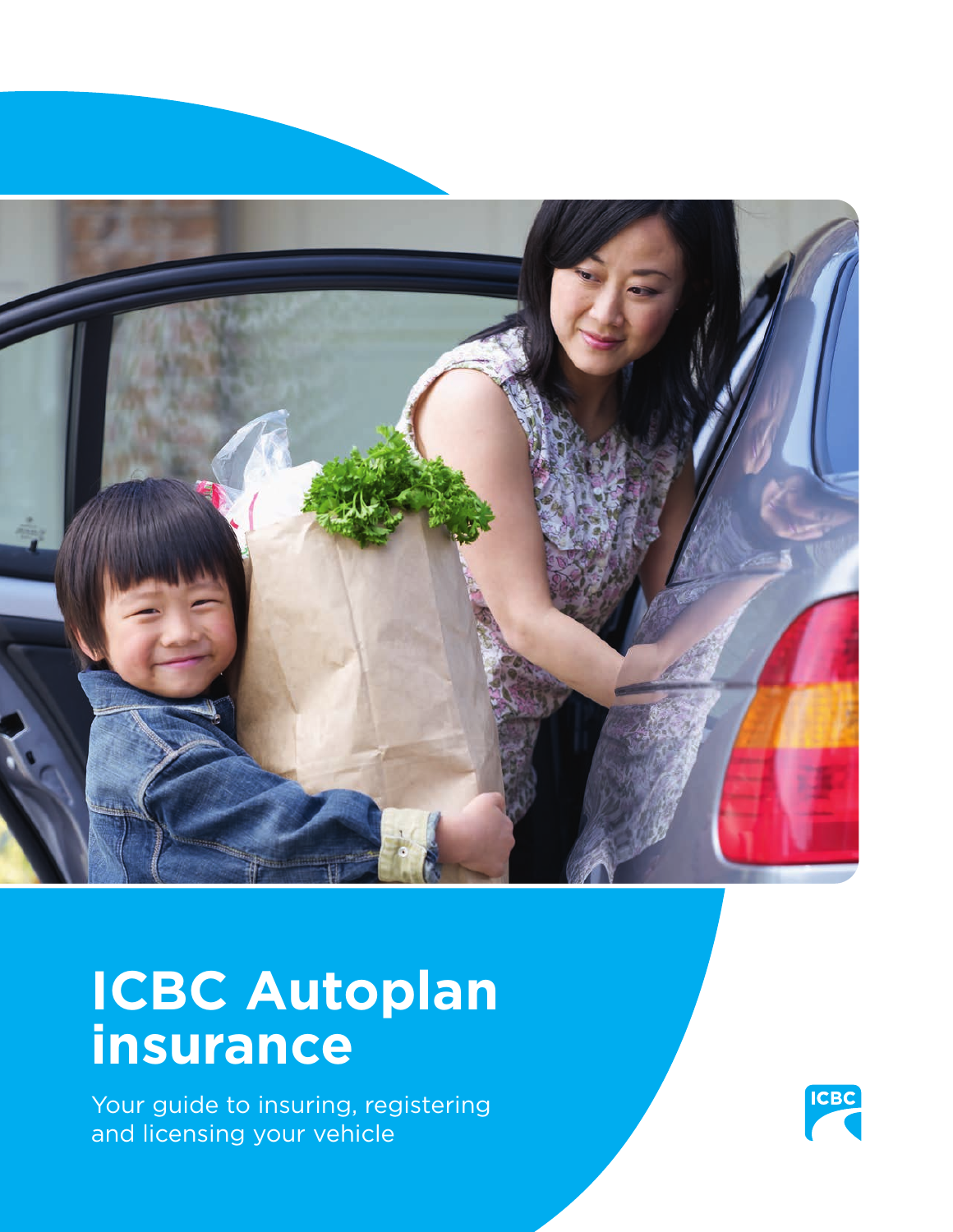# **Table of contents**

| Protection for property damage<br>caused by hit-and-run or uninsured drivers 8  |  |
|---------------------------------------------------------------------------------|--|
| Optional Autoplan insurance 8                                                   |  |
|                                                                                 |  |
|                                                                                 |  |
|                                                                                 |  |
|                                                                                 |  |
|                                                                                 |  |
|                                                                                 |  |
|                                                                                 |  |
|                                                                                 |  |
|                                                                                 |  |
|                                                                                 |  |
|                                                                                 |  |
| New vehicle protection12                                                        |  |
|                                                                                 |  |
|                                                                                 |  |
|                                                                                 |  |
| RoadStar and Roadside Plus packages 17                                          |  |
|                                                                                 |  |
|                                                                                 |  |
| <b>Additional Products</b>                                                      |  |
|                                                                                 |  |
|                                                                                 |  |
|                                                                                 |  |
| Getting on the road—things you need<br>to know to get your vehicle licensed and |  |
|                                                                                 |  |
|                                                                                 |  |
| Licensing and insuring your vehicle25                                           |  |
|                                                                                 |  |

| Bringing a vehicle to B.C.-inspections29                               |  |
|------------------------------------------------------------------------|--|
|                                                                        |  |
|                                                                        |  |
|                                                                        |  |
|                                                                        |  |
| How ICBC sets your Autoplan premium31                                  |  |
| Discounts and savings32                                                |  |
|                                                                        |  |
| Crash history, claim forgiveness, claim repayment33                    |  |
|                                                                        |  |
|                                                                        |  |
|                                                                        |  |
|                                                                        |  |
|                                                                        |  |
|                                                                        |  |
|                                                                        |  |
|                                                                        |  |
| Determining premiums and payouts<br>under Collision, Comprehensive and |  |
| Specified Perils coverages 36                                          |  |
| Buying or selling a vehicle 37                                         |  |
|                                                                        |  |
| ICBC's fairness process 40                                             |  |
|                                                                        |  |
| Privacy and freedom of information 41                                  |  |
|                                                                        |  |
| What to do after a crash41                                             |  |
|                                                                        |  |
|                                                                        |  |
|                                                                        |  |
|                                                                        |  |
| Is there a time limit on making a claim?42                             |  |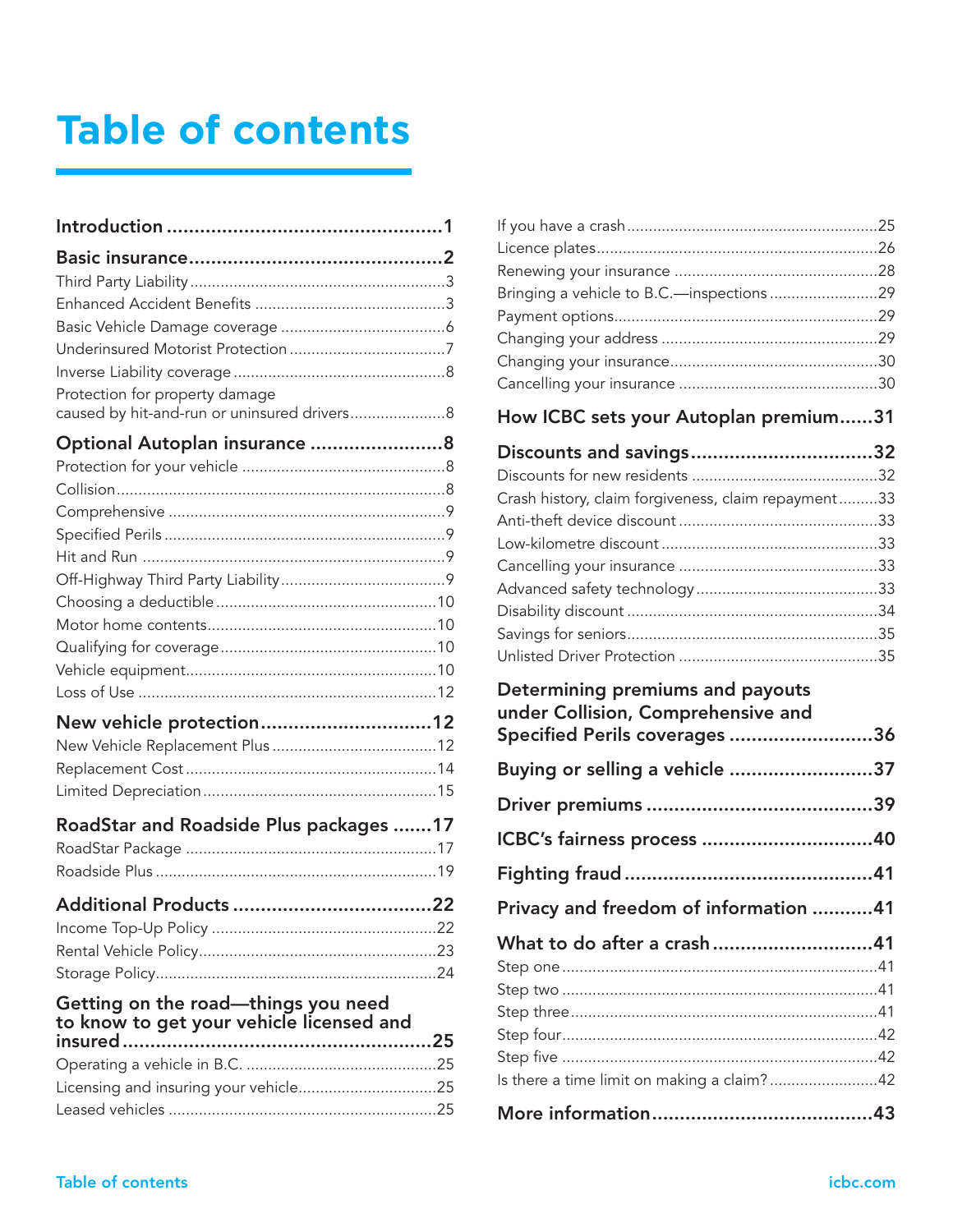## Introduction

Since 1974, ICBC has been providing Basic insurance coverage for all vehicles licensed and insured in the province of B.C.

ICBC is the sole provider of Basic insurance and must provide coverage to all vehicle owners who license and insure their vehicles in B.C. This system protects you because all B.C. motorists must carry at least a minimum amount of insurance.

Basic insurance protects you and pays for your injury-related medical and recovery expenses in the event of a crash. Starting May 1, 2021, ICBC has adopted Enhanced Care, a care-based approach to auto insurance that increases the care and recovery benefits available as part of Basic insurance. It ensures that all B.C. residents have access to these benefits no matter who is responsible for a crash.

In addition, if you're driving in B.C. and another driver crashes into your vehicle, Basic coverage on your own policy will cover the costs to repair or replace your vehicle, to the extent that you're not responsible for the crash.

Under Enhanced Care, vehicle owners and drivers who cause crashes in B.C. are also protected from being sued for injuries or vehicle damage in most cases.

Even with the limitations on lawsuits in B.C. there are still situations where lawsuits are permitted, and you could be held financially responsible as a result of a crash.

For situations where lawsuits are permitted, Basic insurance provides you with \$200,000 worth of Third Party Liability coverage in case you are found responsible for a crash that injures someone or causes loss or damage to someone else's property. Many people choose to increase their limit of Third Party Liability coverage to \$1 million or more, in case the \$200,000 limit under their Basic insurance is not enough.

Optional Autoplan insurance is additional coverage that you can choose to buy if you wish. The most common Optional Autoplan coverages are Extended Third Party Liability, Collision, and Comprehensive.

Extended Third Party Liability gives you additional protection over and above the Basic Third Party Liability in situations where lawsuits are allowed.

Collision insurance pays to repair or replace your vehicle if it is damaged in a crash, even when you are at fault.

Comprehensive insurance covers loss or damage to your vehicle by any cause except loss or damage covered by Collision insurance. This includes coverage for loss or damage caused by fire, theft, vandalism, and windshield damage, to name a few.

This publication will give you a general understanding of the protection provided by Basic and Optional Autoplan insurance, as well as provide general information on registering, licensing and insuring your vehicle.

The information in this publication is intended to provide general information only and is not intended to provide legal or professional advice. We have used plain language to help you understand your optional policy or some of the laws related to the topic of this publication.

Information in this publication is subject to change without notice. You should follow the more detailed wording and requirements of current applicable statutes and regulations or your optional policy, even if they contradict the wording and requirements set out in this publication.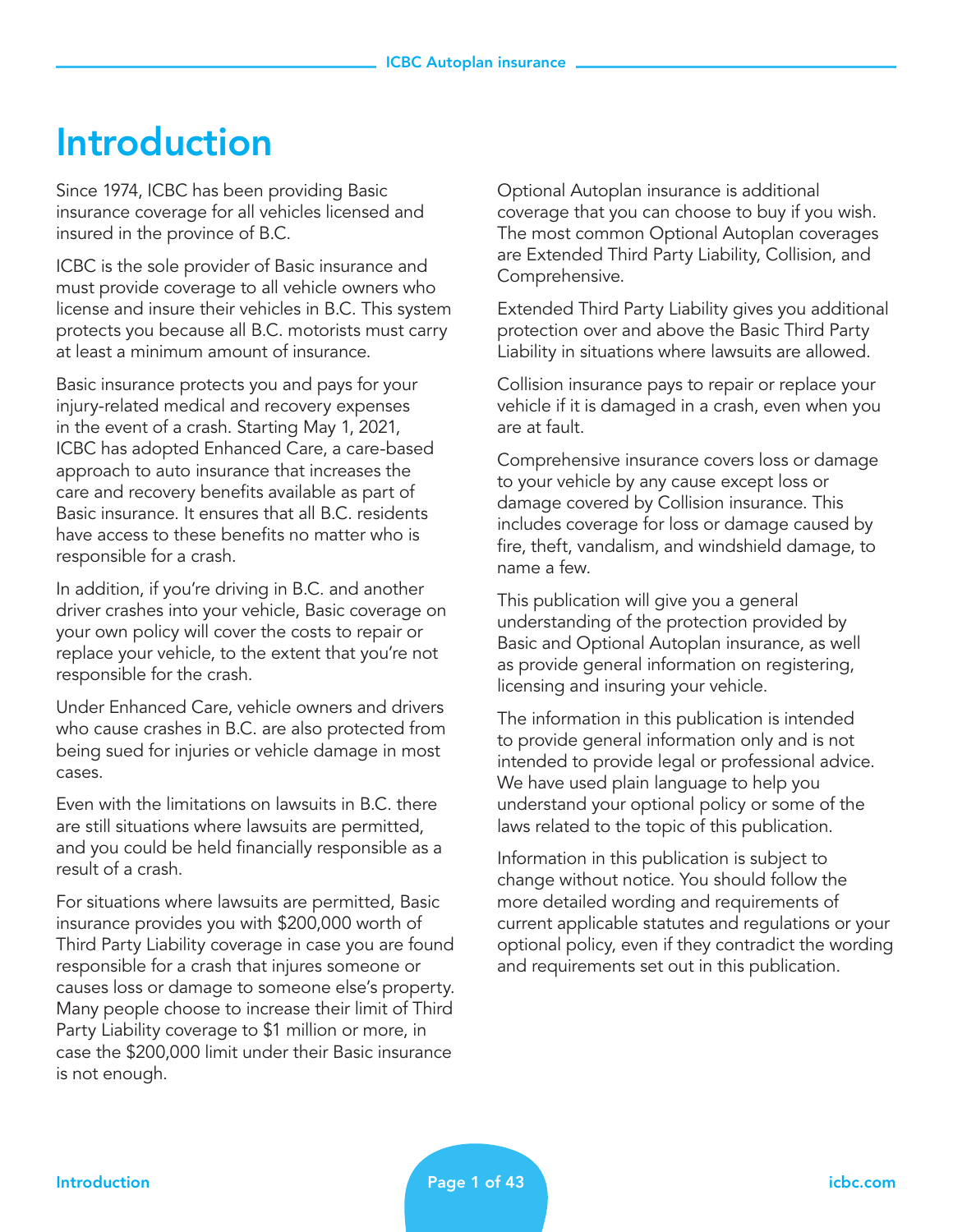## Basic insurance

Generally, Basic insurance protects you when you're involved in a crash.

Basic insurance includes five main types of coverage:

- Third Party Liability coverage
- Enhanced Accident Benefits
- Basic Vehicle Damage coverage
- Underinsured Motorist Protection
- Inverse Liability coverage

Under Enhanced Care, the Third Party Liability coverage included in your Basic insurance pays damages up to your policy limit in places where vehicle owners and drivers aren't protected from lawsuits, and you are found legally responsible for a crash.

If you're injured in a crash, Basic insurance will provide Enhanced Accident Benefits to cover your medical care and recovery for as long as you need it. It also includes income replacement benefits for the period of time you're too injured to work. If there are fatalities resulting from a crash, your Enhanced Accident Benefits will also pay funeral expenses up to a specified limit and death benefits to the spouse and dependants.

If your vehicle is damaged in a crash with another vehicle in B.C., Basic Vehicle Damage coverage will pay for the damage to your vehicle to the extent that you are not responsible.

Basic insurance also includes Underinsured Motorist Protection for rare situations where you or members of your household are not eligible for Enhanced Accident Benefits and are injured in a crash where the responsible driver lacks sufficient coverage to pay damages awarded in a claim.

Basic Inverse Liability coverage will cover your vehicle damage to the extent you are not responsible if you are in a crash outside B.C. in a place where lawsuits for vehicle damage are legally prohibited.

#### Basic insurance fine print

Basic insurance coverage applies only in Canada and the United States (including Hawaii and Alaska). Your coverage does not extend to Mexico or any other country. Some individual coverages have specific geographic restrictions; read the detailed descriptions in this brochure for more information.

#### Many of the coverages available as part of Basic insurance may not cover you if:

- Your vehicle was improperly rated—for example, rated for pleasure use but used for a higher premium rate such as to and from work.
- The crash resulted from avoiding the police or using a vehicle for any illicit or illegal purpose.
- You were driving without a valid driver's licence or when your licence was suspended.
- Your vehicle was driven by someone else without a valid driver's licence or when their licence was suspended.
- You are found impaired by alcohol, drugs or other intoxicating substances at the time of the crash.
- You present a fraudulent or exaggerated claim.
- The vehicle was deliberately used to cause loss or damage.
- Your claim results from acts of war, rebellion, insurrection or a nuclear energy hazard.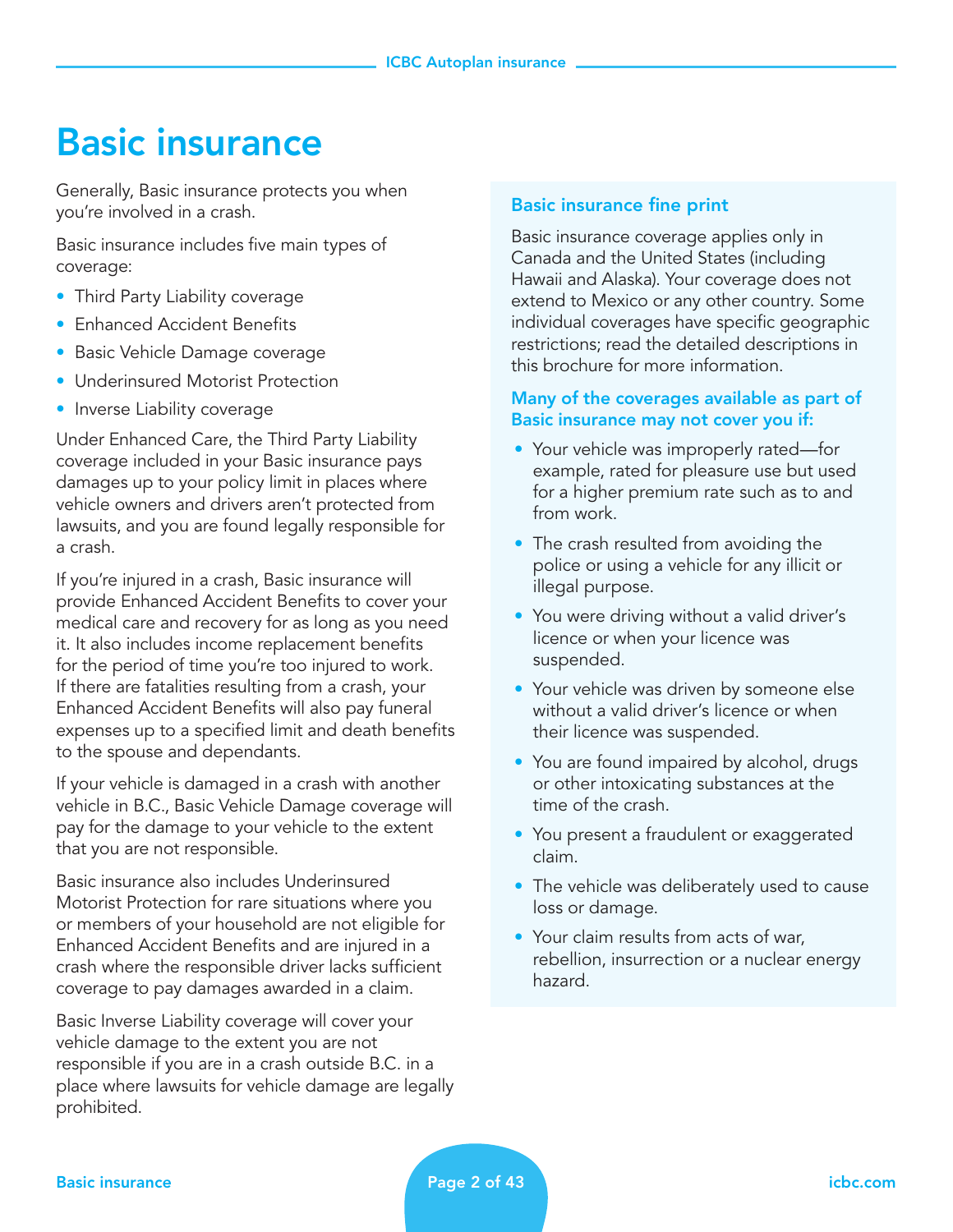## Third Party Liability

A crash can cause injuries to someone or damage their property or vehicle. If you're responsible, the other person could recover their losses by making a claim against you and your insurance policy.

Under Enhanced Care, vehicle owners and drivers in B.C. are protected from lawsuits in most cases, so if you are responsible for a crash, you can have peace of mind knowing it is unlikely that anyone injured in the crash or whose vehicle you damaged will take legal action against you. However, there are still some situations where someone could make a claim against you.

For example, someone could make a claim against you if you cause a crash and damage someone's property, such as a building, fence, or the contents inside their vehicle, or if you travel outside B.C. to another state or province where lawsuits for injuries and vehicle damage are permitted.

Basic insurance provides you with \$200,000 worth of Third Party Liability coverage in case someone makes a claim against you in a situation where lawsuits are permitted. Buses, taxis, limousines, heavy commercial vehicles (over 5,000 kg GVW) and commercial trailers must carry \$1 million in coverage and \$2 million if dangerous goods are carried.

## Extending your Third Party Liability

Many drivers increase Basic Third Party Liability coverage to \$1 million or more because if you are found responsible for a serious crash causing injury or damage, you could be required to pay damages well above \$200,000.

Purchasing additional Third Party Liability gives you extra protection when the cost of the other party's claim has exceeded the \$200,000 limit of your Basic Third Party Liability.

If you have a crash that causes both property damage and injuries or death, claims for injuries or death have priority on the first 90 per cent of your liability coverage. Claims for property damage have priority on the 10 per cent balance. This also applies to Extended Third Party Liability coverage.

#### Third Party Liability coverage restrictions

Third Party Liability coverage does not apply in the following situations:

- Loss or damage to property (yours or anyone else's) carried in your vehicle.
- Loss or damage to property you own or rent (for example, your house).
- Assessments, penalties or premiums payable under the Workers Compensation Act.
- Towing an unlicensed trailer that is required to be licensed.
- Operation of attached equipment at a work site (for example, a crane attached to a truck).
- Damages awarded in a lawsuit against you if you have been convicted of certain Criminal Code offences related to the crash.

## Enhanced Accident Benefits

Enhanced Accident Benefits cover costs such as medical and personal expenses, as well as income replacement benefits and caregiver benefits if you are injured in a crash, regardless of who is at fault. ICBC pays Enhanced Accident Benefits with no overall limit, to all B.C. residents injured in a crash as an occupant of a vehicle, or as a pedestrian or cyclist hit by a vehicle.

For non-B.C. residents injured in a crash in B.C., whether as the occupant of a vehicle, a pedestrian, or cyclist, ICBC will provide or contribute to their care and recovery benefits, but their access to Enhanced Accident Benefits may depend on the extent of their responsibility for the crash.

For crashes that occur in other parts of Canada or the United States, B.C. residents will have full access to Enhanced Accident Benefits, and ICBC will pay or contribute to benefits for non-residents injured as a result of a crash involving a B.C. vehicle, in accordance with local laws.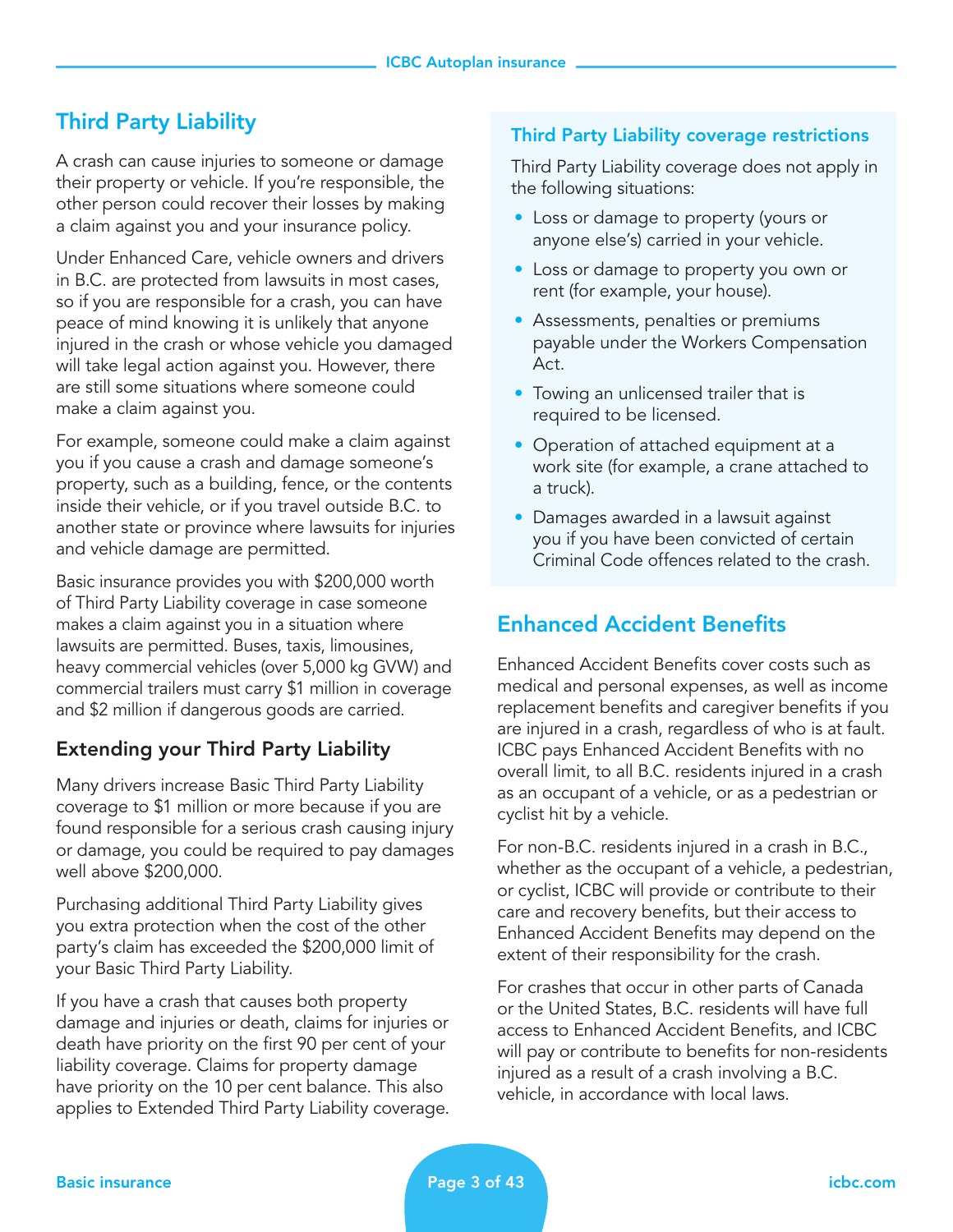### Medical and personal expenses

ICBC Enhanced Accident Benefits cover medical expenses required as a result of a crash.

Enhanced Accident Benefits also reimburse you for certain personal expenses resulting from the crash, including travel costs associated with medical treatment. Expenses covered may include medical; dental; hospital; ambulance; chiropractic or physiotherapy treatments; occupational therapy; speech therapy; prosthetics; medication; medical supplies or equipment; and attendant care.

Enhanced Accident Benefits do not cover expenses that may be claimed under other insurance policies, or medical or hospital plans. However, if the coverage limits offered under Enhanced Accident Benefits are higher than those offered under the other plan(s), ICBC will pay amounts claimed that are in excess of the other plan, up to a maximum of the limit under Enhanced Accident Benefits. Some expenses will need prior confirmation before we reimburse you.

### Income replacement benefits

Enhanced Accident Benefits provide income replacement benefits if you fit into one of the six categories of earners listed below and you cannot continue working because of your injuries:

- Full-time earner
- Temporary earner
- Part-time earner
- Student
- Minor
- Non-earner

Income replacement benefits for full-time, temporary or part-time earners (including students and minors) begin on the eighth day after the crash.

#### Non-earners

If you are classified as a "non-earner," meaning you weren't working at the time of the crash, but could have been, your entitlement to income replacement benefits begins 180 days after the crash.

If you can provide sufficient information to show you would have held employment during the first 180 days following the crash, you'll be entitled to income replacement benefits based on the time period in which you would have been working.

For more information on entitlement to income replacement benefits for any of these categories of earners, see Your Guide to Enhanced Accident Benefits.

The income replacement benefits are calculated as 90 per cent of your net income, based on your gross yearly employment income, up to a maximum yearly insurable income amount. For 2022, the maximum yearly insurable income amount is \$105,500. If your gross yearly employment income is above the specified maximum, talk to your broker to see if ICBC's Income Top-Up Policy is right for you (also see Additional Products, p. 22).

### Insurance and income replacement benefits under Enhanced Accident **Benefits**

An employed person may be eligible for up to 15 weeks of Employment Insurance (EI) sickness benefits when disabled by a crash. Anyone claiming income replacement benefits under Enhanced Accident Benefits should apply for EI benefits immediately. There is a one-week waiting period for both EI benefits and income replacement benefits, so both benefits can begin on the eighth day. The EI amount will be deducted from any Enhanced Accident Benefits entitlement.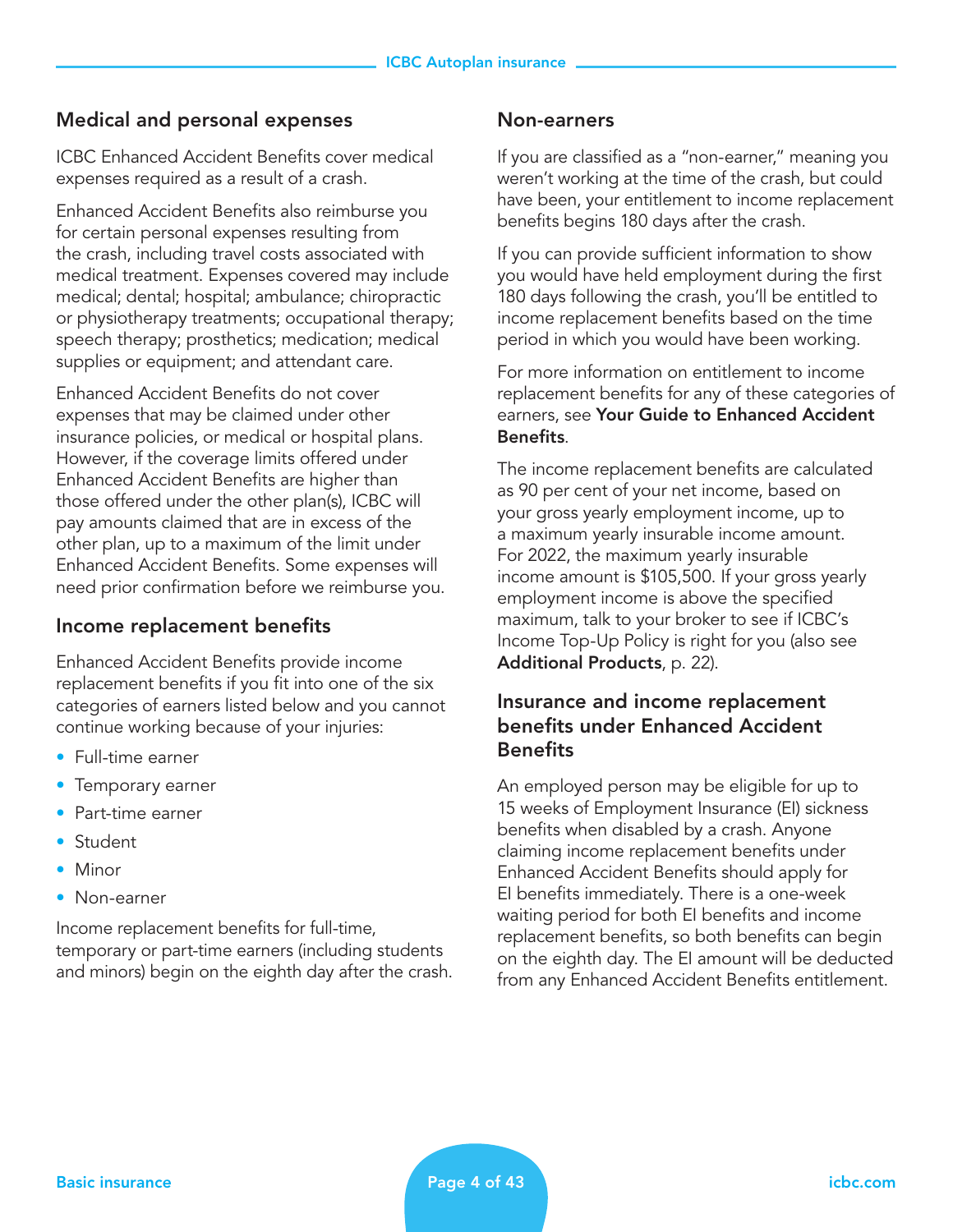#### Duration of income replacement benefits

Income replacement benefits are available only to people whose injuries have rendered them totally or partially disabled for eight days or more. Eligibility begins on the eighth day of your disability.

Except for the most serious injuries, income replacement benefits are intended to be a temporary measure to compensate for your loss of income while you recover from the effects of the crash.

You're no longer eligible for income replacement benefits when:

- You become able to do the work you were doing at the time of the crash,
- you become able to work in the type of employment that was determined for you 181 days after the crash, if applicable, or
- you return to work at a job that pays as much or more than the amount used to calculate the Income Replacement paid to you at the start of your claim.

If you have been receiving income replacement benefits for a minimum of five years when you reach 65, your income replacement benefits will end on the first June 30 after your 65th birthday and you'll become eligible for the retirement income benefit.

If you can return to work, or become able to work, as noted above, your income replacement benefits will end.

#### Caregiver benefits and reimbursement of care expense

If you are a caregiver who is unable to continue to provide this care as a result of injuries you suffered in a crash, you may be eligible for a caregiver weekly benefit if your main occupation is caring, on an unpaid basis, for:

- A child or children under the age of 16, or
- a person who is regularly unable, for any reason to hold employment.

The caregiver weekly benefit is a benefit paid bi-weekly and intended to be used to hire a replacement caregiver. The goal of this benefit is to support unpaid caregivers who are involved in a crash and are not entitled to or have chosen not to receive an income replacement benefit.

If you are not eligible for the caregiver weekly benefit because you are entitled to an income replacement benefit you may be eligible for reimbursement of care expenses.

Care expense reimbursement helps to pay for someone to take over your caregiving duties if the injuries you sustained in the crash prevent you from performing them.

Note: part-time and temporary earners can get both income replacement benefits and the caregiver weekly benefit for the first 180 days. After 181 days, they can elect to receive the caregiver weekly benefit or receive income replacement benefits and reimbursement of care expenses.

For more information, see **Your Guide to** Enhanced Accident Benefits.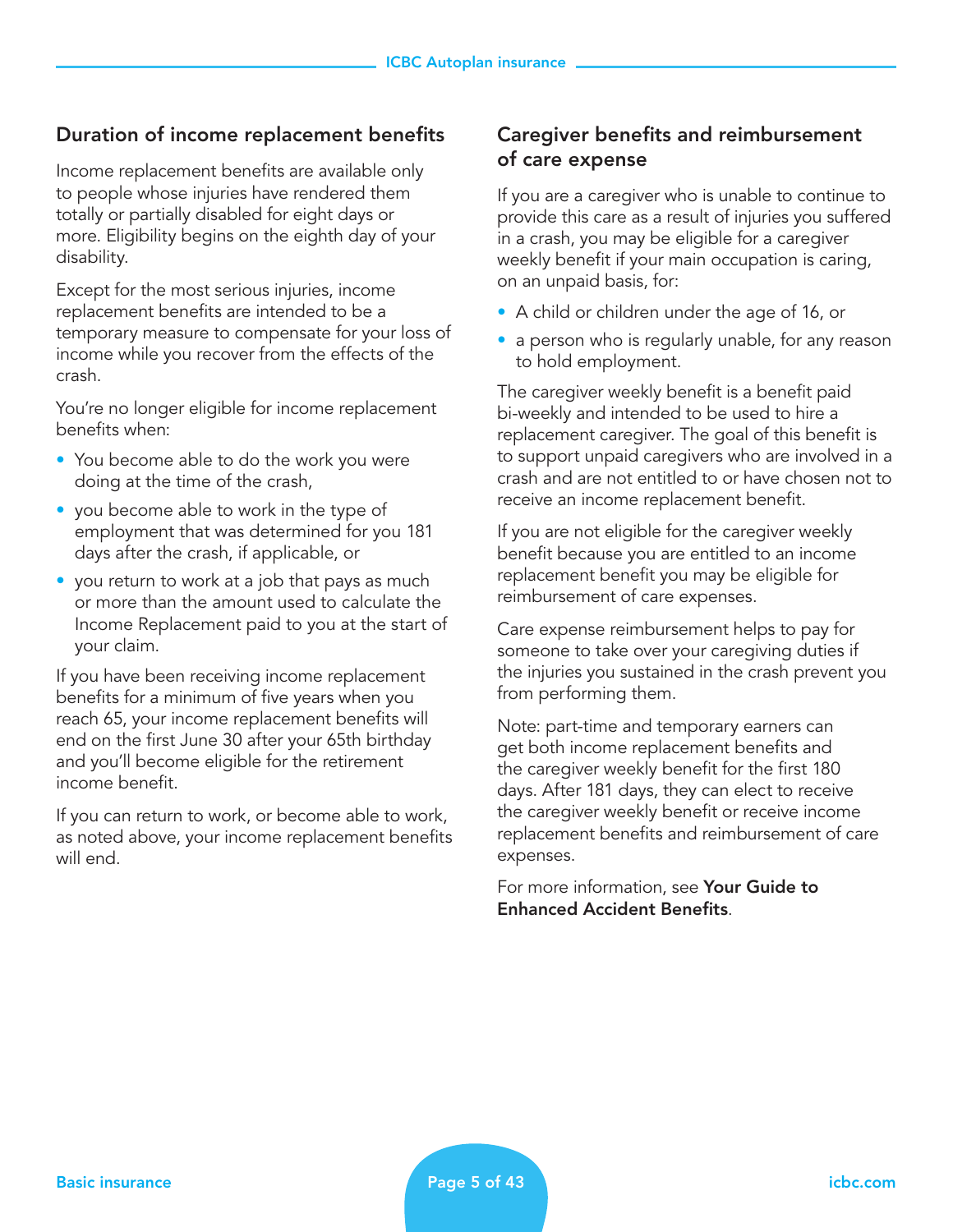### Coverage for attending to someone who needs critical care

Enhanced Accident Benefits cover out-of-pocket expenses such as travel and accommodation for family members or close friends visiting a loved one who has been hospitalized and is in critical condition because of a crash. A maximum of two people are covered.

If the injured person requires or will benefit from the care provided by those individuals, expenses of up to \$5,113 are covered if reimbursement is for one person, and expenses of up to \$2,557 per person are covered if two people are being reimbursed.

For more information on Enhanced Accident Benefits, see Your Guide to Enhanced Accident Benefits.

#### Funeral expenses

If an insured person is killed in a crash, burial and funeral expenses will be reimbursed to a maximum of \$9,386.

#### Death benefits

Death benefits are payable to the deceased's spouse and/or dependants, and may be paid to the non-dependent children or parents of the deceased if there are no dependants and no spouse. Benefit amounts vary according to the age and income of the deceased at the time of the crash, and the relationship to the deceased (spouse/dependant/ parent). The minimum lump sum payment to a surviving spouse or partner is \$68,863.

#### Grief counselling

This benefit is available to help pay up to \$3,925 per person in counselling expenses for your grieving family members in the event of a fatal crash.

For those who need it, more information on funeral expenses, death benefits, and grief counselling is available in Your Support Guide for Fatality Claims.

#### Enhanced Accident Benefits coverage restrictions

Enhanced Accident Benefits may be reduced or denied for the injury or death of a person:

- Who intentionally caused their own injuries or death,
- who intentionally caused the crash,
- whose injury or death is caused by sickness or disease,
- whose injury or death results from the use of any weapon or an object used as a weapon,
- who is convicted of a serious motor vehicle related Criminal Code offence, such as:
	- Murder or manslaughter
	- Criminal negligence causing injury or death
	- Operating a vehicle while impaired by alcohol or drugs
- who presents a fraudulent or exaggerated claim, or
- who fails to provide the information that is necessary to establish their claim.

## Basic Vehicle Damage coverage

If you're driving in B.C. and another driver crashes into your vehicle, your Basic Vehicle Damage coverage will cover your costs (to the extent that you are not responsible for the crash). As long as you aren't more than 25% responsible for the crash, claims paid under Basic Vehicle Damage coverage won't affect your premiums.

Basic Vehicle Damage coverage will cover the costs to repair or replace your vehicle and its permanently attached equipment, up to a limit of \$200,000, with no deductible. If you own a heavy commercial vehicle or other higher-value vehicle that could cost more than \$200,000 to repair or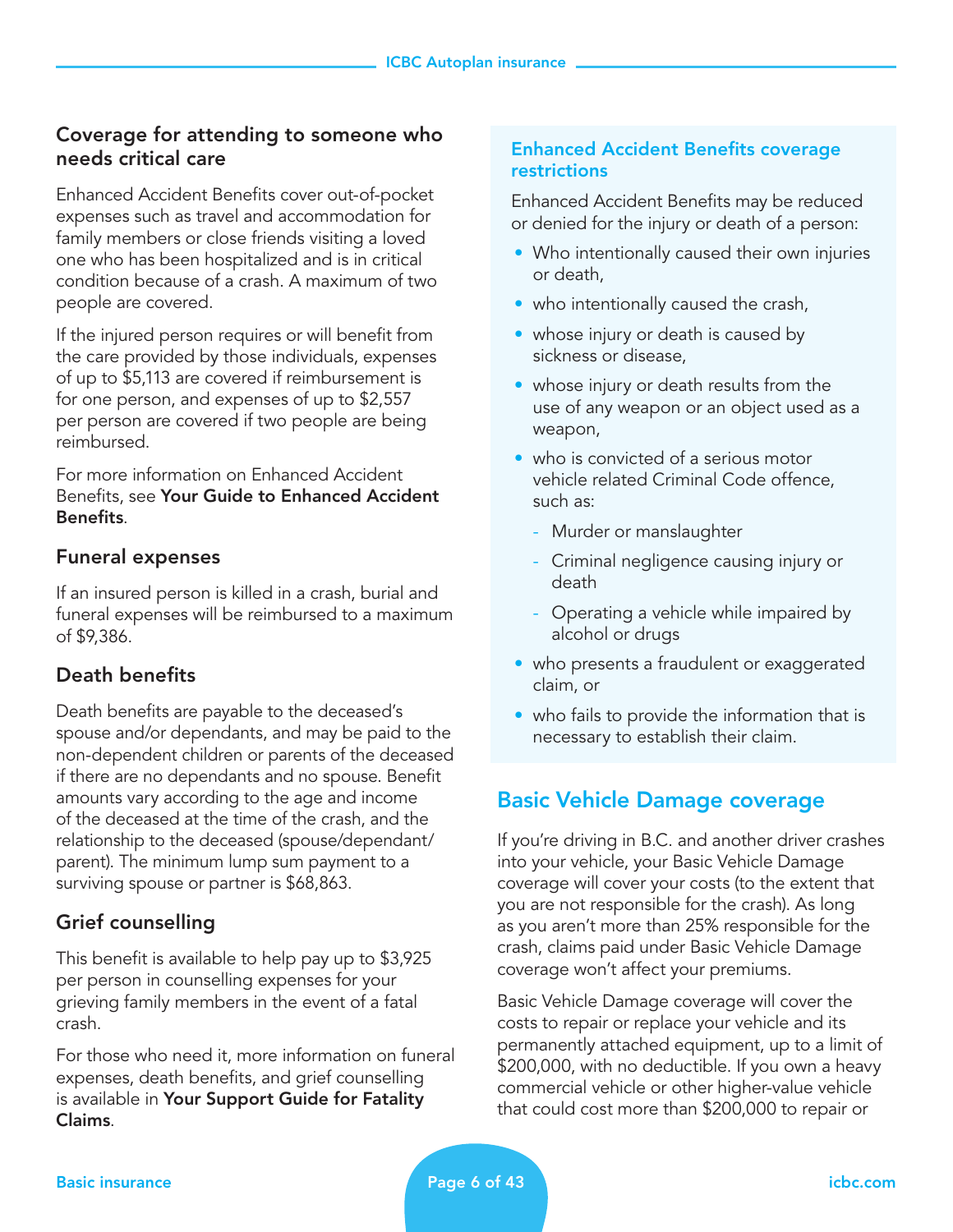replace, talk to your broker about what optional coverages can help ensure your vehicle is fully protected in the event of a crash.

If your vehicle isn't driveable as a result of a crash, Basic Vehicle Damage coverage will also cover reasonable costs of substitute transportation, such as a rental car, while your vehicle is being repaired.

## Underinsured Motorist Protection

Underinsured Motorist Protection provides you with up to \$1 million in coverage for rare situations where you or members of your household are injured in a crash, but are not entitled to Enhanced Accident Benefits, and the responsible driver lacks sufficient coverage to pay damages awarded in a claim.

Underinsured Motorist Protection ensures you receive compensation that you are legally entitled to, where the responsible driver or owner is unable to pay the full amount of damages recoverable by you.

For example, if you are injured as a pedestrian or cyclist in certain off-highway crashes in B.C., you may not be entitled to Enhanced Accident Benefits, but could be legally entitled to sue the responsible driver to compensate you for your injuries. If the responsible driver only carries \$200,000 Third Party Liability coverage, and the damages for the injuries you suffered exceed that amount, Underinsured Motorist Protection will cover the excess amount to a maximum of \$1 million per person.

## Coverage in different jurisdictions

Underinsured Motorist Protection applies throughout Canada and the United States, but even within these borders, the laws of different jurisdictions affect coverage.

When a crash involving an Underinsured Motorist Protection claim occurs in another jurisdiction, the law of the place where the crash occurred applies. This determines whether lawsuits for your injuries are allowed. However, the terms of your Underinsured Motorist Protection coverage apply in determining how much you can recover from this coverage.

Please note: A condition of Underinsured Motorist Protection coverage requires that you must first consult with and obtain written agreement from ICBC before agreeing to a settlement with an underinsured driver or owner in another jurisdiction.

### Situations in which Underinsured Motorist Protection will not apply

ICBC will not pay for bodily injury or death under Underinsured Motorist Protection if:

- The crash occurs in a situation or place, including in B.C., where the law does not permit you to sue and recover damages for injury or death caused by a crash.
- You or your personal representative, without ICBC's written agreement, settle with or commence a lawsuit against a person or organization that may be legally responsible for your injury or death.

#### What if no one in your household insures a vehicle or has a B.C. driver's licence?

If no one in your household, including you, insures a vehicle or holds a valid B.C. driver's licence, you won't necessarily have a source of Underinsured Motorist Protection if you are in a crash. If you want to be sure you have Underinsured Motorist Protection if you need it, talk to your Autoplan broker about optional insurance products, such as ICBC's Non-Owned Underinsured Motorist Protection Policy, that might be right for you.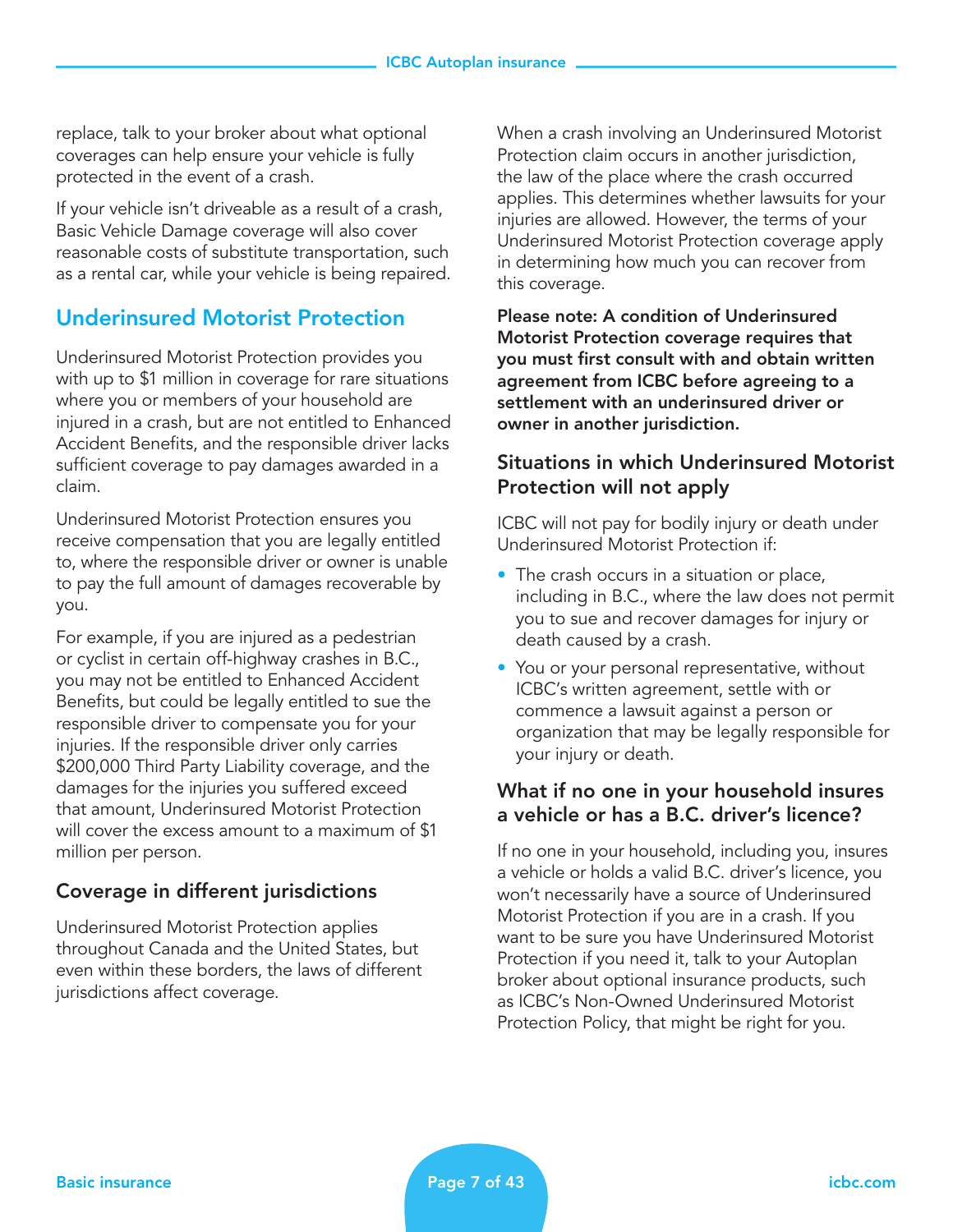## Inverse Liability coverage

This part of your Basic insurance covers you, to the extent that you are not responsible, for loss or damage to your vehicle if the crash occurs in certain parts of Canada or the United States where lawsuits for vehicle damage are legally prohibited.

If you are involved in a crash under these circumstances, your Basic insurance will pay the cost of repairs to your vehicle to the extent that the other driver is responsible. This applies even when you do not carry Collision coverage. If you have Collision coverage from ICBC or a private insurer, your Basic insurance will pay the portion of your deductible for which the other driver is responsible.

## Protection for property damage caused by hit-and-run or uninsured drivers

Under B.C.'s Insurance (Vehicle) Act, automatic coverage up to a maximum of \$200,000 is available to B.C. residents whose non-vehicle property, such as a building, fence or bicycle, is damaged by an uninsured or hit-and-run driver on a highway in B.C. This benefit is separate from the coverage afforded by your Basic compulsory insurance and is available to all B.C. residents who do not have another source of insurance coverage for the property damage, even if they don't own and insure a vehicle or have a B.C. driver's licence.

Claims for property damage caused by a hit-andrun driver are subject to a \$750 deductible.

For information about coverage options to protect your vehicle in the event of a hit-and-run crash, talk to your Autoplan broker, or see **Collision** coverage, or Hit and Run coverage (see Optional Autoplan insurance, below).

## Optional Autoplan insurance

## Protection for your vehicle

This section discusses insurance that pays to repair your vehicle, or provides a settlement if your car is considered irreparable and deemed a total loss as a result of a crash, theft or other mishap. In the insurance industry, loss of, or damage to, your vehicle is known as "own damage" and obtaining insurance to cover it is optional. However, in an average year, B.C. motorists are involved in more than 675 crashes each day. An average of 50 vehicles are reported stolen in B.C. each day, so it may be worth purchasing own damage insurance to protect your investment in your vehicle.

## **Collision**

Collision coverage pays to repair or replace your vehicle if it is damaged as a result of upset or

a collision with another vehicle, a person, or an object, including the ground or highway, or impact with an object on or in the ground. Collision insurance also covers you for loss or damage to your vehicle as the result of a crash with a hit-andrun driver.

Unlike Basic Vehicle Damage coverage, which covers damage to your vehicle to the extent you're not responsible, Collision insurance covers your vehicle damage even when you are responsible for the crash. If you are found partially responsible, Basic Vehicle Damage coverage will cover the portion of damage for which you are not responsible, and Collision can cover the rest.

Claims made under your ICBC Collision coverage may affect your premiums if you are found more than 25% responsible.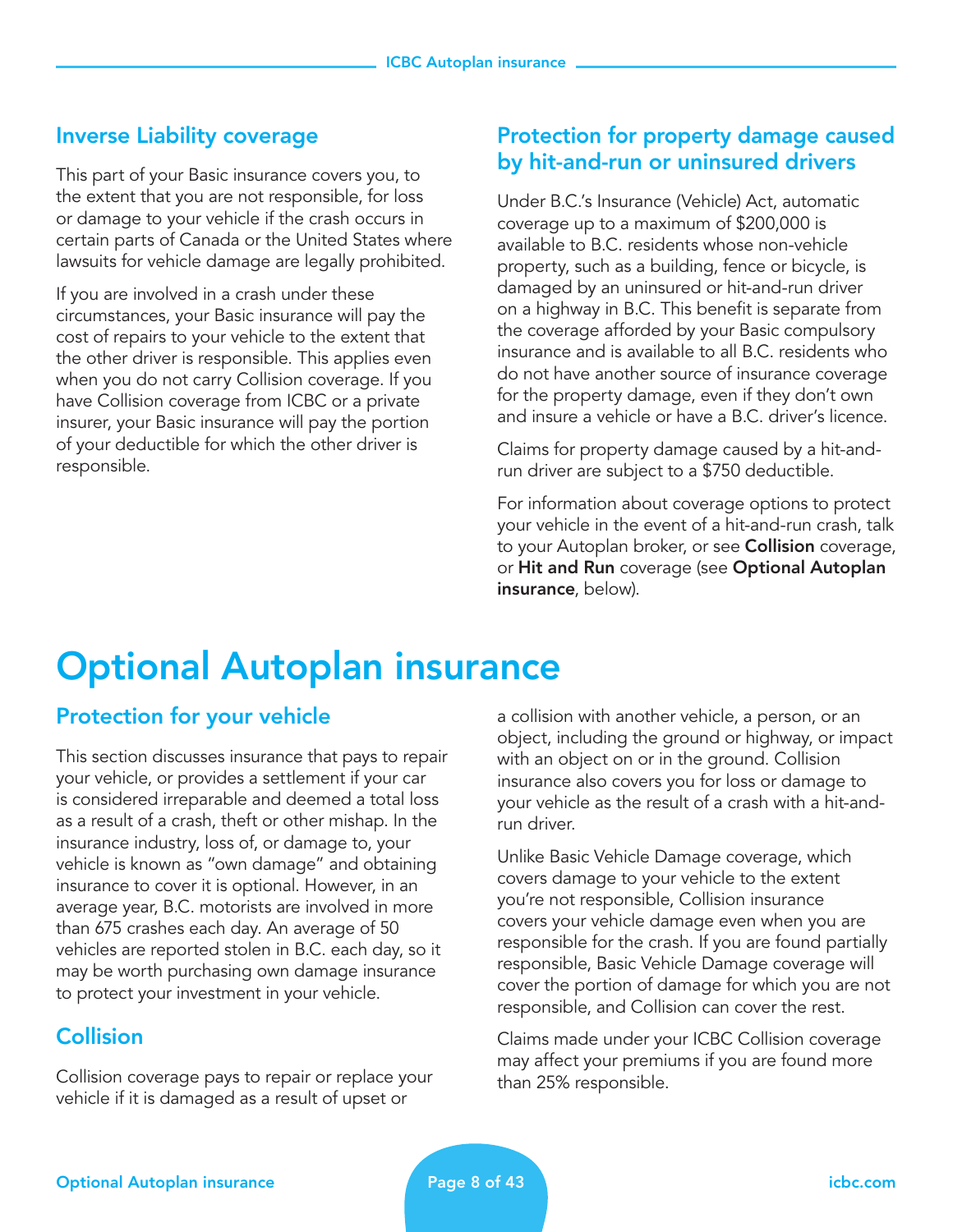## **Comprehensive**

Comprehensive insurance covers loss or damage to your vehicle by any cause except loss or damage covered by Collision insurance. Comprehensive includes, but is not limited to, coverage for loss or damage caused by: fire, lightning, theft (except by an employee or member of your household), vandalism, malicious mischief, windstorm, earthquake, hail, impact with animals, missiles, falling or flying objects, riot, civil commotion, rising water or the stranding, sinking, burning, derailment, or collision of a conveyance transporting the vehicle on land or water.

Claims made under your Comprehensive coverage do not affect your ICBC premiums.

#### Autoplan Collision and Comprehensive insurance do not cover loss or damage to:

- Contents of any vehicle other than some contents of a motor home.
- Tires, unless the damage is caused by fire, theft, malicious mischief or in relation to other loss or damage where coverage is provided.
- Any part of the vehicle as a result of mechanical fracture, failure or breakdown, rust, corrosion, wear and tear, freezing or explosion within the combustion chamber—unless caused by fire, theft, malicious mischief or as part of other covered loss or damage.

## Specified Perils

This form of insurance provides specific coverage only against fire, lightning, theft (except by an employee or member of your household), windstorm, earthquake, hail, explosion, riot, civil commotion, falling or forced landing of an aircraft or portion of it, rising water or the stranding, sinking, burning, derailment, or collision of a conveyance transporting the vehicle on land

or water. Losses that are not covered include vandalism, malicious mischief, damage to windshields, or impact with animals.

All coverages provided by Specified Perils are also included under Comprehensive coverage. Customers who wish to purchase this type of protection should choose one or the other, not both.

Claims made against Specified Perils coverage will not affect your ICBC premiums.

## Loss of Use due to theft

Autoplan Comprehensive and Specified Perils insurance include Loss of Use coverage only if your vehicle is stolen (as long as your vehicle is not a taxi, u-drive or a vehicle used as a limousine for hire).

Coverage begins 72 hours after the theft is reported to police, and ends on the earlier of: repairs being made to a recovered vehicle; ICBC settling or offering to settle the claim; or reaching the limit of the coverage, which is up to \$40 per day to a maximum of \$800. Your claims representative will tell you how to proceed if you have a claim.

## Hit and Run

Autoplan Hit and Run coverage is available if you choose not to purchase Collision coverage, but would still like to protect your vehicle against loss or damage caused by a hit-and-run driver on a highway in B.C.

Hit and Run insurance has a coverage limit of \$200,000 and a deductible of \$750.

## Off-Highway Third Party Liability

Off-Highway Third Party Liability insurance provides Third Party Liability coverage for licensed vehicles such as golf carts, utility vehicles, farm tractors, and industrial vehicles when they are used or operated off highway, as Autoplan Basic Third Party Liability coverage is not available to these vehicles when they are operated off highway.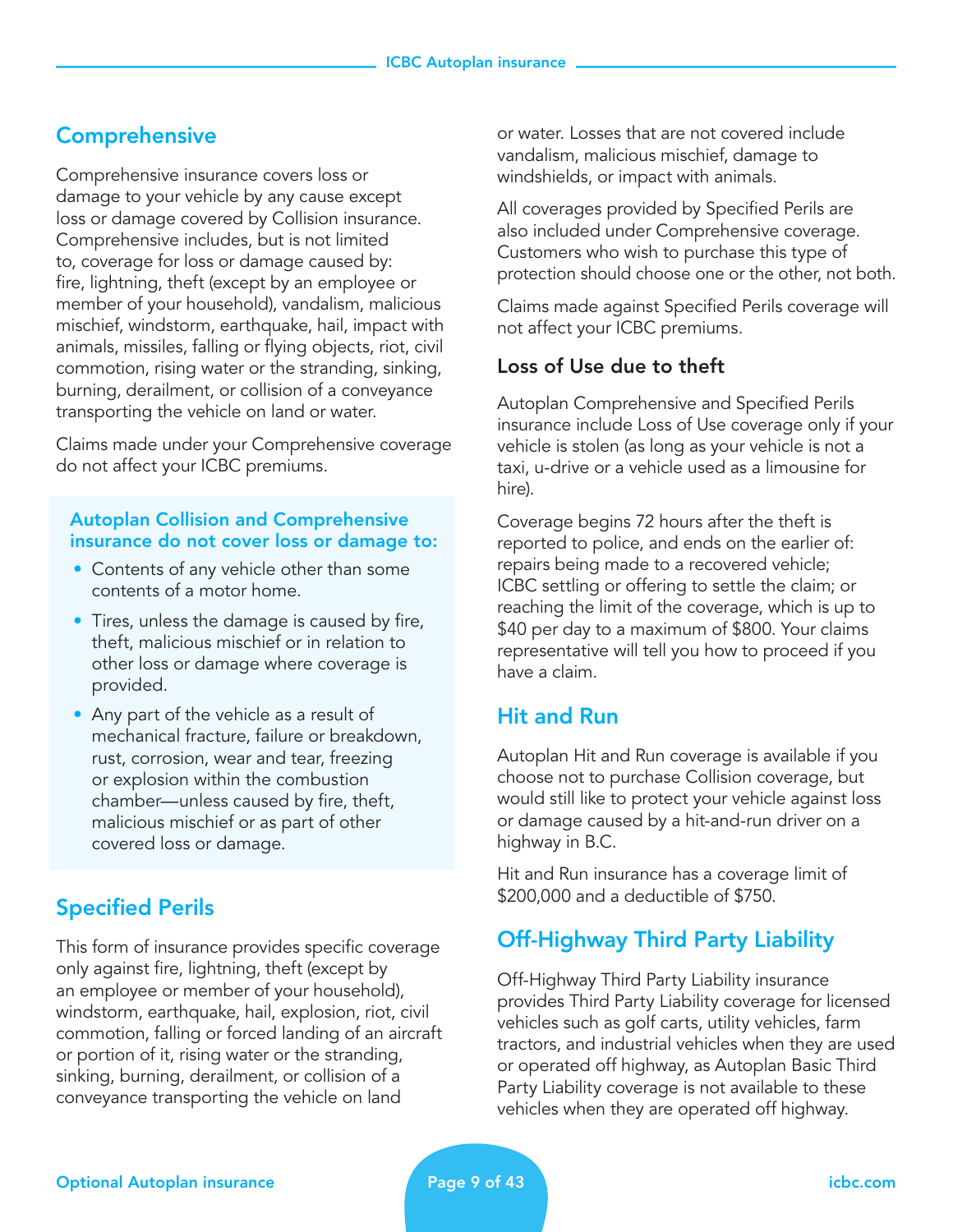If you have an Autoplan policy for a golf cart, utility vehicle, farm tractor, or industrial vehicle, check with your broker to confirm if you have the coverage that is right for you.

## Choosing a deductible

When you buy Collision and/or Comprehensive insurance, you have to choose a deductible. The deductible is the amount you must pay before your insurance kicks in to pay for the remainder of the repairs. Deductibles for Collision and Comprehensive insurance range from \$300 to \$2,500, although deductibles of \$5000, \$10,000 and \$15,000 are available for certain high-value vehicles. The higher the deductible you choose, the lower the cost of your insurance premium.

Windshield damage claims caused by missiles or flying objects are subject to a deductible of \$200 if your Comprehensive deductible is \$300. Specified Perils coverage is always purchased with a \$300 deductible. Deductibles for some vehicles may be restricted or not available. Ask your Autoplan broker for more information.

When you select a deductible, ask yourself how much you can afford to pay if you have a claim, then balance this against the total cost of your insurance. For example, a policy with a \$500 deductible will cost less than a policy with a \$300 deductible. But if you have a claim, will you be able to pay \$500 to have the repairs done?

## Motor home contents

Motor home owners may purchase Collision, Comprehensive and Specified Perils coverage for their motor homes, their equipment and up to \$2,000 worth of contents. The contents value is not a part of the declared value of the vehicle. Contents are covered on a replacement cost basis. Certain exclusions apply. For more information on what motor home equipment is covered, see Vehicle equipment (below). For information about contents coverage, ask your Autoplan broker.

## Qualifying for coverage

Depending on your claims history, you may not be able to buy Collision and/or Comprehensive insurance with a low deductible. Drivers who have been responsible for a significant number of crashes, or who have been convicted of a motor vehicle-related crime relating to an ICBC claim, may not be permitted to purchase any own damage coverages at all.

## Vehicle equipment

#### Categories of vehicles

Coverage for equipment of a vehicle differs depending on which of two categories your vehicle falls under:

- **1. Rate group vehicles** include most private passenger and light commercial vehicles.
- 2. Declared value vehicles are vehicles other than most private passenger or light commercial vehicles. This group includes motorcycles, snowmobiles, golf carts, trailers, industrial machines, vehicles with a GVW over 5,000 kg, motor homes, modified and modified collector vehicles, leisure vans, limousines, replicars, replikits, specialty cars, ubilts and modified commercial vehicles.

Equipment of declared value vehicles is covered only if the value of the equipment is included in the declared value of the vehicle.

#### Equipment coverage for all vehicles

For both rate group vehicles and declared value vehicles, Autoplan's Collision, Comprehensive and Specified Perils coverages provide coverage for:

- Equipment supplied by or available from the vehicle manufacturer
- Protective treatment
- Child safety harnesses and restraints, but only while in the motor vehicle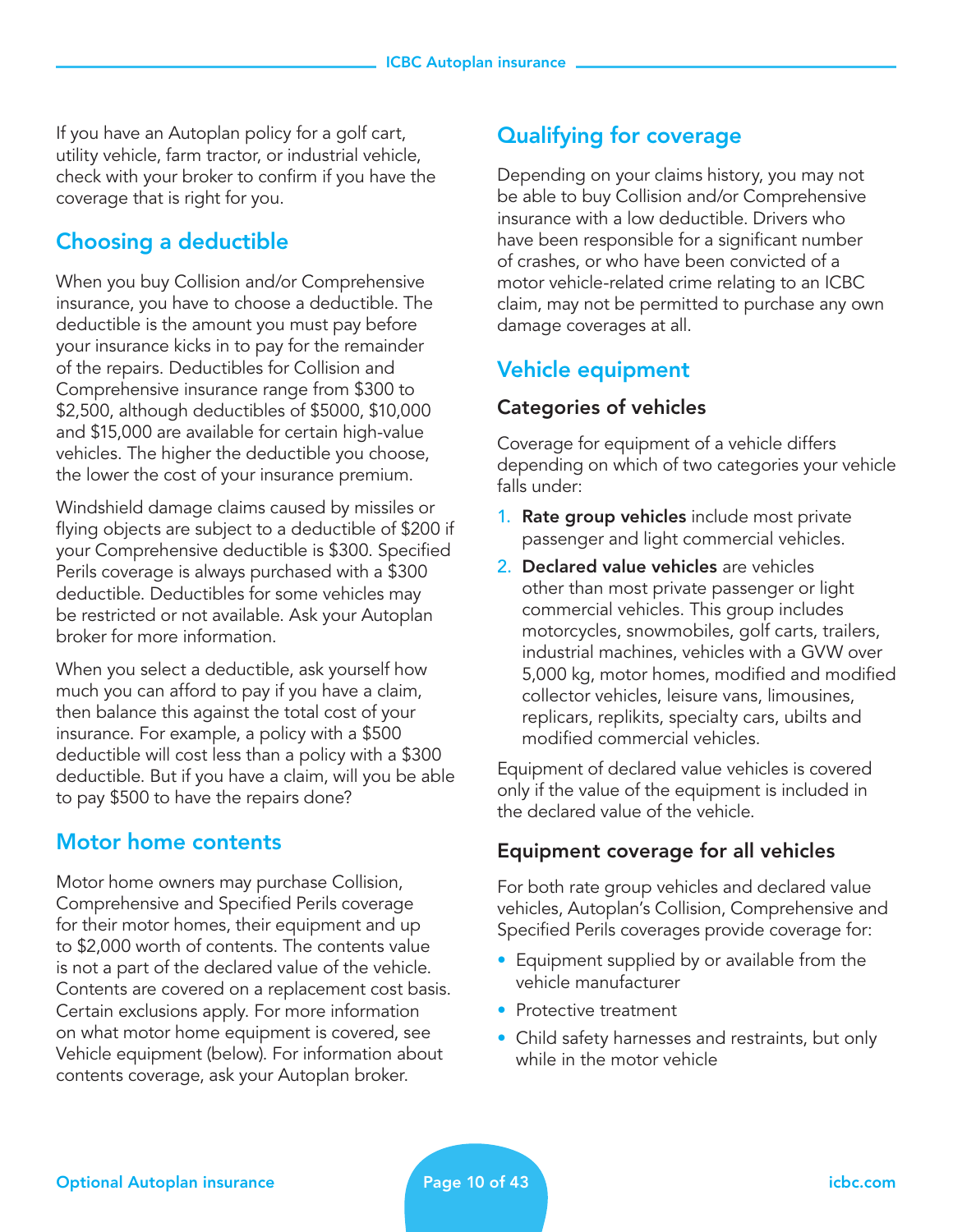- Except for commercial vehicles over 5,000 kg GVW, a maximum of four snow tires and wheels or summer alternatives for snow tires, limited to tires and wheels of the size specified by the manufacturer of the motor vehicle, and a maximum of four snow chains irrespective of the number of drive wheels of the motor vehicle
- One safety kit, to a maximum value of \$250
- One wheel wrench
- Sufficient seat covers, including comfort seats, for the number of seats
- One tire cover
- One car jack
- One vehicle security alarm system
- One detachable hard or soft top
- Sufficient floor mats for the motor vehicle
- For a motor vehicle, one non-permanently attached carrying rack, to a maximum value of \$1,000

#### Additional coverage for rate group vehicles

The following equipment is covered for rate group vehicles:

- Any equipment permanently attached to a motor vehicle that is required to make the vehicle wheelchair accessible
- Sound and communication equipment that is permanently attached equipment or attached by a shuttle mount, to a maximum aggregate value of \$1,000
- Paint finish applied by the manufacturer or another similar paint finish, including pinstriping, lettering, or sign painting
- Any other permanently attached equipment, including a custom paint finish, to a maximum aggregate value of \$5,000

#### Additional coverage for declared value vehicles

The following equipment is covered for declared value vehicles:

- Permanently attached equipment
- All paint finish, including custom paint finish
- Sound and communication equipment attached to a motor vehicle by a shuttle mount
- Fixtures and fittings not permanently attached that form part of the equipment of a motor home or of a travel trailer rated in vehicle rate class 550
- Television sets and video players that are permanently attached to a motor home, leisure van, limousine, or to a travel trailer rated in vehicle rate class 550, and are designed to be removable from the vehicle for operation in another location
- With respect to a collision claim for a motorcycle, helmets designated as approved motorcycle safety helmets under the Motor Vehicle Act regulations (limited to the replacement cost of not more than two eligible helmets to a limit of \$300 per helmet)
- One spare tire and wheel

#### Equipment not covered

The above coverages do not include:

- Any device intended to circumvent law enforcement, including a radar detector, laser jammer or laser detector
- Sound and communication equipment that is designed to be removable from the vehicle for operation in another location
- A track conversion system that replaces one or more sets of tires or wheels required by the original design of a vehicle for its operation
- A camper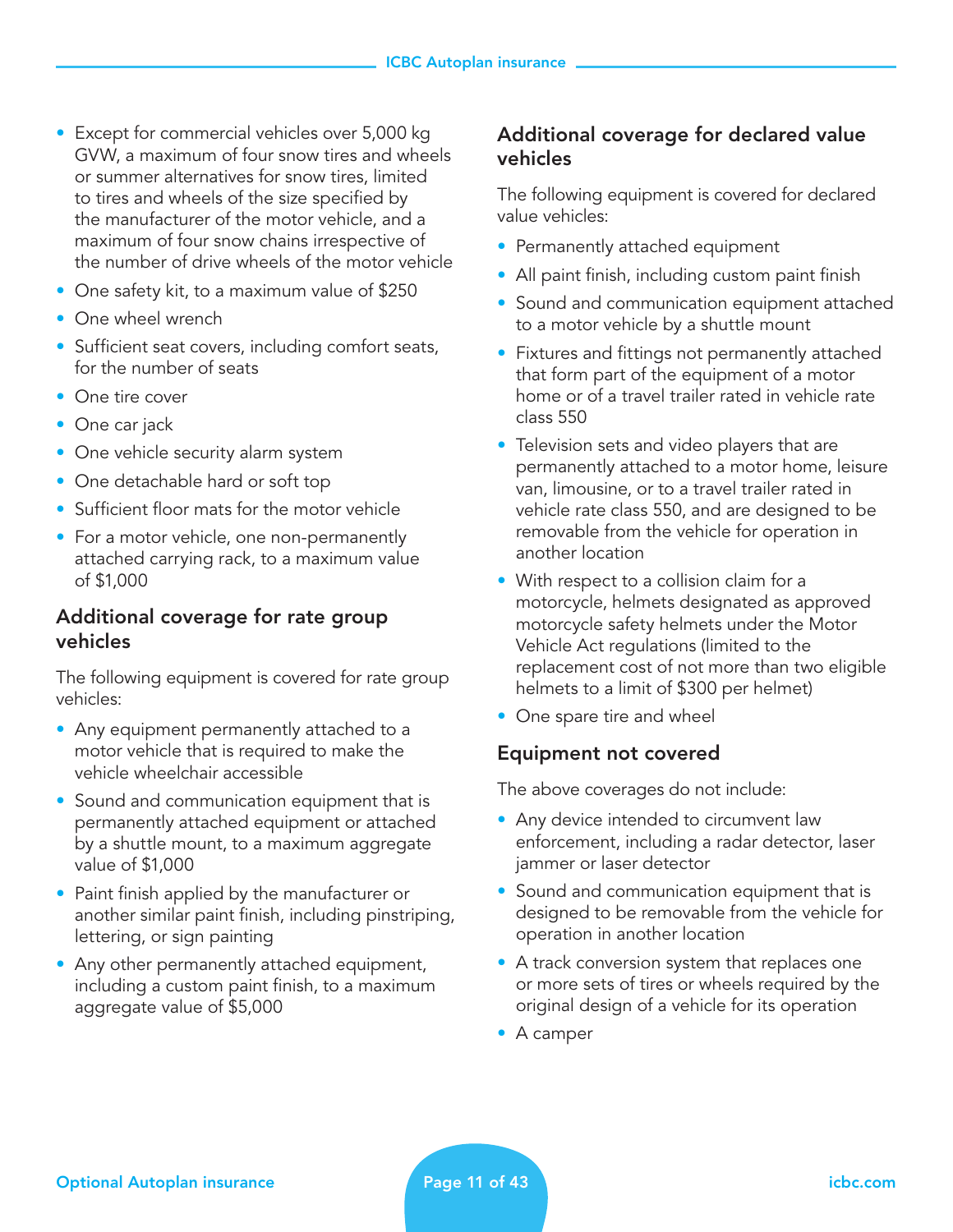#### Other conditions

No coverage is provided for theft of shuttlemounted sound and communication equipment unless damage is caused to the vehicle or the building from which the equipment is taken by forcible entry into that vehicle or building.

To make a claim, you must produce proof of the existence and value of the non-manufacturer's equipment. Receipts for the equipment should be kept together with a note of the year, make, model and serial number. Photos may also be useful.

## Loss of Use

If you have Autoplan Collision, Comprehensive or Specified Perils insurance, you can buy Loss of Use coverage to pay for the cost of substitute transportation while your vehicle is being repaired as the result of an insurable claim. This includes a replacement vehicle but will be limited to one

that is of a make and model specified by ICBC and similar in size to what you own. Limousines used for hire, taxis and u-drives are not eligible for this coverage. Except in cases where a vehicle is stolen, loss of use coverage applies only when ICBC pays a claim under your own damage coverage. If your claim is below your deductible or if you choose not to make a claim, you cannot make a claim for loss of use. A version of the Loss of Use coverage is also available as part of the RoadStar Package or as part of Roadside Plus. Ask your Autoplan broker for details.

Please note: If you want coverage for substitute transportation when you are at fault for a crash or have a Comprehensive or Specified Perils claim, you must buy loss of use coverage of one kind or another. Otherwise you may not be entitled to or reimbursed for the cost of substitute transportation while your vehicle is being repaired.

## New vehicle protection

You've invested a lot in your new vehicle. It's your pride and joy. But depreciation can soon reduce its value by 20 per cent or more. At the same time, inflation can increase the cost of a new replacement vehicle.

ICBC offers a range of insurance coverages to provide additional protection for your new vehicle. Whether it's a brand new sports car, a pre-loved sedan or anything in between, you'll find the coverage that's right for you.

## New Vehicle Replacement Plus

New Vehicle Replacement Plus coverage is an option if you are the owner of a new vehicle in model year one or two and purchase ICBC New Vehicle Replacement Plus coverage for that vehicle on an annual basis, even if you are not the first owner of the vehicle.

New Vehicle Replacement Plus coverage is available when collision and comprehensive or specified perils coverage is purchased and your vehicle is not more than two model years old. For example, for the 2022 calendar year, the following model years are eligible: 2023 or 2022 (first model year), and 2021 (second model year).

Please note: Coverage is limited to certain types of vehicles and rate classes (rate class represents what the vehicle is used for). Only available for private passenger and commercial vehicles with a GVW of 5,500 kg or less that are not in rate groups 27 and 98 and are used for pleasure, driving to and from school or work, business, artisan, farm or fisher use.

New Vehicle Replacement Plus coverage is not available for vehicles insured on a Temporary Operation Permit or a Storage Policy.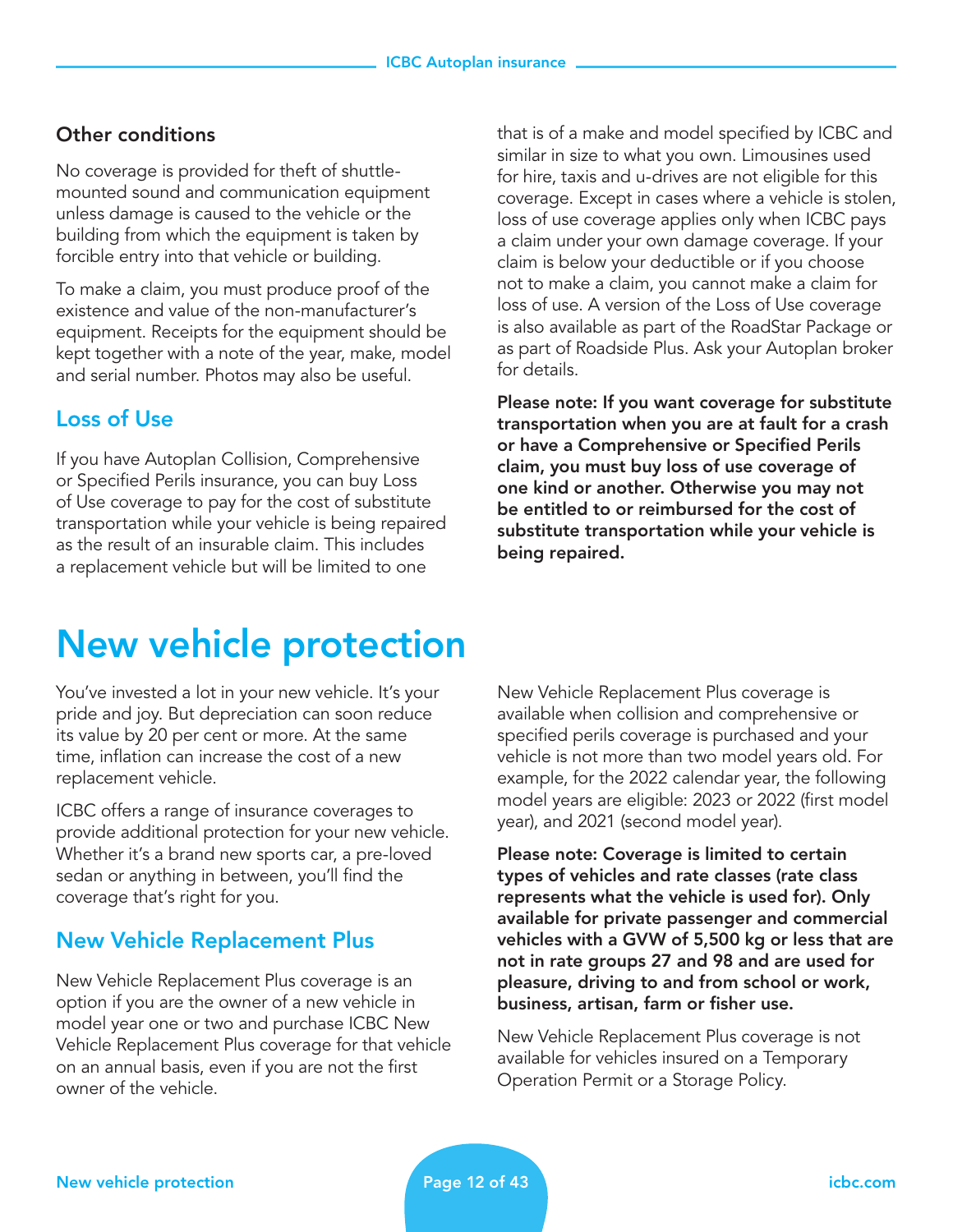#### Coverage is void if you are not a resident of B.C.

New Vehicle Replacement Plus coverage protects you against depreciation and the effects of inflation, giving you a new vehicle to replace your old one, or the cash equivalent.

New Vehicle Replacement Plus coverage increases the amount payable to you under your Autoplan Collision, Comprehensive or Specified Perils insurance and provides you with superior financial protection in the event of a claim for damage to your vehicle.

Without New Vehicle Replacement Plus coverage, payment of any claim for damage to your vehicle is based on the standard cost of repairs. If the car is a total loss, payment is based on the actual cash value of the vehicle at the time of the crash, including depreciation. Vehicles depreciate quickly in the first few years and as a result, payment of a claim for your newer vehicle, if it is written off, may be lower than you expect.

#### New Vehicle Replacement Plus coverage in a write-off

If a crash or mishap damages your car beyond repair, the vehicle is considered a total loss. This coverage lowers the amount of damage required to trigger a total loss settlement rather than the repair of your vehicle. If your vehicle is a total loss, your applicable deductible will be reimbursed.

With New Vehicle Replacement Plus coverage, ICBC will replace your vehicle with the most current model of the same vehicle with similar equipment and options, if the replacement vehicle can be delivered within 30 days from the date that ICBC determines your vehicle to be a total loss. For example, if your 2022 vehicle is totalled in 2023, we will replace it with a 2023 model of the same vehicle.

### Alternatives to replacement

If a replacement vehicle cannot be obtained within 30 days of the date ICBC determines your vehicle to be a total loss and you purchased your vehicle new, you'll receive a cash payment equivalent to the purchase price of your vehicle or the manufacturer's suggested retail price at the time you bought your vehicle, whichever is less, plus an additional markup for inflation of:

- 2.5% for vehicles in their first model year
- 5% for vehicles in their second model year

If a replacement vehicle is available but you prefer a different one, ICBC will pay you not more than the actual cost of a replacement vehicle that can be found. Then you can use the money to buy the vehicle you prefer. The amount ICBC gives you, however, will not be more than the actual cost of a replacement vehicle that can be found.

If you purchased a used vehicle and a replacement vehicle cannot be obtained within 30 days of the date it is determined to be a total loss, you'll receive the manufacturer's suggested retail price for the vehicle at the time it was manufactured plus the markup of either 2.5% or 5% for inflation.

Any prior unrepaired damage on your vehicle will be deducted from the settlement of a total loss. Since extended warranties are not part of the vehicle, they are not considered in settlement of a total loss and are not part of the New Vehicle Replacement Plus coverage.

#### New Vehicle Replacement Plus coverage if the vehicle can be repaired

New Vehicle Replacement Plus coverage provides extra protection to customers whose new vehicles are substantially damaged by an insured peril, but are not damaged beyond repair.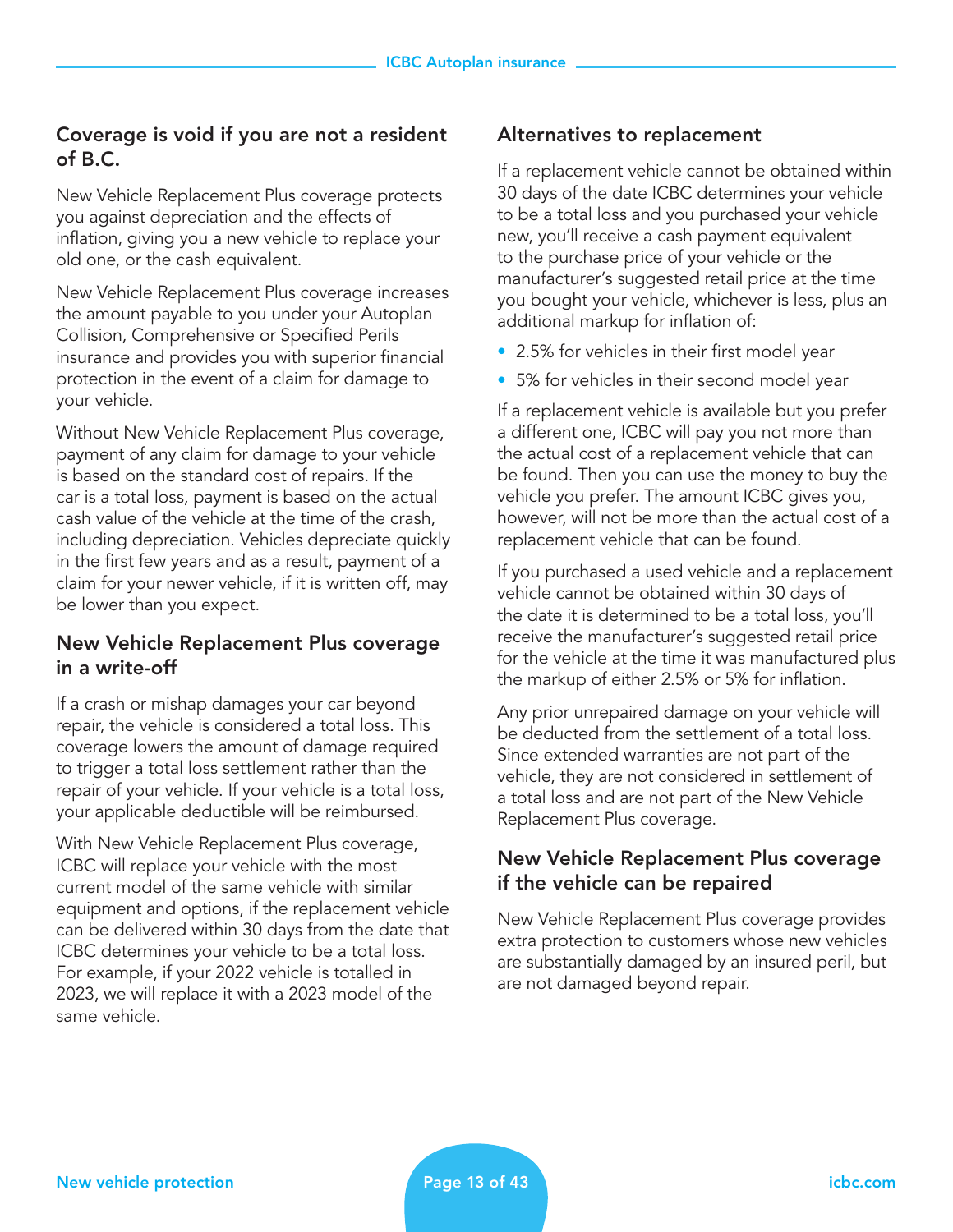With valid New Vehicle Replacement Plus coverage, ICBC will authorize the repairer to use new, original manufacturer's parts when your vehicle can be repaired and parts are needed. If such parts are not available, you'll get new parts of like kind and quality as those used or recommended by the manufacturer. You won't have to pay anything in the way of depreciation for replacement of worn or used parts damaged in the crash. ICBC reserves the right to determine whether it will repair or replace a part or parts of a vehicle or its equipment.

## Equipment added after purchasing New Vehicle Replacement Plus coverage

New Vehicle Replacement Plus coverage extends to all additional equipment covered under your regular Collision, Comprehensive or Specified Perils insurance. Any device intended to circumvent law enforcement tools will not be covered. If the value of any non-manufacturer's equipment exceeds \$1,000 for sound and communication equipment, or \$5,000 for other equipment, the additional amount will have to be insured through Extra Equipment coverage for you to recover the full amount of the loss.

#### New Vehicle Replacement Plus coverage for a leased vehicle

You can also buy New Vehicle Replacement Plus coverage for a leased vehicle, but we recommend that you check with your leasing company to make sure that any benefit it receives as a result of a claim is passed on to you. Remember, even though you are the one buying this policy, the leasing company still owns the vehicle.

This means that after receiving a new replacement vehicle from us, the leasing company could insist that you enter into a new lease agreement for the replacement vehicle. In that case, you may find this policy will be of little or no benefit to you.

## Purchasing New Vehicle Replacement Plus coverage

New Vehicle Replacement Plus coverage is optional insurance coverage you can purchase when you buy Collision and Comprehensive insurance.

If your Autoplan insurance expires or you cancel it, your New Vehicle Replacement Plus coverage also expires or is cancelled.

## Documenting your claim

When you make a claim, your adjuster will ask for a copy of the detailed Bill of Sale showing what you paid for your new vehicle and its equipment. If any equipment was added after the date of purchase, the Bill of Sale for the equipment must also be provided. It's very important to keep your Bill of Sale as long as you have New Vehicle Replacement Plus coverage in force.

## Replacement Cost

If you are the owner of a vehicle that is three model years old or newer, then Replacement Cost coverage is a good option for you. This coverage may be available to you if you purchase Autoplan Collision and Comprehensive or Collision and Specified Perils, or you get at least a 40% Fleetplan discount. Replacement Cost coverage is similar coverage to New Vehicle Replacement Plus, with the following differences:

- It is available for vehicles in model years one, two or three.
- It is available for motor homes.
- You can purchase Replacement Cost coverage if your vehicle is licensed and insured on a Temporary Operation Permit or insured under a Storage Policy.
- For a vehicle in its third model year, whether purchased new or used, where a replacement vehicle cannot be obtained within 30 days of the date ICBC determines your vehicle to be a total loss, your cash payment will include a markup for inflation of 7.5%.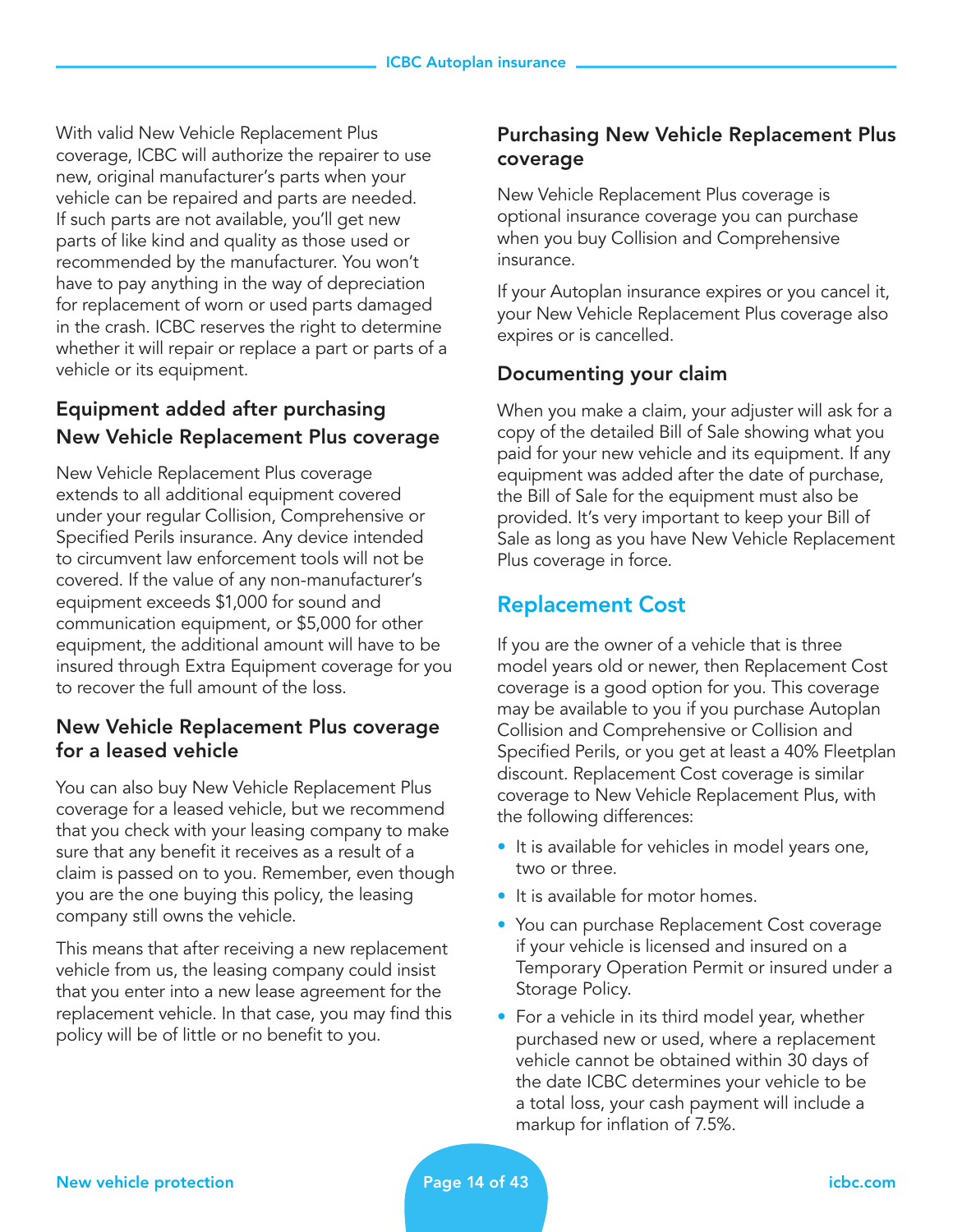If your Autoplan insurance expires or you cancel it, your Replacement Cost coverage also expires or is cancelled. If you later purchase a Temporary Operation Permit or Storage Policy, ask your Autoplan broker for Replacement Cost coverage to accompany the permit or Storage Policy.

Please note: Replacement Cost coverage is not available for vehicles in the third model year licensed and insured on a Temporary Operation Permit.

## Limited Depreciation

If you don't qualify for New Vehicle Replacement Plus or Replacement Cost, you can purchase Limited Depreciation coverage to protect against the declining value of a new vehicle. This coverage is available if your vehicle is not more than three model years old, even if you are not the first owner of the vehicle.

This coverage increases the amount payable to you under your Autoplan Collision, Comprehensive or Specified Perils insurance so that depreciation is not taken into account in the settlement of your claim for damage to your vehicle. Replicars, replikits, replicas, ubilt, rebuilt or specialty vehicles are not eligible for Limited Depreciation coverage.

#### Please note: Depreciation still applies to tires, batteries, convertible tops and vehicle paint. Coverage is void if you are not a resident of B.C.

Without Limited Depreciation coverage, payment of any claim for damage to your vehicle is based on the cost of repairs or, if the car is a total loss, on the actual cash value of the vehicle at the time of the crash with depreciation taken into account. The rate of depreciation of newer vehicles can be quite high, and payment of a claim for your vehicle, if it is written off, may be lower than you expect. If you have financed the new vehicle, you may find the amount owed to the financial institution is higher than the amount of the total loss settlement.

## Limited Depreciation coverage in a write-off

If your vehicle was a total loss within the first, second or third model year, your Collision, Comprehensive or Specified Perils coverage alone would provide only the market value of your vehicle immediately before the loss or damage occurred. However, if you have Autoplan Limited Depreciation coverage for a vehicle you purchased new, you'll receive the lesser of:

- The purchase price,
- the manufacturer's suggested retail price at the time of your purchase, and
- the replacement of your vehicle with a vehicle of like make, model, model year and style with similar options.

If you bought the vehicle used, you'll receive:

- The replacement of your vehicle with a vehicle of like make, model, model year and style with similar options; or
- if such a replacement is not available, 90 per cent of the manufacturer's suggested retail price of your vehicle at the time it was manufactured.

Prior unrepaired damage would be deducted from the settlement of a total loss. Since extended warranties are not part of the vehicle, they are not considered in settlement of a total loss, and are not part of the Limited Depreciation coverage.

## Limited Depreciation coverage if the vehicle can be repaired

If you have valid Limited Depreciation coverage, and your vehicle is repairable and parts are required, ICBC will authorize repairs to be done using parts of a similar kind or quality to those used by the manufacturer of your vehicle, without applying depreciation. At ICBC's discretion, these parts may be new or used. The only exceptions are tires, batteries, convertible tops and vehicle paint, which are subject to depreciation even with this special coverage.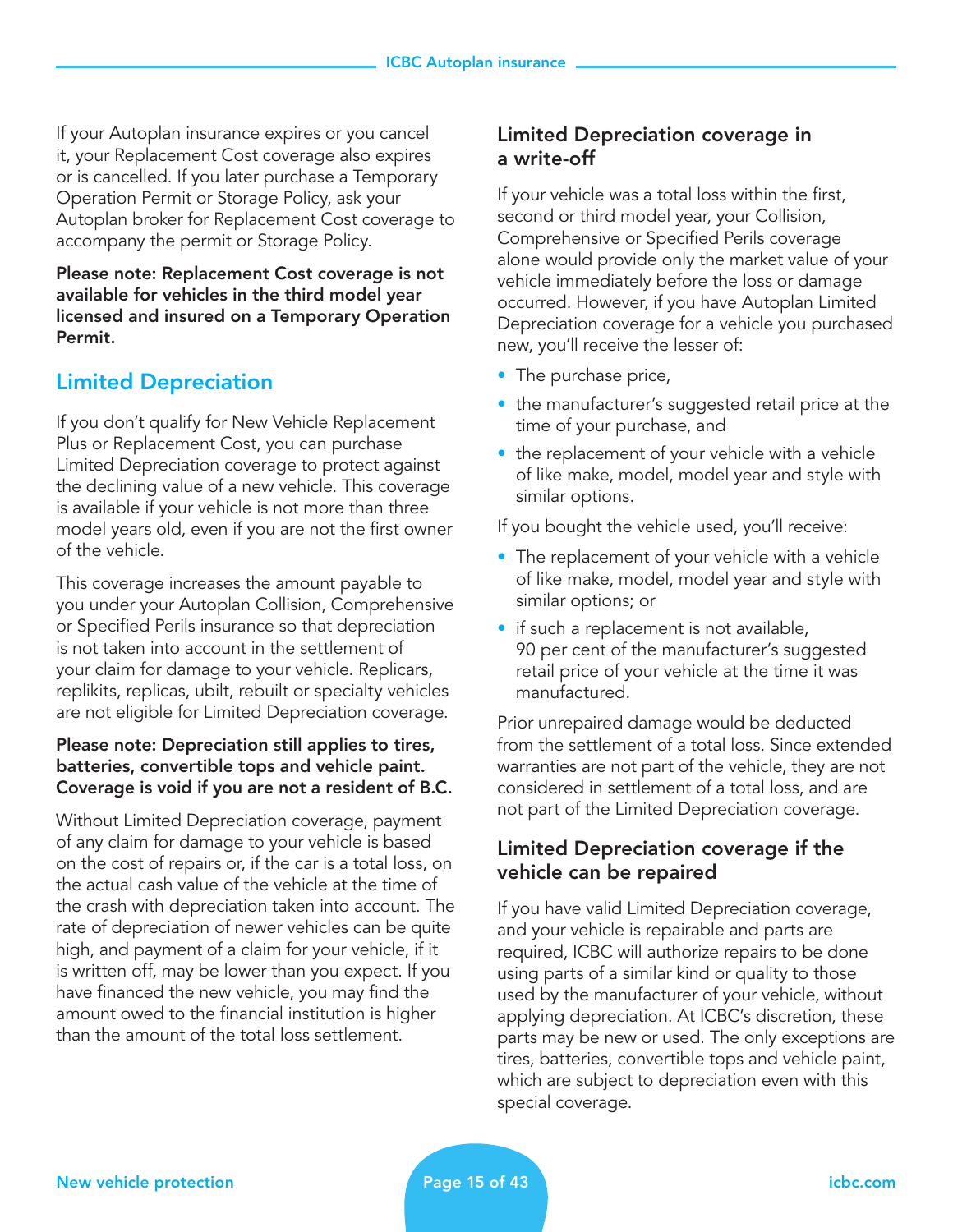ICBC reserves the right to determine whether it will repair or replace a part or parts of a vehicle or its equipment.

### Adding equipment after purchase

Limited Depreciation coverage will extend to all additional equipment covered under your regular Collision, Comprehensive or Specified Perils insurance. If the value of any non-manufacturer's equipment exceeds \$1,000 for sound and communication equipment, or \$5,000 for other equipment, the additional amount will have to be insured through Extra Equipment coverage for you to recover the full amount of the loss. Any device intended to circumvent law enforcement (for example, radar detectors) will not be covered by Autoplan insurance.

#### Limited Depreciation coverage for a leased vehicle

You can also buy Limited Depreciation coverage for a leased vehicle, but we recommend that you check with your leasing company to make sure that any benefit it receives as a result of a claim is passed on to you. Remember, even though you are the one buying this coverage, the leasing company still owns the vehicle. This means that after receiving a replacement vehicle from us, the leasing company could insist you enter into a new lease agreement for the new vehicle. In that case, you may find this coverage will be of little or no benefit to you.

#### Limited Depreciation coverage restrictions

• Coverage restriction for vehicles that are three model years old—if your vehicle is in its third model year when the coverage is purchased (for example, 2021 vehicles insured in 2023), you cannot make a claim under Limited Depreciation coverage for losses caused by fire, theft, vandalism or malicious mischief.

• Coverage is limited to certain types of vehicles and rate classes (rate class represents what the vehicle is used for)—only available for private passenger and commercial vehicles with a GVW of 5,500 kg or less that are used for pleasure, driving to and from school or work, business, artisan, farm or fisher use, or motor homes used for pleasure.

## Purchasing Limited Depreciation coverage

You can purchase Limited Depreciation coverage as an optional insurance coverage when you buy Collision or Comprehensive insurance.

You can also purchase Limited Depreciation coverage if your vehicle is licensed and insured on a Temporary Operation Permit or insured under a Storage Policy.

If your Autoplan insurance expires or you cancel it, your Limited Depreciation coverage also expires or is cancelled. If you later purchase a Temporary Operation Permit or Storage Policy, ask your Autoplan broker for Limited Depreciation coverage to accompany the permit or Storage Policy.

Check with your Autoplan broker to ensure your vehicle is eligible for Limited Depreciation coverage.

#### Documenting a Limited Depreciation claim

When you make a claim, your adjuster will ask you for a copy of the detailed Bill of Sale showing the price you paid for your vehicle and its equipment. It is extremely important that you keep your Bill of Sale as long as you have valid Limited Depreciation coverage.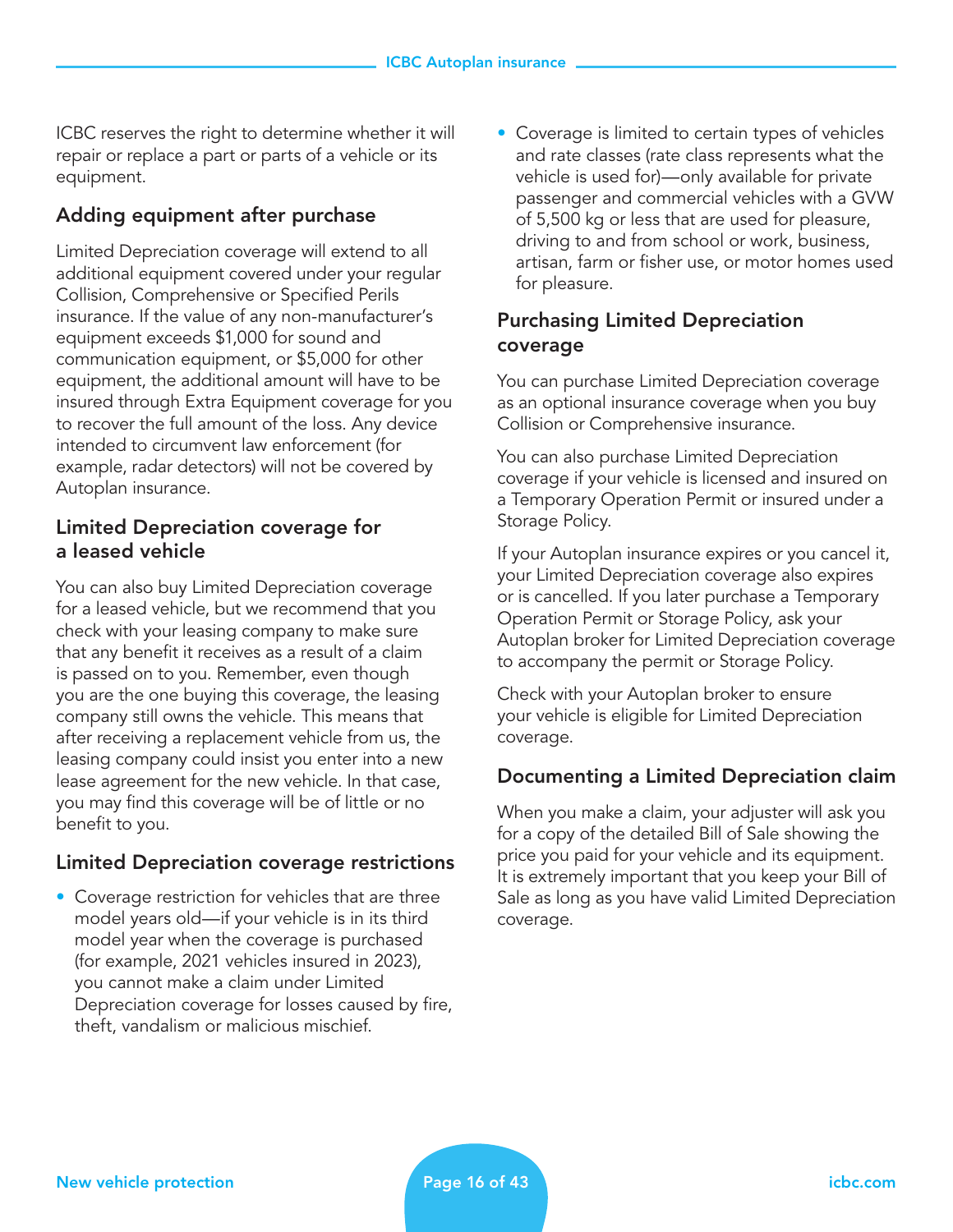## RoadStar and Roadside Plus packages

## RoadStar Package

Our RoadStar Package is a group of optional insurance coverages available at a special low price, as long as you purchase Autoplan Comprehensive coverage. The RoadStar Package includes Rental Vehicle coverage, Loss of Use coverage, Vehicle Travel Protection and Lock Re-Keying. Similar coverages are available to almost all policyholders as part of the more comprehensive Roadside Plus package.

Please note: Non-B.C. residents are not eligible for the following RoadStar Package coverages:

- Rental Vehicle coverage
- Vehicle Travel Protection

The RoadStar Package may be purchased for company-owned vehicles where the company has identified an assigned corporate driver. (The assigned corporate driver must declare the vehicle as a taxable benefit.) If you own vehicles that are part of a fleet with a discount of 40 per cent or more, you may also be eligible to purchase the RoadStar Package.

The RoadStar Package is only available for private passenger and commercial vehicles with a GVW of 5,000 kg or less that are used for pleasure, driving to and from school or work, business, artisan, farm or fisher use, or motor homes used for pleasure.

Like other Autoplan coverages, RoadStar Package coverages apply only throughout Canada and the United States (including Alaska and Hawaii) but not Mexico or any other country. Don't forget to keep your receipts.

You'll need to submit all original receipts to be repaid under any of our RoadStar Package coverages.

The RoadStar Package includes:

- Loss of Use
- Rental Vehicle Coverage
- Vehicle Travel Protection
- Lock Re-keying

## RoadStar Loss of Use coverage

If you make a claim under your Autoplan Collision, Comprehensive or Specified Perils insurance and cannot drive the RoadStar-insured vehicle, Loss of Use coverage reimburses you for the cost of renting a substitute vehicle, hiring taxis or using public transportation.

RoadStar Loss of Use coverage allows up to a maximum of \$500 for substitute transportation (\$1,000 for motor homes) and is subject to a \$100 daily limit for all vehicles except motor homes. ICBC is allowed to specify the make and model of a substitute vehicle that is a similar size to your vehicle.

Coverage starts immediately after the crash if the vehicle isn't driveable, and ends as soon as the vehicle is repaired or when ICBC has made you an offer of settlement if the vehicle is a total loss. If the vehicle is driveable, coverage applies while it is in the shop undergoing repairs and ends as soon as the repairs are completed, or when the maximum is reached, whichever happens first.

Please note: If you do not carry the underlying Autoplan Collision, Comprehensive or Specified Perils coverage, the RoadStar Loss of Use coverage will not apply. There would also be no coverage for loss of use if the damage to your vehicle is less than your deductible or if you choose not to make a claim.

Limousines, taxis and u-drives are not eligible for RoadStar Loss of Use coverage.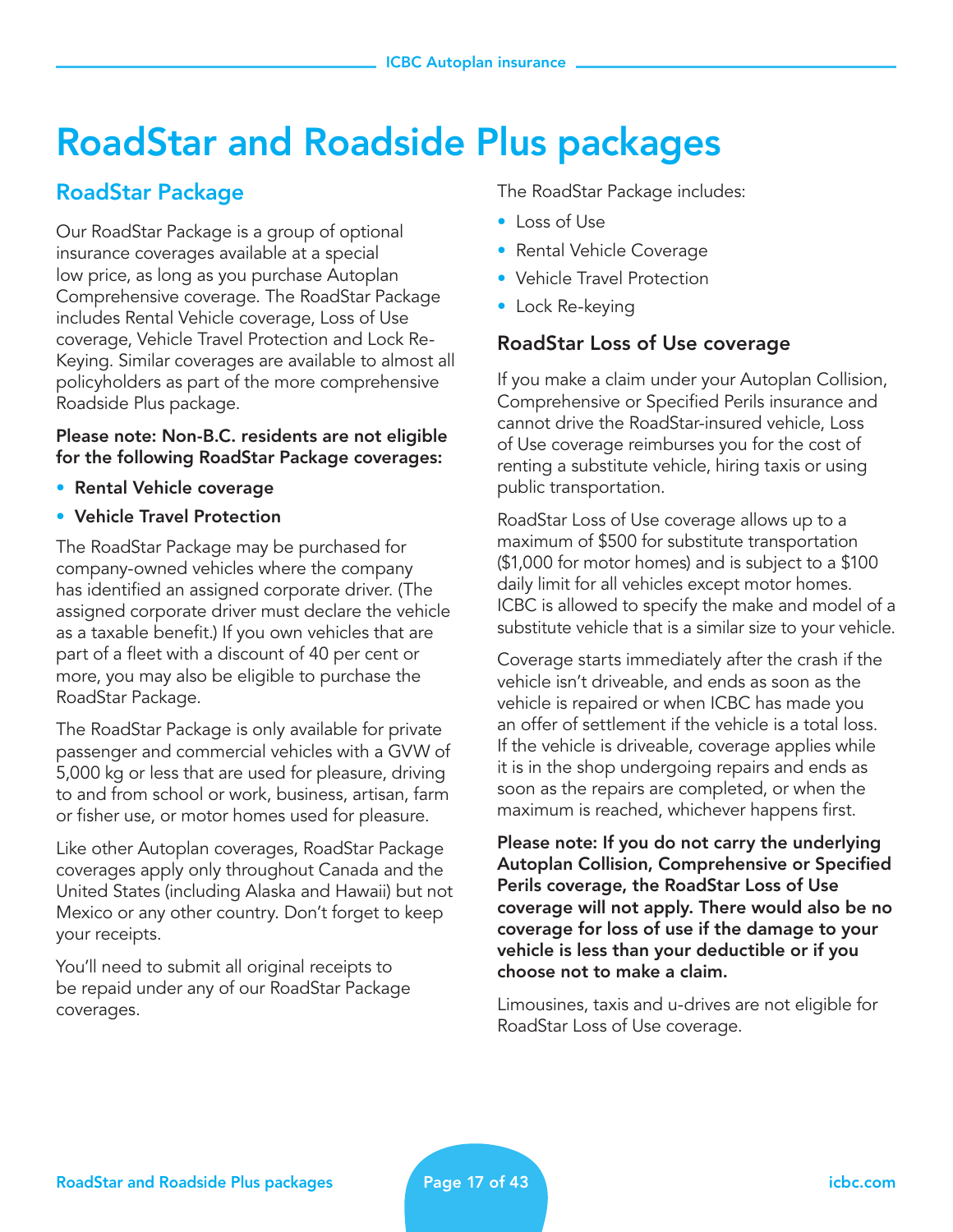If you were not at fault for the crash, you may be entitled to a substitute vehicle as part of your claim against the responsible driver. However, it can take time for the issue of fault to be resolved. RoadStar Loss of Use coverage allows you to get substitute transportation immediately. It also covers loss of use from claims where you are at fault, or for Comprehensive and Specified Perils claims which otherwise only include Loss of Use coverage when your vehicle has been stolen.

## RoadStar Rental Vehicle coverage

This protects users of courtesy cars or vehicles rented under a written agreement from an established rental agency for 30 days or less. It includes:

- Third Party Liability for damage or injury you cause to others while driving a rented or courtesy car (limit of \$1,000,000)
- Coverage for damage to a rental vehicle or courtesy car (Collision, \$300 deductible; Comprehensive, \$300 deductible)
- Underinsured Motorist Protection (see Basic Insurance, p. 2)
- Loss of Use coverage up to \$25 per day (to a total limit of \$250) for loss of use of the rental vehicle or courtesy car if a crash has made it undriveable
- Payment for claims made by rental companies for loss of rental income

RoadStar Rental Vehicle coverage does not apply to:

- Vehicles rented exclusively for the use of non-B.C. residents
- Vehicles, other than a motor home, a truck and camper rented as one unit, or a wheelchair accessible vehicle, for which the daily rental rate exceeds \$300 (CAD) in Canada, or \$250 (USD) in the United States
- Vehicles used to carry passengers or goods for compensation or hire
- A bus with a seating capacity of 16 or more used to carry passengers
- Borrowed vehicles
- Commercial vehicles over 5,000 kg GVW
- Snowmobiles, snow vehicles, golf carts, allterrain vehicles, industrial machines and roadbuilding machines

Your spouse must be shown or included as a permitted driver on the rental contract for the RoadStar Rental Vehicle coverage to apply to your spouse.

RoadStar Rental Vehicle coverage is applied in the same manner as that outlined in the Rental Vehicle Policy section of this guide (see Additional Products, p.22).

Please note: If you're arranging for a vehicle before you leave, you or your travel agent should check that the company you choose accepts RoadStar Rental Vehicle coverage.

Renting a car? For proof of coverage, photocopy your current insurance documents (don't bring the originals), or take a photo on your phone or tablet.

## RoadStar Vehicle Travel Protection

Vehicle Travel Protection reimburses you for some expenses you may incur if you are in a crash or if your vehicle is stolen while you are on a trip away from home. It is intended for people who take their vehicles on holidays or business trips. You are also protected if, while on a trip, you are involved in a crash with a motor vehicle while riding a bicycle or as a pedestrian.

RoadStar Vehicle Travel Protection covers:

- Additional living expenses (up to \$500 for one or two people; up to \$1,000 for three or more; \$2,000 maximum for motor homes). This includes lodging, meals, telephone calls and transportation expenses
- Towing expenses (\$100 maximum for passenger vehicles; \$250 maximum for motor homes)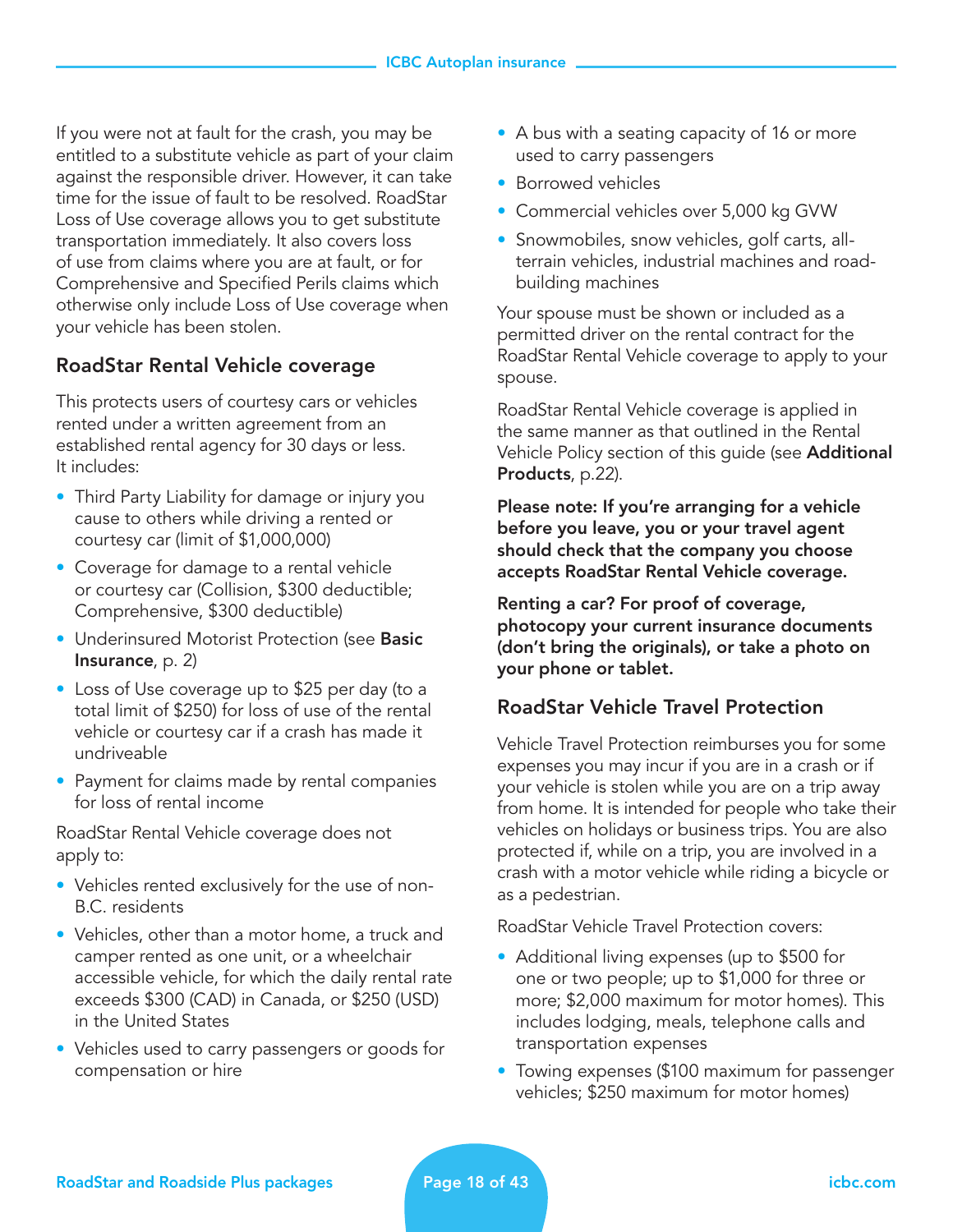- Expenses incurred to bring the described vehicle back home (\$750 maximum for passenger vehicles; \$1,000 maximum for motor homes). This includes bringing a damaged or recovered stolen vehicle back home for repairs or sending someone to bring home a stolen vehicle that has been recovered
- Replacement vehicle expenses (up to \$500) for the loss of use of a rented or borrowed car
- Travel expenses for you to return home by the most direct route (up to \$1,500 for one or two people; up to \$3,000 for three or more)
- Reimbursement of your deductible for a collision claim if your vehicle is damaged by an insured, identifiable vehicle not insured by ICBC (only if you have Autoplan Collision insurance and you are not at fault for the crash)

RoadStar Vehicle Travel Protection applies to trips that are not more than 30 days. However, there is no limit to the number of claims you can make per covered trip. Each claim is treated separately and for each acceptable claim, full policy limits apply.

## RoadStar Lock Re-Keying

If your keys or remote keyless entry transmitter are stolen for the vehicle that carries the RoadStar Package, ICBC will reimburse you up to a maximum of \$500 for the cost of replacing them and re-keying locks on your vehicle. For your coverage to apply, make sure you report the incident to the police within 48 hours. A police case file number is required. You must have valid Autoplan Comprehensive or Specified Perils coverage, and the replacement costs are subject to the applicable deductible.

## Roadside Plus

Roadside Plus includes:

- Loss of Use
- Rental Vehicle Coverage
- Vehicle Travel Protection
- Lock Re-Keying
- Emergency Roadside Expense Repayment
- Destination Assistance
- Theft Deductible Waiver

This reasonably priced group of optional insurance coverages is available to most ICBC customers, as long as they purchase Autoplan Comprehensive coverage. Owners of vehicles that are part of a fleet with a discount of base rate or lower may also be eligible to purchase the Roadside Plus package.

Roadside Plus may be purchased for companyowned vehicles where the company has identified an assigned corporate driver. (The assigned corporate driver must declare the vehicle as a taxable benefit.)

Roadside Plus is only available for private passenger and commercial vehicles with a GVW of 5,000 kg or less that are used for pleasure, driving to and from school or work, business, artisan, farm or fisher use, or motor homes used for pleasure.

Like other Autoplan coverages, Roadside Plus coverages apply only throughout Canada and the United States (including Alaska and Hawaii) but not Mexico or any other country. Don't forget to keep your receipts. You'll need to submit all original receipts to be repaid under any of our Roadside Plus coverages.

#### Please note: Non-B.C. residents are not eligible for the following Roadside Plus coverages:

- Rental Vehicle coverage, and
- Vehicle Travel Protection coverage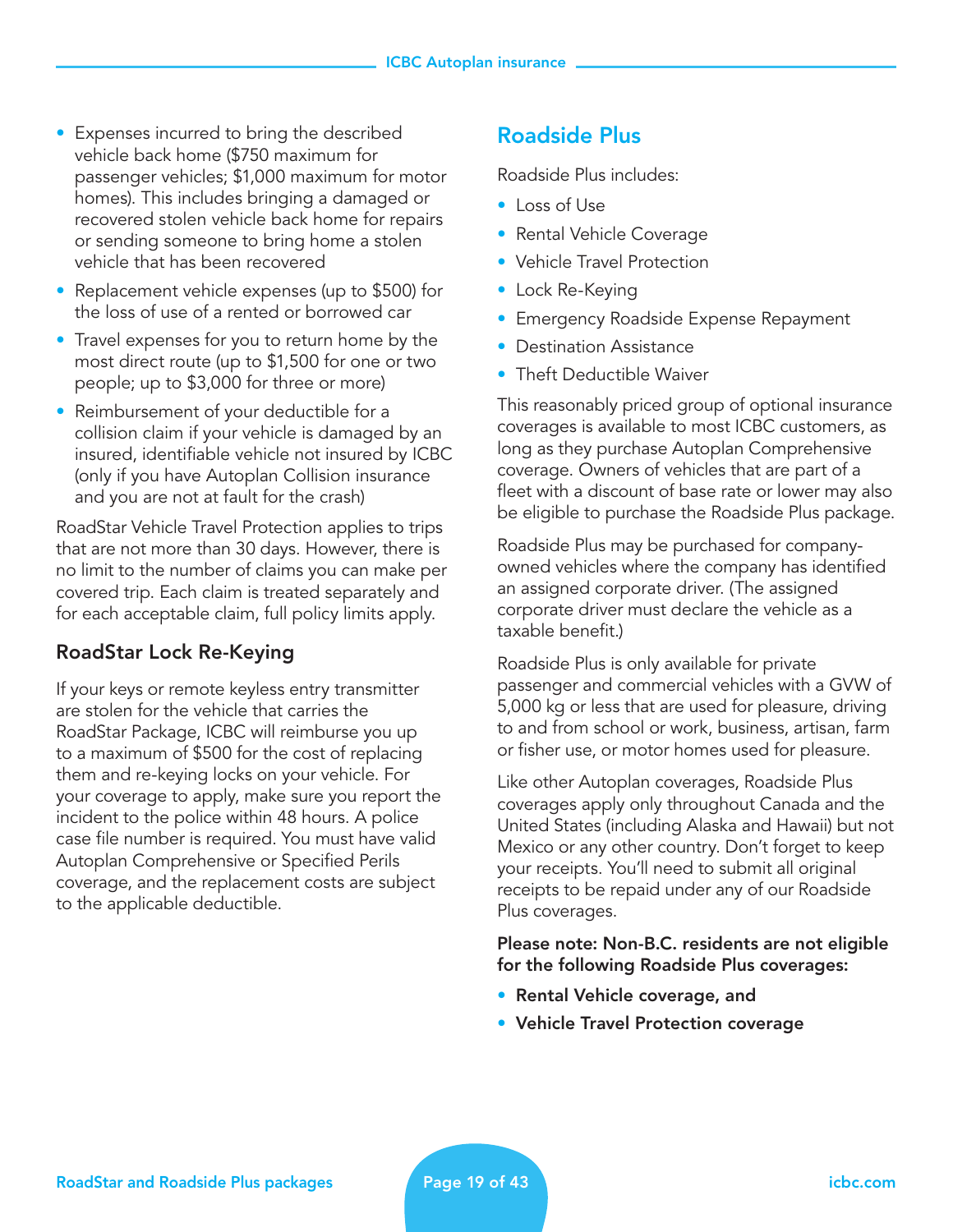#### Roadside Plus Loss of Use

If you make a claim under your Autoplan Collision, Comprehensive or Specified Perils insurance and cannot drive the Roadside Plus-insured vehicle, Loss of Use coverage reimburses you for the cost of renting a substitute vehicle, hiring taxis or using public transportation. This includes a replacement vehicle but will be limited to one that is of a make and model specified by ICBC and similar in size to what you own.

Roadside Plus Loss of Use coverage allows up to a maximum of \$750 for substitute transportation (\$1,000 for motor homes) and is subject to a \$100 daily limit for all vehicles except motor homes.

ICBC is allowed to specify the make and model of a substitute vehicle that is a similar size to your vehicle. Coverage starts immediately after the crash if the vehicle is inoperable, and ends as soon as the vehicle is repaired, or when ICBC has made you an offer of settlement if the vehicle is a total loss. If the vehicle is driveable, coverage applies while it is in the shop undergoing repairs and ends as soon as the repairs are completed, or when the maximum is reached, whichever happens first.

**Please note:** If you do not carry the corresponding Autoplan Collision, Comprehensive or Specified Perils coverage, the Roadside Plus Loss of Use coverage will not apply. There would also be no coverage for loss of use if the damage to your vehicle is less than your deductible, or if you elect not to make a claim.

If you were not at fault for the vehicle crash, you may be entitled to a substitute vehicle as part of your claim against the responsible driver. However, it can take time for the issue of fault to be resolved. Roadside Plus Loss of Use coverage allows you to get substitute transportation immediately. It also covers loss of use from claims where you are at fault, or for Comprehensive and Specified Perils claims which otherwise only include Loss of Use coverage when your vehicle has been stolen. Limousines, taxis and u-drives are not eligible for Roadside Plus Loss of Use coverage.

#### Roadside Plus Rental Vehicle Coverage

This protects users of courtesy cars or vehicles rented under a written agreement from an established rental agency for 30 days or less. It includes:

- Third Party Liability for damage or injury you cause to others while driving a rented or courtesy car (limit of \$2,000,000)
- Coverage for damage to a rental vehicle or courtesy car (Collision, \$300 deductible; Comprehensive, \$300 deductible)
- Underinsured Motorist Protection (See Basic Insurance)
- Loss of Use coverage up to \$25 per day (to a total limit of \$250) for loss of use of the rental vehicle or courtesy car if a crash has made it undriveable
- Payment for claims made by rental companies for loss of rental income

Roadside Plus Rental Vehicle coverage does not apply to:

- Vehicles rented exclusively for the use of non-B.C. residents
- Vehicles, other than a motor home, a truck and camper rented as one unit, or a wheelchairaccessible vehicle, for which the daily rental rate exceeds \$300 (CAD) in Canada, or \$250 (USD) in the United States
- Vehicles used to carry passengers or goods for compensation or hire
- A bus with a seating capacity of 16 or more used to carry passengers
- Borrowed vehicles
- Commercial vehicles over 5,000 kg GVW
- Snowmobiles, snow vehicles, golf carts, all-terrain vehicles, industrial machines and road-building machines

Roadside Plus Rental Vehicle coverage is applied in a similar manner to that outlined in the Rental Vehicle Policy section of this booklet (see Additional Products, p. 22).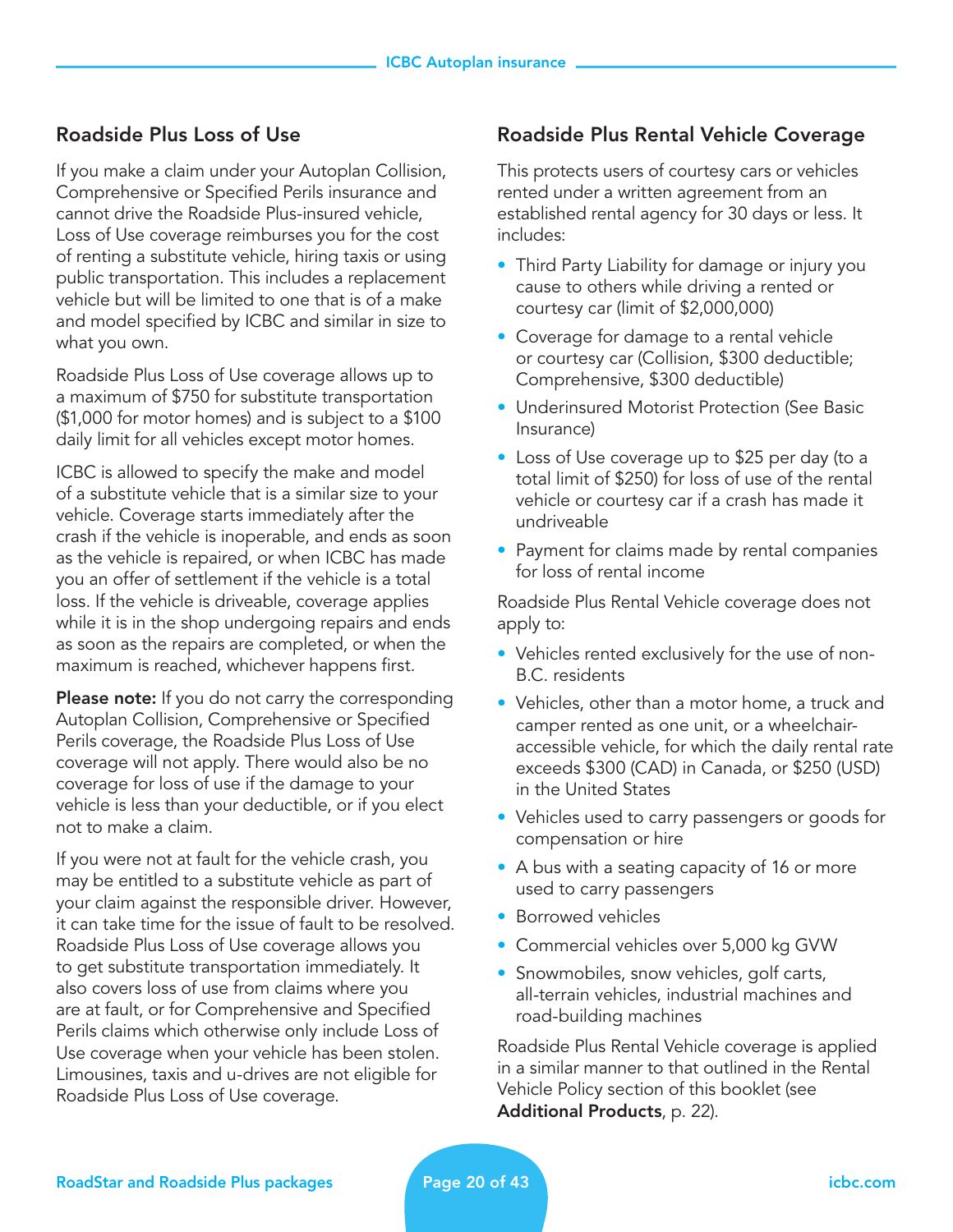If you are arranging for a vehicle before you leave, you or your travel agent should check that the company you choose accepts Roadside Plus Rental Vehicle coverage.

Renting a car? For proof of coverage, photocopy your current insurance documents (don't bring the originals), or take a photo on your phone or tablet.

Your spouse must be shown or included as a permitted driver on the rental contract for the Roadside Plus Rental Vehicle coverage to apply to your spouse.

## Roadside Plus Vehicle Travel Protection

Vehicle Travel Protection coverage reimburses you for some expenses you may incur if you are in a vehicle crash or if your vehicle is stolen or vandalized while you are on a trip away from home. It is intended for people who take their vehicles on holidays or business trips. You are also protected if, while on a trip, you are injured in a crash with a vehicle while riding a bicycle or as a pedestrian and require attendance at a medical care facility for medical treatment.

Roadside Plus Vehicle Travel Protection coverage includes:

- Additional living expenses (up to \$1,000 for one or two people; up to \$2,000 for three or more or for occupants of a motor home). This includes lodging, meals, telephone calls and transportation expenses.
- Towing expenses (\$100 maximum for passenger vehicles; \$250 maximum for motor homes).
- Expenses incurred to bring the described vehicle back home (\$750 maximum for passenger vehicles; \$1,000 maximum for motor homes). This includes bringing a damaged or recovered stolen vehicle back home for repairs or sending someone to bring home a stolen vehicle that has been recovered.
- Replacement vehicle expenses (up to \$500) toward providing substitute transportation for loss of use of a rented or borrowed vehicle.
- Travel expenses for you to return home by the most direct route (up to \$3,000 for one or two people; up to \$6,000 for three or more).
- Reimbursement of your deductible for a collision claim if your vehicle is damaged by an insured, identifiable vehicle not insured by ICBC (only if you have Autoplan Collision insurance and you are not at fault for the crash).

Roadside Plus Vehicle Travel Protection applies only to trips that are not more than 30 days. However, there is no limit to the number of claims you can make per covered trip. Each claim is treated separately and for each acceptable claim, full policy limits apply.

## Roadside Plus Lock Re-Keying

With Roadside Plus, if your keys or remote keyless entry transmitter are stolen, ICBC will reimburse you up to a maximum of \$1,000 for the cost of replacing them and re-keying locks on your vehicle, and will waive your regular deductible. For your coverage to apply, make sure you report the incident to the police within 48 hours. A police case file number is required. You must have valid Autoplan Comprehensive or Specified Perils coverage.

## Roadside Plus Emergency Roadside Expense Repayment

This coverage protects you in the event of a roadside emergency when your Roadside Plusinsured vehicle is disabled by a cause that is not covered under other Autoplan insurance (for example, mechanical breakdown, flat tire, locking keys in your vehicle, and so on.)

ICBC will reimburse up to a total of \$50 per incident (for a maximum of two claims per policy period) for emergency services paid to make your vehicle operational or to tow it to a repair shop. Any balance remaining from the \$50 limit may be applied toward reasonable costs to complete your journey (for example, taxi or public transportation).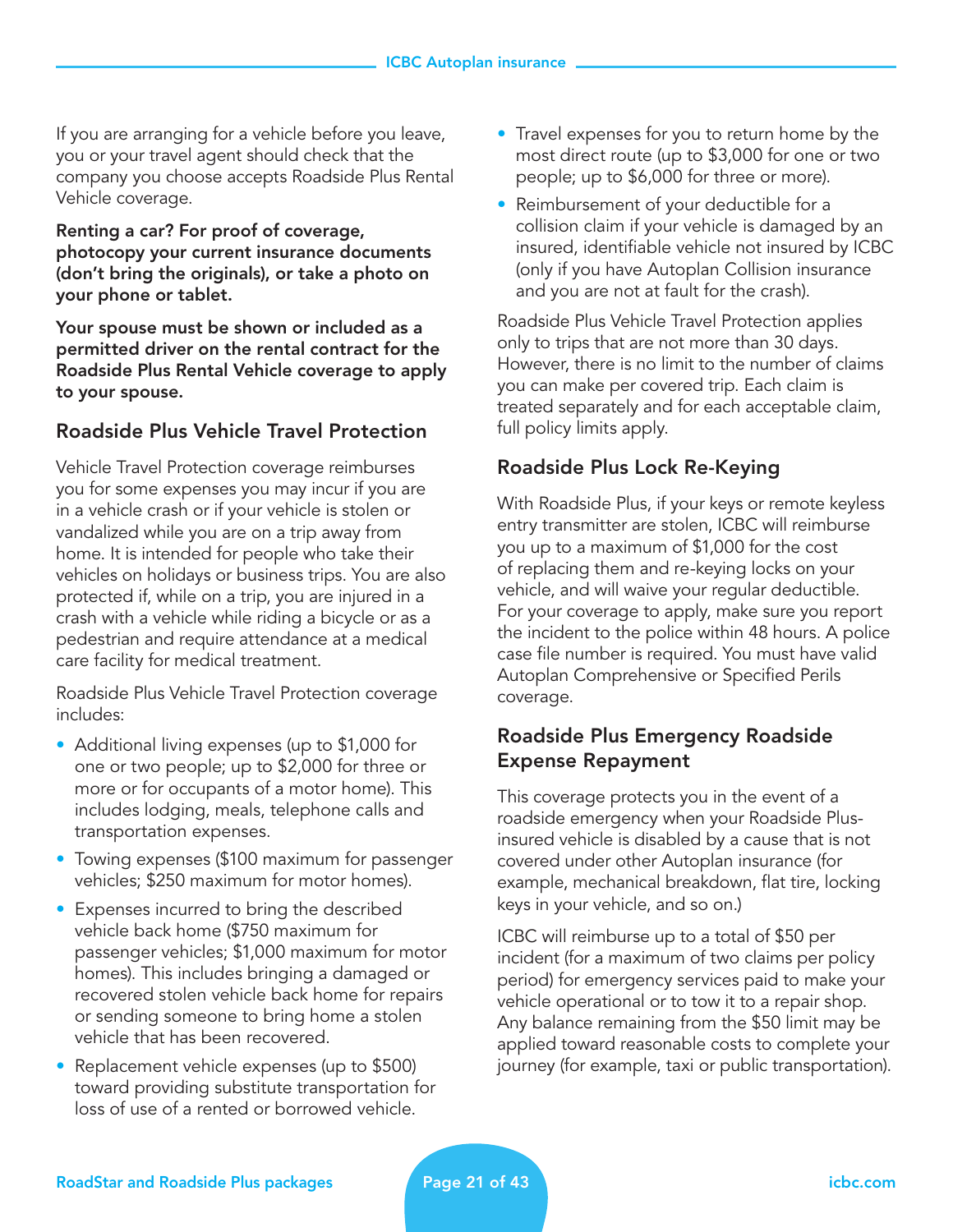You must mail in your original receipts to ICBC within 12 months of incurring the expenses, or you won't be eligible for reimbursement. Coverage includes the cost of the service vehicle attending but not the cost of parts or supplies including gasoline, oil, batteries and tires. There is a limit of two claims per policy term. This coverage is excess to any other similar coverage that you carry.

## Roadside Plus Destination Assistance

This coverage applies to any occupant of the vehicle described in the Owner's Certificate that carries Roadside Plus. ICBC will reimburse you up to \$100 for costs incurred to commence or complete a journey when your vehicle is unavailable because of a loss for which you have made a claim under your Collision, theft or vandalism coverage.

The expenses must have been incurred within 12 hours of a crash or within 12 hours of the discovery

# Additional Products

ICBC has many Optional Autoplan products available to meet customers' wide-ranging and specialized needs. Some additional products offer coverage for risks such as rental vehicles, vehicles in storage, or vehicles used in your business. Other products offer additional protection to you and your passengers in the event of injury.

Some of our most popular additional products are described here. Talk to your Autoplan broker to discuss your individual insurance needs and to find the right product for you.

## Income Top-Up Policy

ICBC'S Income Top-Up Policy provides coverage to top up the amount of income replacement benefits included as part of Enhanced Accident Benefits. This coverage is available for all B.C.

of theft or vandalism. You must submit your original receipts to ICBC within six months of the loss to be eligible for reimbursement. Expenses for renting a replacement vehicle are not included under Destination Assistance.

## Roadside Plus Theft Deductible Waiver

If your Roadside Plus-insured vehicle is stolen or shows obvious signs of an attempted theft, you won't have to pay the deductible under your regular Autoplan Comprehensive or Specified Perils coverage.

In order for an attempted theft claim to qualify for the deductible waiver, generally, there must be damage to one or more of the following:

- The electrical or mechanical component of the ignition locking system, or
- a mechanical anti-theft locking device or the part of the vehicle it's attached to.

residents to purchase, whether they have an ICBC insurance policy or not. It is also available to non-B.C. residents who license and insure a vehicle in B.C.

The Income Top-Up Policy allows you to increase the maximum yearly insurable income amount that can be used to calculate your income replacement benefits by as much as \$100,000—in up to 10 tiers of \$10,000. If your gross annual employment income is above \$105,500 and you don't have any other income replacement coverage (for example, through your employer), talk to your Autoplan broker to see if this coverage is right for you.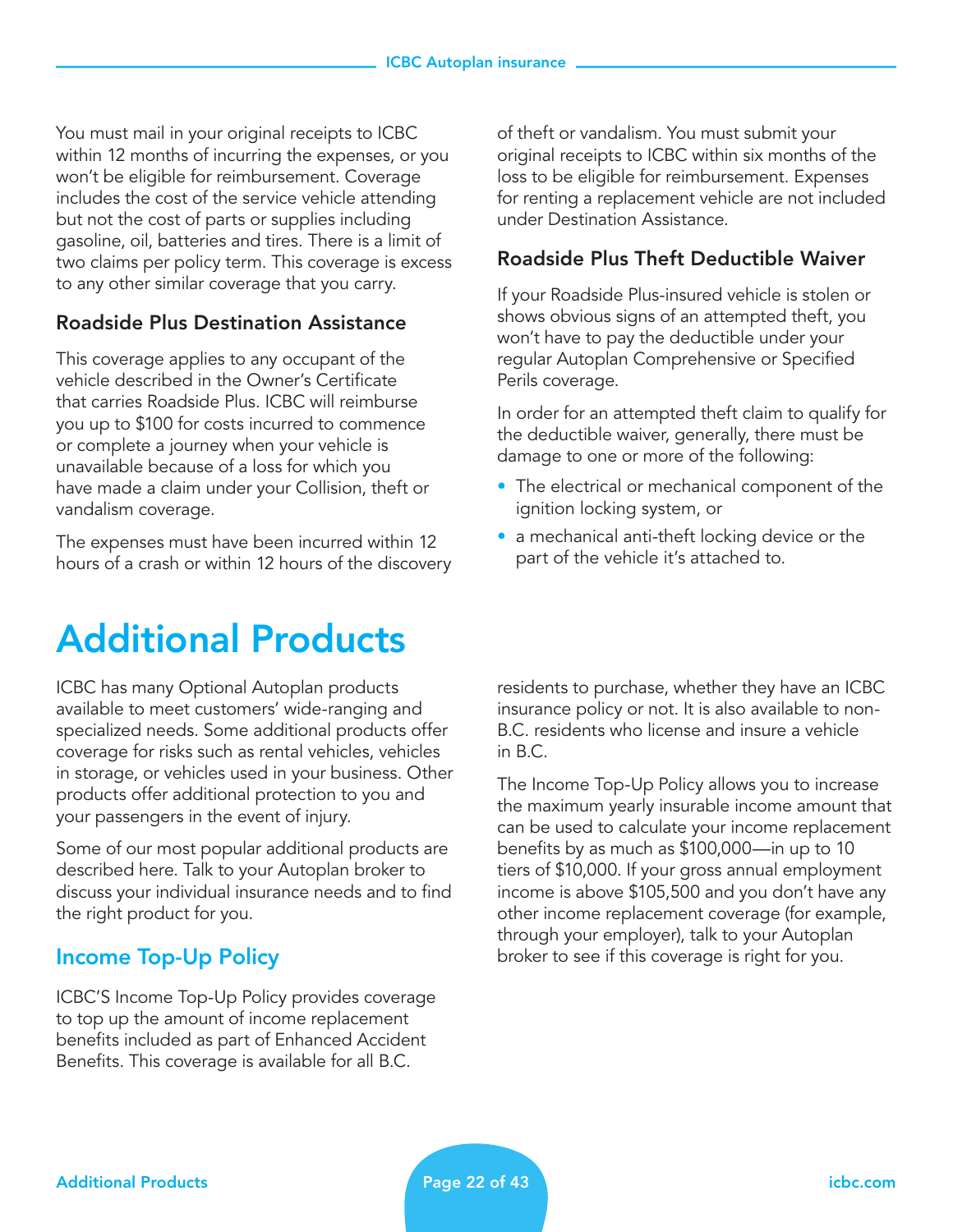## Rental Vehicle Policy

Rental Vehicle insurance protects you if you rent or borrow a vehicle. It includes:

- Third Party Liability (up to \$1 million)
- Underinsured Motorist Protection
- Collision with \$300 deductible
- Comprehensive with \$300 deductible
- Loss of Use up to \$25 per day, and up to a total limit of \$250
- Payment for claims made by rental companies for loss of rental income

Few rental companies offer all these coverages, and they usually charge a much higher premium than you would pay for the Autoplan Rental Vehicle Policy. It's unlikely your credit card company would offer these coverages, either.

Although insurance offered by rental companies or credit cards may have a similar name, the coverage often varies from place to place or company to company. For example, if you rent a car from a company in Florida and the vehicle is vandalized, the Comprehensive coverage purchased from the rental company may not cover vandalism claims. Under the Autoplan Rental Vehicle Policy, damage caused by vandalism is covered.

Any claim for loss or damage to a rental vehicle must be reported within 21 days of its occurrence.

A version of this policy is also available as part of the RoadStar or Roadside Plus package (see RoadStar and Roadside Plus packages, p.17).

## Rental vehicles that can be covered

The Autoplan Rental Vehicle Policy covers any private passenger vehicle, motor home, motorcycle, trailer or commercial vehicle (that does not have a GVW of more than 5,000 kg) used for pleasure or business purposes.

The policy **does not** cover:

• Rental of a vehicle (other than a motor home, a truck and camper rented as one unit or a

wheelchair-accessible vehicle) where the daily rental rate, exclusive of taxes, mileage, gas or other charges, exceeds \$300/day (CAD) when rented in Canada or \$250/day (USD) when rented in the USA

- Vehicles used for carrying or delivering goods for compensation
- A bus with a seating capacity of 16 or more used for carrying passengers
- A vehicle used to carry passengers for compensation or hire
- A vehicle rented for the exclusive use of non-B.C. residents
- Commercial vehicles over 5,000 kg GVW
- Snowmobiles, snow vehicles, golf carts, all-terrain vehicles, industrial machines and road-building machines

Your spouse must also be shown or included as a permitted driver on the rental contract for the Autoplan Rental Vehicle Policy to apply to your spouse.

## Rental vehicle Loss of Use coverage

If the rental vehicle is not driveable after a crash and you still need a rental vehicle, the Loss of Use coverage under this policy will pay for you to rent a substitute vehicle, subject to a daily limit of \$25 and a total limit of \$250. This allows you to continue your vacation or business trip.

## Rental vehicle Third Party Liability coverage

In most areas of North America, vehicles are required by law to carry Third Party Liability insurance. When you rent a vehicle in one of these areas, the insurance carried on that vehicle is known as "primary," meaning it must be used first to pay any Third Party Liability claims. If the rental vehicle does not have enough insurance to pay for the claim, then your Autoplan Rental Vehicle Policy will be used as excess coverage.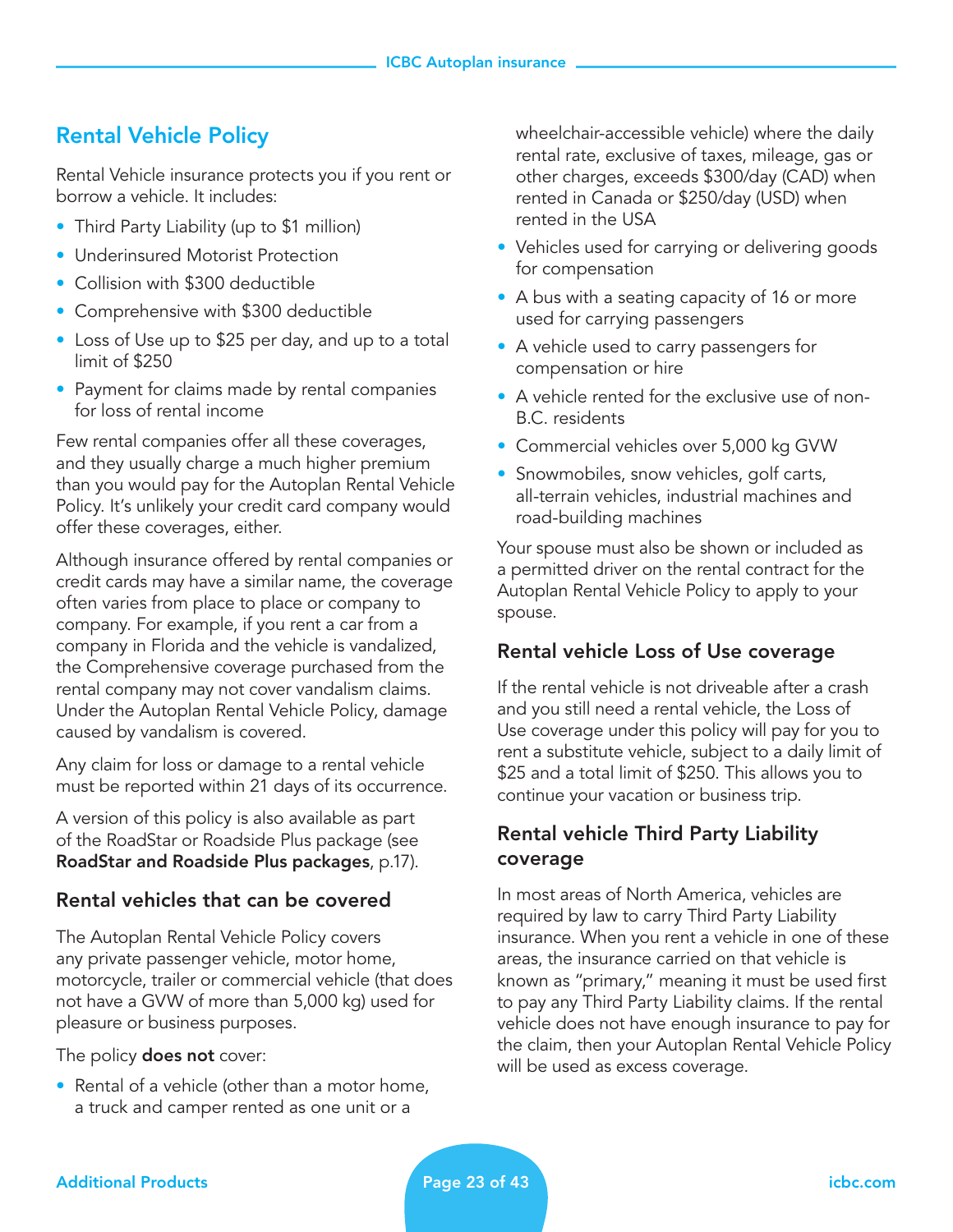In some U.S. jurisdictions, car rental companies may ask you to sign an agreement making you responsible for Third Party Liability insurance. If this happens, the Rental Vehicle Policy will provide you with this primary coverage. The Extended Third Party Liability coverage you carry on your own vehicle is also transferrable to a rental vehicle on an excess basis, but any claims you make against it will affect your discount level.

#### Obtaining rental vehicle coverage

The Rental Vehicle Policy may be purchased by a B.C. resident or any B.C. registered company. It can be purchased for as little as one day or as long as one year. It is not available to visitors to the province, nor can B.C. residents purchase it for visitors. The policy covers the person named on the policy and any other person who is identified as a permitted driver on the rental contract.

You should arrange for coverage with an Autoplan broker before the date you require the rental vehicle. Coverage should be purchased for the longest term for which you are likely to need it.

If you are making advance arrangements for a rented vehicle, you or your travel agent should make sure the rental company you choose will accept the Autoplan Rental Vehicle Policy. Most companies accept the policy; however, some may ask for a larger deposit than usual if you do not buy their coverage. If you plan to rent a vehicle when you arrive at your destination, select a rental company that accepts the Autoplan policy.

Like other Autoplan policies, coverage applies throughout Canada and the United States (including Alaska and Hawaii) but not Mexico or any other country.

## Making a claim

You should report the crash to the police, then notify the rental company and ICBC. Have your Rental Vehicle Policy on hand when you make your report. If the crash occurred within B.C., call ICBC at 604-520-8222 (Vancouver and the Lower Mainland) or 1-800-910-4222 (elsewhere in B.C.).

## Other sources of Third Party Liability coverage

If you own a vehicle that is licensed and insured in B.C., your Owner's Certificate provides you with Third Party Liability coverage that can be used on a rental vehicle. This coverage responds on a primary basis if the vehicle you rent is not insured or the rental company has made you responsible for providing your own insurance. If the rental vehicle is insured, then the coverage under your Owner's Certificate will respond on an excess basis. There are some conditions that apply and you should discuss these with your Autoplan broker before you rent a vehicle.

In B.C., you also have \$200,000 (Cdn) of Third Party Liability coverage by possessing a valid B.C. driver's licence. Some conditions apply and you should discuss these with your Autoplan broker.

While you do possess Third Party Liability coverage by having a B.C. Autoplan policy or valid B.C. driver's licence, the Rental Vehicle Policy allows you to make a Third Party Liability claim involving the rental vehicle without affecting your discount level.

## Storage Policy

If you are not using your vehicle or intend to put it in storage, you can purchase a Storage Policy. Collision, Comprehensive, Specified Perils, and Third Party Liability insurance are all available on this policy, as well as Replacement Cost coverage and Limited Depreciation coverage for certain newer vehicles. Coverage is not available to any vehicle or trailer used as living accommodation at any time while the vehicle is insured under this policy. For more information on the Storage Policy or insurance for vehicles used off-highway for pleasure use only, ask your Autoplan broker.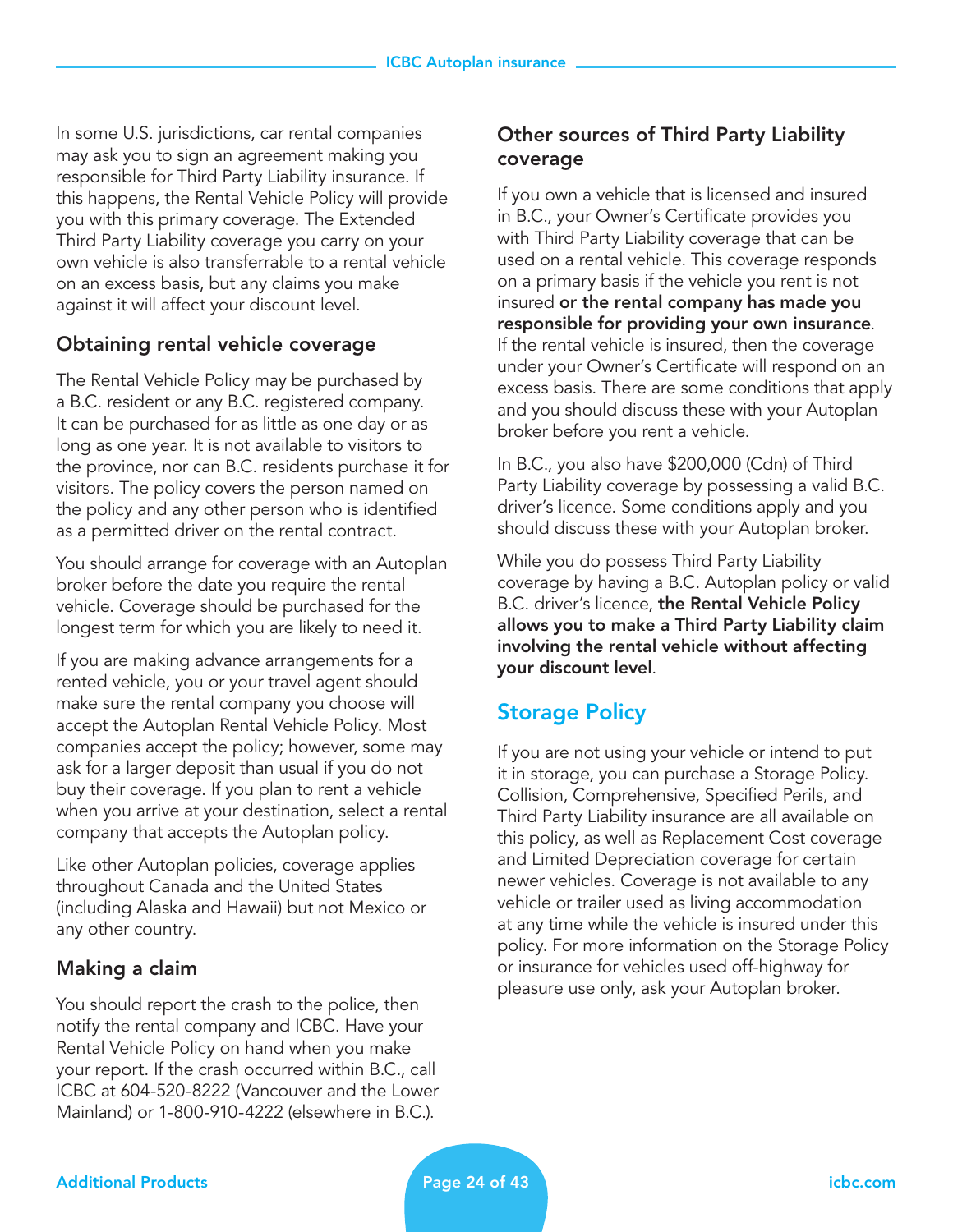## Getting on the road—things you need to know to get your vehicle licensed and insured

## Operating a vehicle in B.C.

Generally, to operate a vehicle in B.C., you must have a valid driver's licence and the vehicle you are driving must be registered, licensed and insured.

If you move to B.C. and bring a motor vehicle with you, you need to register, license and insure it within 30 days of your arrival. A pre-registration vehicle inspection may be required (refer to "Bringing a vehicle to B.C.—inspections".) Vehicles intended for commercial use must be registered, licensed and insured immediately upon moving to B.C. An Autoplan broker can help you with all these transactions. There are more than 900 Autoplan brokers across the province. Go to [icbc.com/locators](http://icbc.com/locators) to find a broker near you.

You may use your valid driver's licence from another province, state or country for the first 90 days you live in B.C. After this time, you must have a B.C. driver's licence to drive in B.C. You'll need to turn in your old licence and pass the applicable driver examinations.

You must be at least 16 years of age to apply for a B.C. driver's licence. If you wish to apply for a fullprivilege B.C. driver's licence, you need to prove you have held a licence for at least 24 months. Otherwise, you'll be placed in B.C.'s Graduated Licensing Program, which helps new drivers gain experience gradually, under conditions that expose them to less risk, before they obtain a fullprivilege driver's licence. Check [icbc.com/driver](http://icbc.com/driver-licensing/moving-bc)[licensing/moving-bc](http://icbc.com/driver-licensing/moving-bc) for more information.

Testing for all B.C. driver's licences and issuing of new, replacement and renewal B.C. driver's licences is conducted at driver licensing offices. To locate a driver licensing office near you, visit [icbc.com/locators](http://icbc.com/locators).

## Licensing and insuring your vehicle

When you buy your vehicle licence and insurance, your Autoplan broker will give you a document called the Owner's Certificate of Insurance and Vehicle Licence. Carry it in your vehicle when operating your vehicle. If you purchase optional coverage, view the ICBC Autoplan Optional Policy booklet at *[icbc.com/optionalpolicy](http://icbc.com/optionalpolicy)* or request a copy from your Autoplan broker.

Your broker will also give you decals indicating the day, month and year of the expiry of your licence and insurance. These are to be displayed on the rear licence plate of most vehicles. There are some exceptions for commercial vehicles. Check with your Autoplan broker.

## Leased vehicles

There are special requirements for insuring leased vehicles. Ask your Autoplan broker or leasing company for details.

## If you have a crash

If you are involved in a crash, report it to ICBC online at *[icbc.com/report](http://icbc.com/report)*, by telephone at 604-520-8222 (24 hours a day, seven days a week) in Vancouver and the Lower Mainland or 1-800-910-4222 toll-free from elsewhere in B.C.

Things to know:

- If anyone is injured, or if it appears drugs or alcohol were involved, call an ambulance and the police to the scene right away.
- When you call to report a claim, we'll ask for your licence plate and driver's licence numbers, as well as the licence plate and driver's licence numbers of any other people involved.
- If you have a police report number and witness information, please have that ready, too.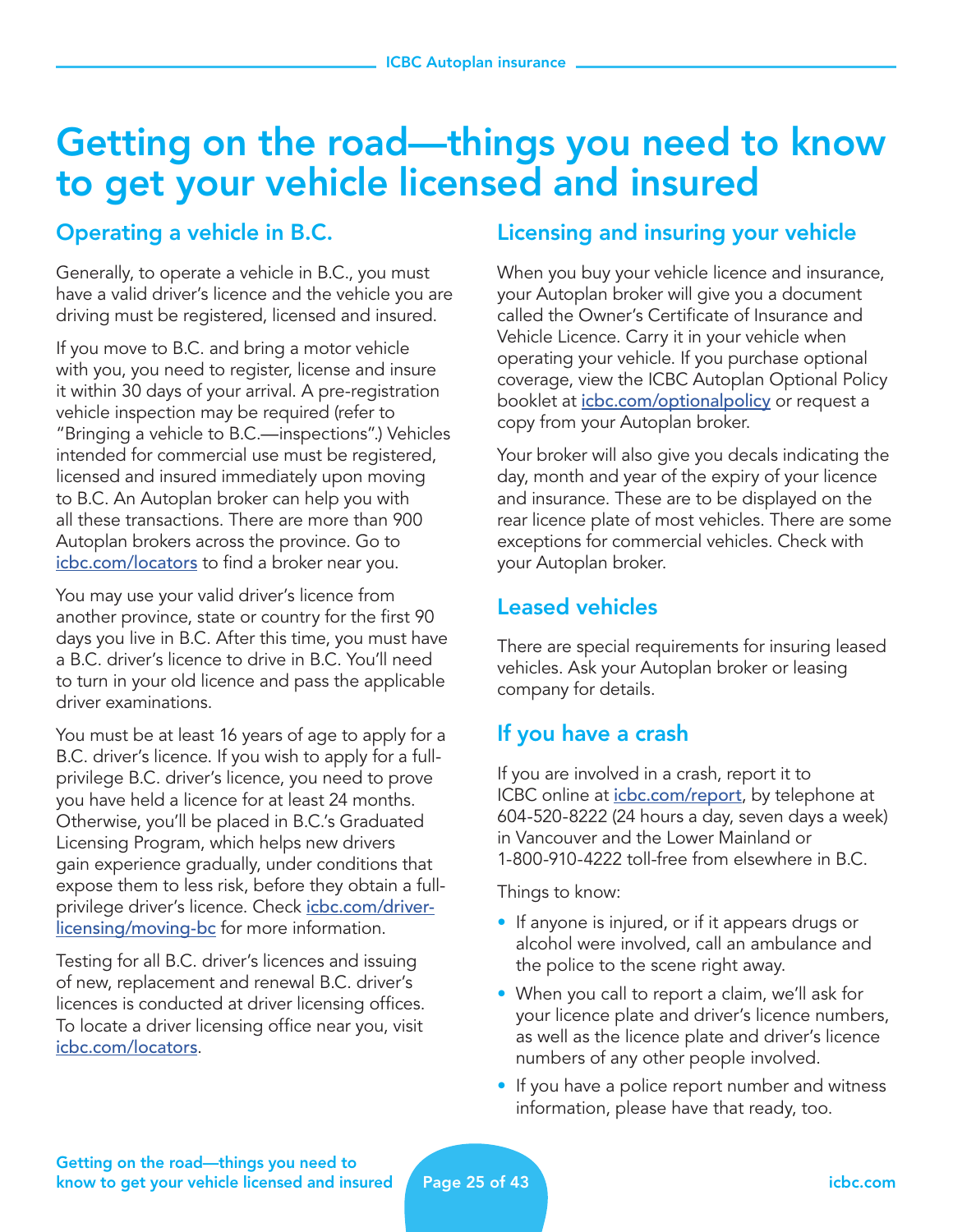- If you are unable to drive your car, have it towed to a place where it can be stored securely. If you have ICBC Collision coverage, or if the other driver is found at fault for the crash, towing and storage charges will form part of your claim.
- If it is a glass claim, you can go directly to an ICBC-approved Glass Repair Program facility. If there are no Glass Repair Program facilities in your area, please call us to report your claim.
- It is usually in your best interest to report any claims to ICBC. The other person may promise to pay your bills and then refuse. Also, you have no recourse if the repairs are unsatisfactory. Let the other driver know that there is always the option of repaying a claim after it has been reported. You may be required to report an incident to the police if the combined property damage appears to exceed \$1,000 (\$600 for motorcycle).

You must report to the police if any of the following cases apply:

- Injury or death occurred
- A break-in or vandalism to your vehicle
- Your car is stolen

Please note: In the event of a hit-and-run incident, you may be asked for a police report if there is a suspect or anyone sustained injuries.

Make your police report within 24 hours if the crash happened in the city; 48 hours if it happened in a rural area.

In some communities, such as Vancouver, police will not investigate theft of auto, theft from auto or vandalism to a vehicle. However, they will issue a case number for insurance purposes.

If you breach your insurance and you have a claim, ICBC may refuse to pay all or part of your claim. A breach can occur when you break an agreement. Some examples of insurance breaches include:

- Driving under the influence of alcohol, drugs or other intoxicating substance
- Operating a vehicle without a valid driver's licence or with a suspended licence
- Using the vehicle to avoid police action
- Using the vehicle for illicit or prohibited trade or transportation
- Using the vehicle for racing or other speed tests
- Using the vehicle to deliberately cause loss or damage
- Operating a vehicle that is insured in the wrong rate class—for example, pleasure use only instead of to and from work
- An incorrect declaration of the principal driver
- Failing to maintain the condition required for a collector vehicle

## Licence plates

Licence plates are assigned to you for use on a specific vehicle. If you sell or dispose of your vehicle, you may transfer those licence plates to a replacement vehicle that you have just purchased, providing it's the same type of vehicle as the one it's replacing (for example, passenger vehicle replacing a passenger vehicle, pick-up truck replacing a pick-up truck) and provided that neither vehicle is of a type that uses restricted or off-road vehicle plates (for example, golf carts, snowmobiles, snow vehicles, riding mowers, trucksters and ATVs).

You must ask your Autoplan broker to have the transfer validated within 10 days of buying the replacement vehicle (see **Buying or Selling a Vehicle**, p. 37, for more details). If you wish to cancel your insurance, you must return those plates to an Autoplan broker.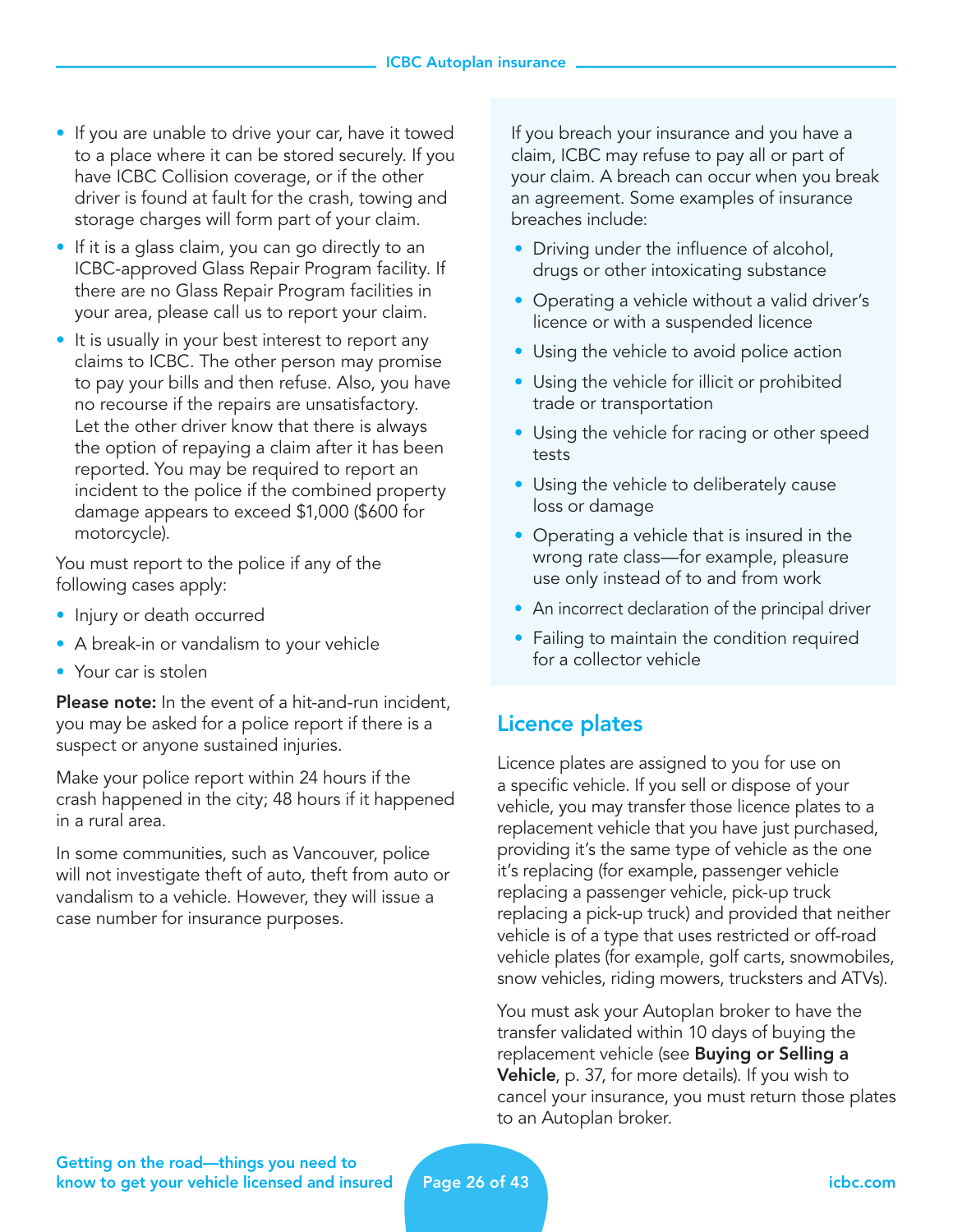Front and rear licence plates must be displayed on all vehicles except motorcycles, trailers, vehicles that use restricted plates or off-road vehicle plates and vehicles that are licensed and insured with a floater licence, such as the Collector Multi-Vehicle Licence plate. For these vehicles, only a rear licence plate is generally required to be displayed with additional display options allowed for off-road vehicle plates.

## Personalized licence plates

You can get personalized licence plates for passenger cars, motorcycles, vans, light trucks, motor homes, and eligible commercial vehicles with a GVW of up to 5,500 kg. Personalized plates can display a slogan up to six characters long using permitted combinations of numbers or letters. You cannot use numbers only. Applications for personalized plates are available from Autoplan brokers. There is an extra fee for personalized plates.

## Collector licence plates

#### What vehicles qualify for collector licence plates?

To be considered a collector, your vehicle must be registered in B.C. and be:

- At least 25 years old, or
- at least 15 years old and one of no more than 1,500 of that make/model (not edition) made worldwide by the manufacturer for that model year, or
- at least 15 years old, where the manufacturer that owns the "trademark" or "make" of that vehicle has ceased manufacturing vehicles of any kind for at least the last five years;

#### AND

• maintained or restored to a condition that conforms to the original manufacturer's specifications and is considered by ICBC to be of collectible value,

- fully assembled with no missing parts,
- used solely for pleasure purposes and not for travel to and from or partway to work or school at any time.

## What vehicles don't qualify?

• Replicars, replikits (kit car), cab/chassis, vehicles with an aftermarket body not manufactured by the original manufacturer, or motor homes.

## What counts as a modified collector vehicle?

To qualify, a motor vehicle must meet the following requirements:

- Be registered as a 1974 model or older,
- is in excellent condition and maintained or restored to a condition ICBC considers to be of collectible value; and
- has the shell of body, coach or cab from the original manufactured motor vehicle (sorry, aftermarket fibreglass, composite, or steel bodies aren't acceptable); and
- has an altered body that resembles, but is no longer identical in appearance to the original body of the motor vehicle; or
- has had one or more of the following components replaced or altered:
	- Chassis
	- Engine and/or power train
	- Suspension
	- Fuel type
	- Steering or braking mechanical component.

What condition requirements does a modified collector need to meet?

- Vehicle exterior-same as collector vehicle exterior requirements, except tires
- **Engine compartment**—engine must be clean
- Vehicle interior—must be in excellent condition
- Vehicle—must be fully assembled with no missing parts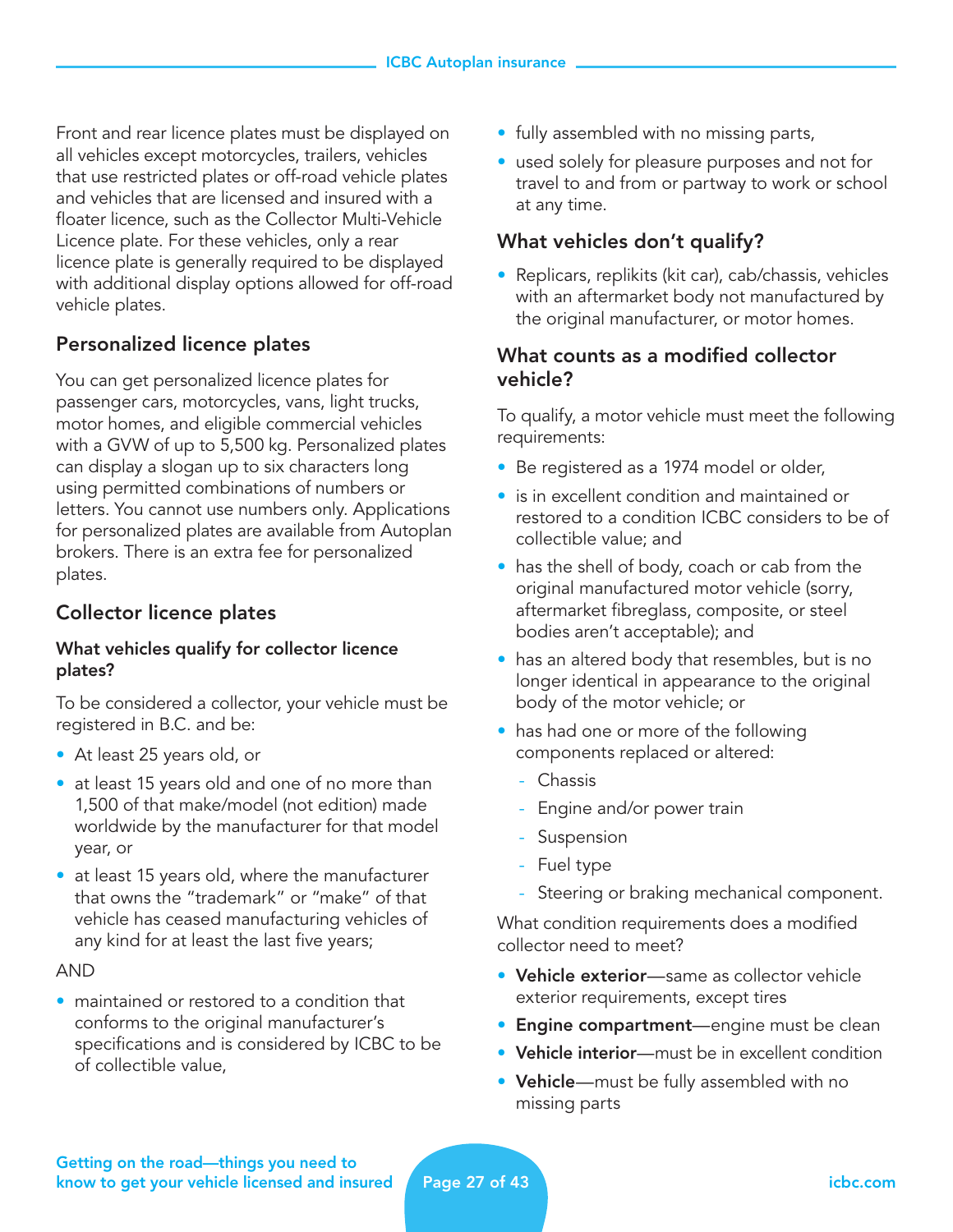## Vintage licence plates

Vintage licence plates are available for antique vehicles. These plates, along with the proper insurance coverage, entitle you to drive the vehicle for special occasions such as exhibitions, parades, car club activities, public functions such as the opening of a new highway, weddings and graduations.

To qualify for vintage licence plates, the vehicle must be at least 30 years old, owned as a collector's item, maintained as nearly as possible in its original condition with original parts and still be mechanically sound.

## Veteran licence plates

Veteran licence plates are available to eligible veterans for most passenger cars, vans, light trucks, motorcycles, motor homes, and eligible commercial vehicles with a GVW of up to 5,500 kg. The licence plates are available to veterans who served or are currently serving during wartime, in a post-war capacity, or during a NATO or UN operation, including members of the RCMP and municipal police.

## B.C. Parks licence plates

B.C. Parks licence plates allow you to show your pride in the natural beauty of our province, while also helping to support our parks and natural areas. All net proceeds from the sale and renewals of B.C. Parks plates will be re-invested back into provincial parks through the Parks Enhancement Fund.

You can choose from three unique designs that depict a scene from one of B.C.'s many parks and recreation areas: Porteau Cove, Purcell Mountains, and Kermode bear. B.C. Parks licence plates are available through your Autoplan broker.

Visit [icbc.com](http://icbc.com) for more information about specialty licence plates and vehicles.

## Lost or stolen licence plates

There is an \$18 fee to replace lost or stolen licence plates. A police case file number is required for a lost or stolen licence plate with an attached valid decal.

## Renewing your insurance

Always be aware of the expiry date of your insurance. If you do not renew your insurance before it expires, you won't be covered if you are involved in a crash after the expiry date. The expiry date is printed on your Owner's Certificate and is also indicated on your licence plate decals. ICBC also mails a renewal reminder to your last known address before the vehicle licence and insurance expire.

The renewal reminder outlines your coverage, your vehicle and other important details. You may renew your licence and insurance at any Autoplan broker's office.

When you renew your insurance and vehicle licence, your broker will give you a new decal indicating your insurance and vehicle licence expiry date. This decal must be attached to your licence plate. Early renewals are limited to a maximum of 45 days

There is no restriction on when the validation decal for an early renewal can be attached to the plate.

If you owe money to ICBC, or are in arrears with the B.C. Family Maintenance Enforcement Program, or if you have unpaid traffic fines, you won't be able to renew your insurance until the debt is paid.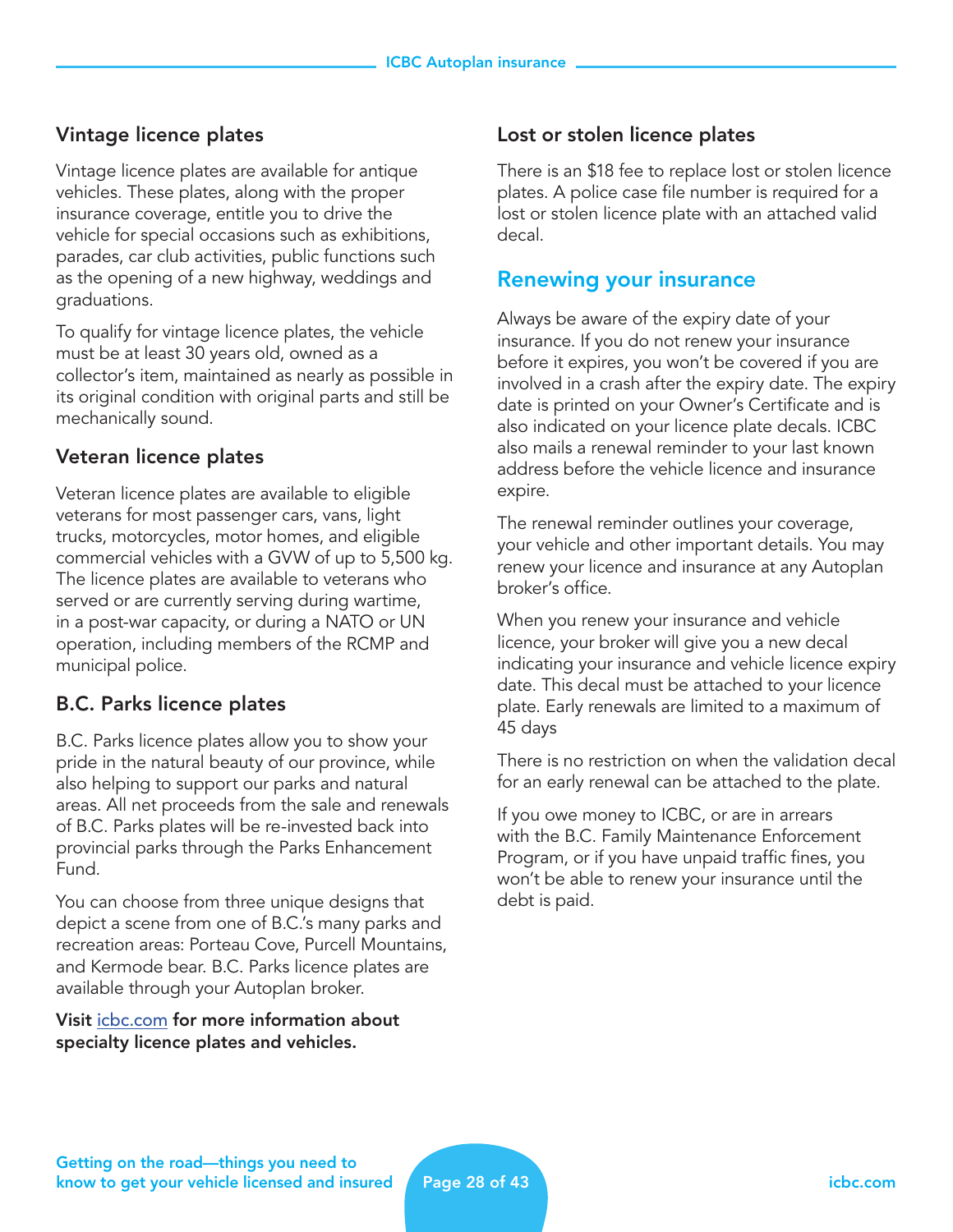## Bringing a vehicle to B.C. inspections

Passenger vehicles and most other vehicles brought into B.C. from another jurisdiction will need to pass a mechanical safety inspection at a B.C. designated facility before they can be registered, licensed and insured.

This mechanical safety inspection is mandatory for cars, motor homes, vans and small trucks with a net weight of 3,500 kilograms or less.\* Vehicles built from salvage, altered or constructed vehicles (for example, kit vehicles) must pass a structural integrity inspection, as well as the mechanical safety inspection. A list of designated inspection facilities are listed online at yellowpages.ca under "Vehicle Inspection Service" or at [www.th.gov.bc.ca/cvse](http://www.th.gov.bc.ca/cvse).

Once your vehicle has passed the inspection, take the vehicle, the inspection report and the Vehicle Registration to any Autoplan broker in B.C. to register and license the vehicle and purchase the proper insurance. You must surrender the out-ofprovince licence plates. Vehicles over 25 years of age and not able to pass a safety inspection can apply to ICBC (VRS) to have the vehicle registered prior to a safety inspection.

\* Under the New West Partnership Trade Agreement, (effective April 1, 2015), qualified private vehicles imported from Alberta, Manitoba, or Saskatchewan may be exempt from the B.C. pre-registration safety inspection. Please ask your Autoplan broker for details.

## Payment options

## ICBC payment plan

The ICBC plan is an in-house payment plan that allows you to spread your insurance premium and licence fees evenly over 12 months with equal monthly or quarterly payments (every three months), or six months with equal monthly payments. Payments are automatically deducted from your bank account.

To apply, you:

- Must be the vehicle's registered owner or lessee,
- have a bank account that allows automatic withdrawals,
- provide the broker with a void cheque or a statement from a savings account that has automatic withdrawal privileges, and
- have a good payment history with ICBC. For details, see your Autoplan broker.

## Six-month payment plan

If you are a new ICBC customer and do not have a B.C. driver's licence, or if you are just ending a twoyear period on a cash-only basis with ICBC due to payment problems in the past, you are eligible for the ICBC payment plan with only a six-month term. Once the six month payment plan is successfully completed, you may be eligible for the 12 month or quarterly payment plan.

The six-month term is not available to fleet customers.

## Other methods of payment

You may pay by cheque, cash, debit card, Visa, MasterCard or American Express.

## Changing your address

As the owner of a vehicle licensed in B.C., you are required by law to report any change of address to ICBC (through your Autoplan broker) within 10 days. In addition, your insurance will not cover you if:

- Your vehicle is registered and licensed somewhere outside B.C., and/or
- you are not a resident of B.C.

Even if you move within B.C., you may have to make changes to your Autoplan policy because most premiums are partially calculated on where your vehicle is primarily located when not in use. Not all changes of address put you in a new territory. If your vehicle is rated for the wrong

Getting on the road—things you need to know to get your vehicle licensed and insured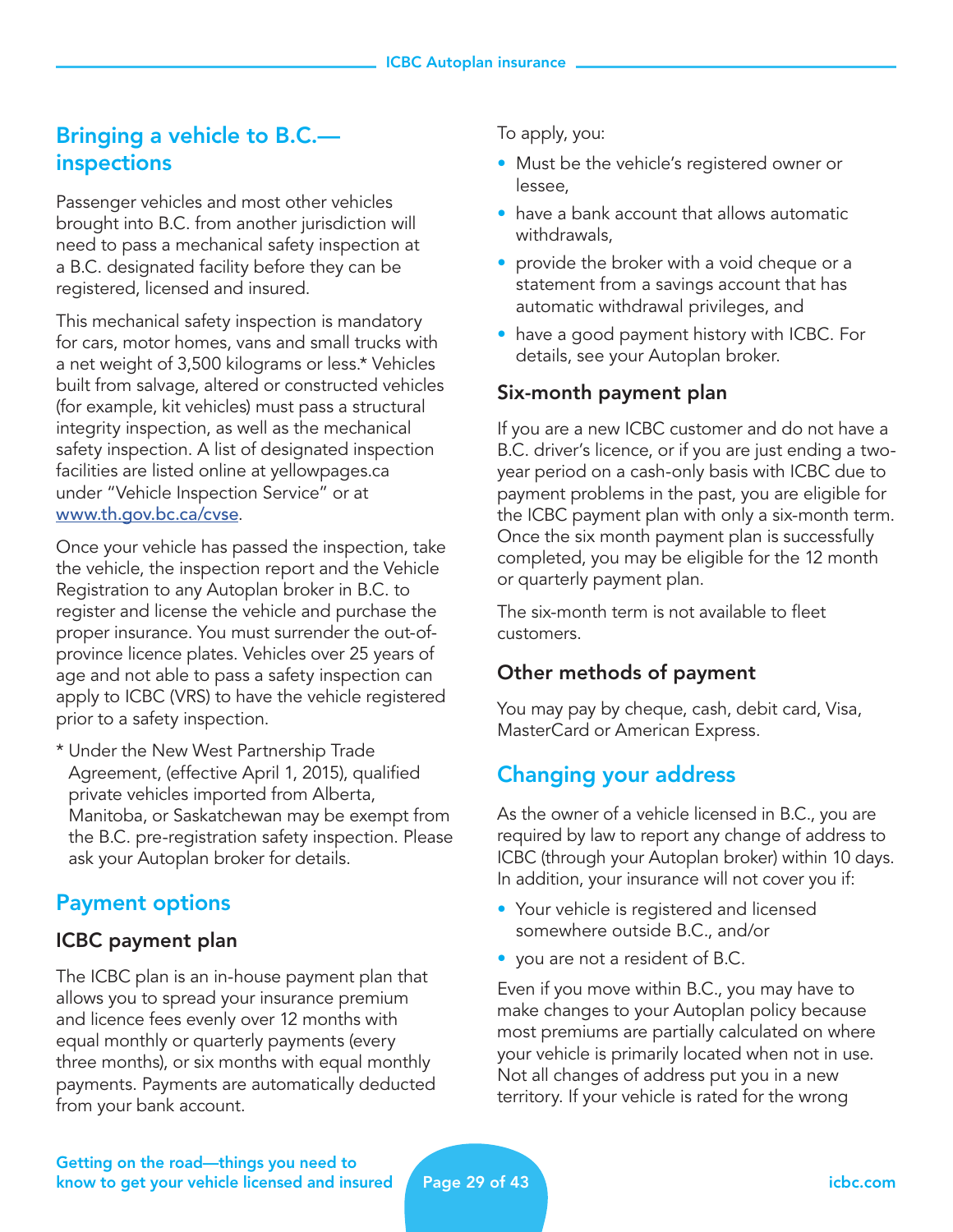territory, your insurance may not cover you if you have a claim. Temporary changes of address for up to 30 days may not need re-rating. Temporary address changes for longer than 30 days require a Temporary Change endorsement. Ask your Autoplan broker for details.

Students attending college or university away from home must report the change to their Autoplan broker before the school year begins in case an additional premium is required. Students from out of province attending school in B.C. may be eligible to obtain a Non-Resident Permit from ICBC by calling 604-443-4450 or toll-free 1-800-665-4336.

## Changing your insurance

You must contact your Autoplan broker if you change your insurance coverage, address, name, vehicle use (rate class), vehicle type, colour, model year, chassis, vehicle identification (serial) number, fuel type, or gross vehicle weight. Driver's licence changes must be made at any driver licensing office or authorized agent.

## Cancelling your insurance

ICBC does not automatically cancel your Autoplan Insurance when your vehicle is:

- Sold or traded in
- Returned after a lease
- Written off as a total loss
- Moved to a different jurisdiction

You must cancel your Autoplan insurance at an Autoplan broker's office. You'll need to take the current ICBC insurance document and the licence plates for the policy you wish to cancel, along with primary and secondary identification.

If the vehicle is leased, a representative of the leasing company must request the cancellation at an Autoplan agent's office.

If your vehicle and licence plates are stolen, you must report this to the police and obtain a case file number.

If you have moved out of B.C. and want to cancel your insurance policy from your new home, you must send in:

- A letter requesting cancellation of the policy. Include the plate number, signatures of all registered owners, your new address and new phone number
- Your B.C. licence plates or a receipt showing that you surrendered them to an out-ofprovince licensing authority.
- Your current ICBC insurance document, such as an Owner's Certificate of Insurance and Vehicle Licence.

If you have registered your vehicle outside of B.C., send a copy of your new registration showing the effective date. Your cancellation request and any resulting refund will then be calculated from the reregistration date.

Send these items to:

 ICBC — Cancellations Room 205 – 151 West Esplanade North Vancouver BC V7M 3H9 Fax: 604-661-6727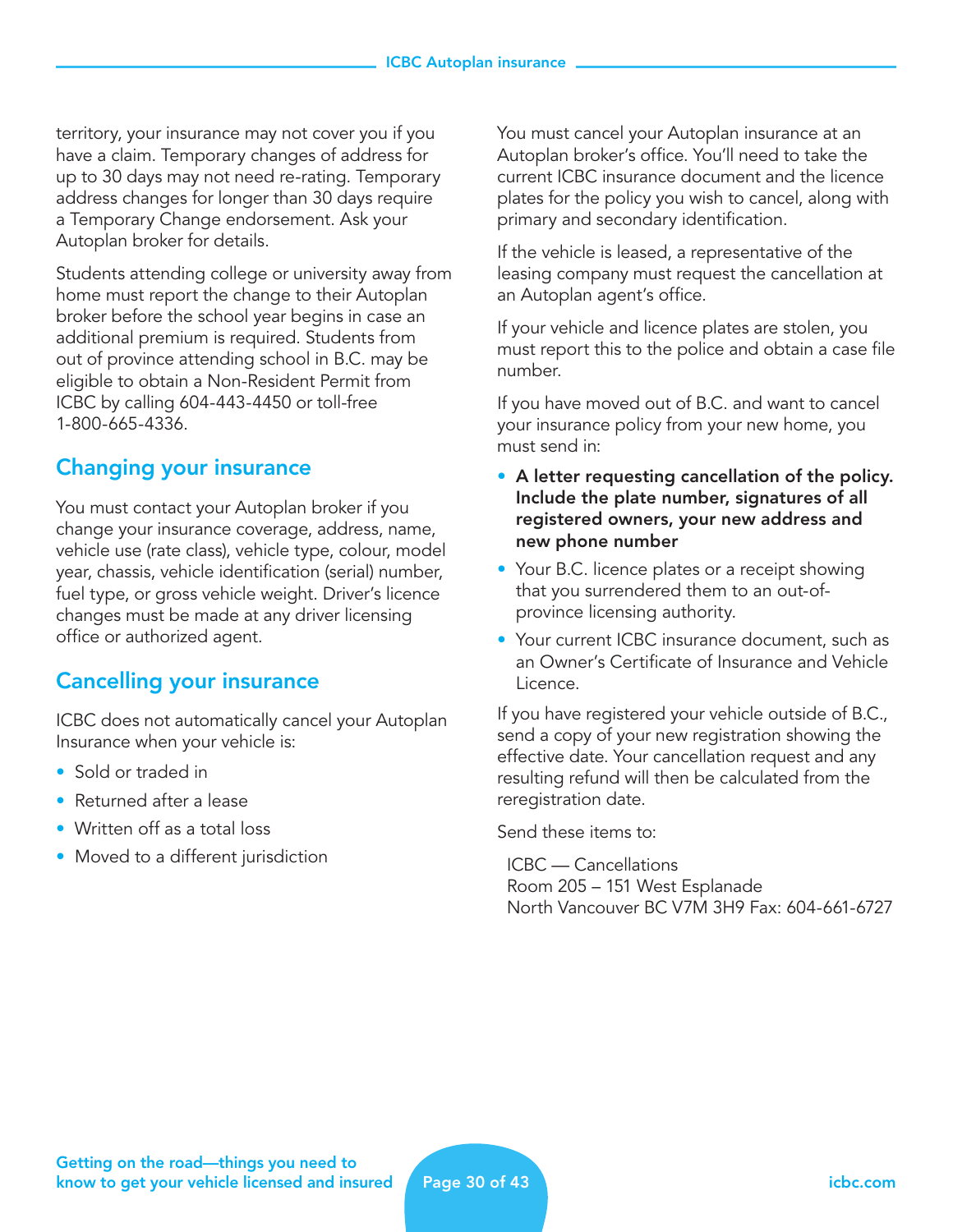## How ICBC sets your Autoplan premium

To determine the cost of your Autoplan insurance, ICBC looks at many factors, including:

- Rate class (how you use your vehicle)
- Territory where your vehicle is primarily located when not in use, or, for some commercial rate classes, where the vehicle is used
- Your driving factor and that of the principal driver and other drivers listed
- Make, model and year of the vehicle (for Autoplan Optional insurance only)

The overall cost of your Autoplan insurance also depends on what type of Autoplan Optional insurance you choose to purchase.

## Rate class

A rate class describes how you use your vehicle (driving to and from work, pleasure use only, business, delivery, and so on). Pleasure use means the use of a vehicle for private purposes. Many customer use their vehicle to drive to or from work or school or for business or commercial use for a maximum of only six days per month. If the rate class you declare is wrong and you make a claim, the claim could be denied or you may have to pay a penalty. Ask your Autoplan broker to be sure your vehicle is rated correctly.

## **Territories**

ICBC divides the province into territories based on geography and population. A vehicle driven in a sparsely populated area has less chance of being involved in a crash than a vehicle driven in a densely populated area. Vehicles driven to and from work or school or for pleasure use must be rated in the territory in which they are primarily located when not in use. This is usually your home address. Ask your Autoplan broker if you use your vehicle for other purposes. Commercial vehicles must be rated in the territory commanding the highest Basic premium in which the vehicle is operated.

If the territory you declare is wrong and you make a claim, the claim could be denied or you may have to pay a penalty. Ask your Autoplan broker to be sure your vehicle is rated in the correct territory.

## Listing drivers

All registered owners are asked to list those who will drive their car. This includes members of their household, employees, or other friends and family. Listing the drivers of a vehicle helps make sure that responsible drivers are accountable for their actions and that pricing is more accurate.

Drivers can be added or removed at any time during the policy term by going into an Autoplan broker office.

The information required to list drivers is the date of birth and driver's licence number. It is important to note that adding drivers won't necessarily increase your premium. Typically, the majority of the Basic premium (75%) will be based on the principal driver, with the remaining 25% reflecting the other listed driver with the highest risk.

## Principal driver

Of the listed drivers, you will be asked—if you are the registered owner—to declare the principal driver. This is the person that will drive the vehicle the most during the policy term. If you don't declare the correct principal driver, you may be in breach of your insurance policy. This means that if there is a claim, damage to the vehicle may not be covered and there could be additional costs for the owner of the policy (for example, related property damage or injury claims).

If your vehicle does not have a person who operates it the majority of the time (for example, if it is a work vehicle that has multiple operators), you'll have to declare that your vehicle has no principal driver.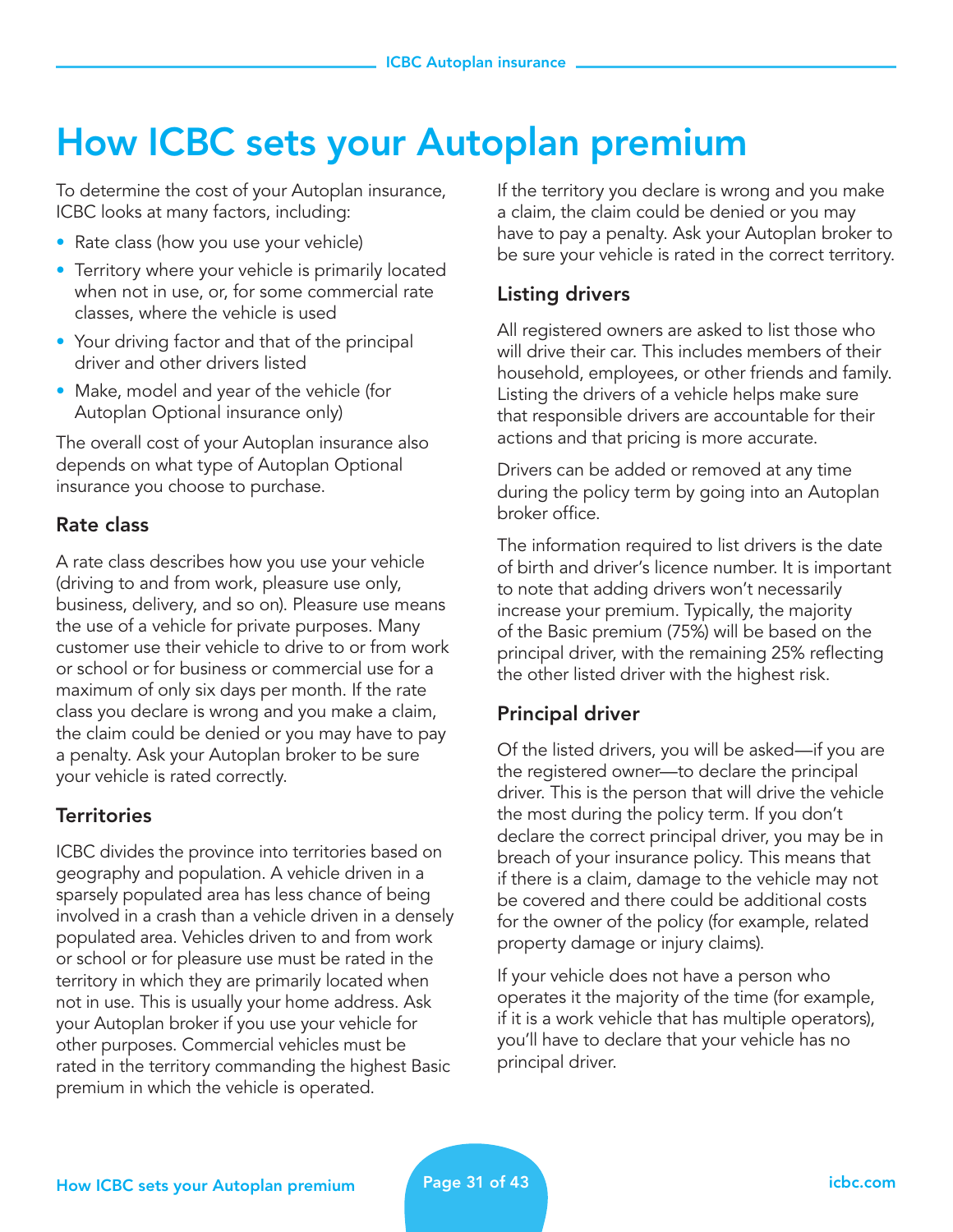#### Make, model and year of your vehicle

The make, model, and year of your vehicle, type of insurance you choose, and deductible play a role in determining the cost of Collision, Comprehensive and other optional insurance.

## Discounts and savings

Every driver in B.C. has an individual driver factor—a three-decimal number that represents your driving experience and crash history. The individual driver factor takes into consideration whether you're a senior or a new resident. The individual driver factor baseline is 1.000 with a lower number being more favourable. As you gain driving experience, and for each year that you remain crash-free, your individual driver factor improves.

Each insurance policy starts with a base premium. The premium then increases or decreases depending on each individual's factors that fall under the driver and vehicle categories.

Vehicles that cost more to repair or are stolen more often cost more to insure.

These factors do not affect the cost of your Basic insurance.

## Discounts for new residents

Drivers new to B.C. may provide proof of how long they've had a valid driver's licence in another jurisdiction outside of B.C. in order to receive up to 15 years' experience credit.

Customers who already came from other jurisdictions and got their BC driver's licence before September 1, 2019 do not need to submit any additional documentation.



crash history, and listed drivers how you drive your car, **Basic premium**

and discounts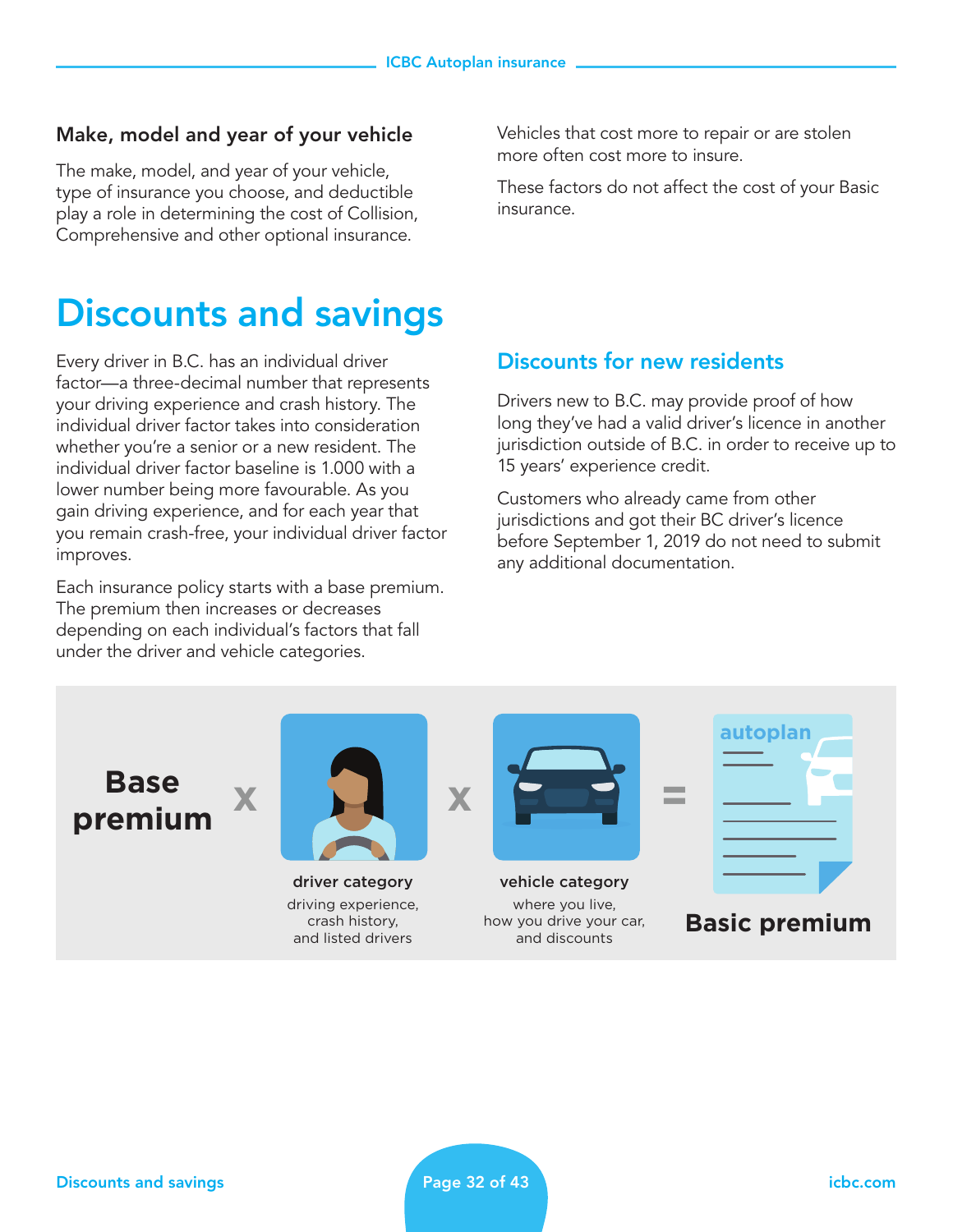Their previous driving experience is automatically calculated based on the assumption that they got their driver's licence in another jurisdiction at age 17, and they are awarded a maxim of 15 years of out-of-province experience.

If you are new to B.C., have out-of-province driving experience, and obtained a BC driver's licence on or after September 1, 2019, then you'll receive a temporary adjustment to your driver factor. The adjustment will be an increase for your first three years to account for the added risk you represent on our roads. The adjustment decreases for each year, and after you go three years without being responsible for a crash, you'll stop incurring the adjustment.

Those who previously held a B.C. driver's licence and are coming back to the province are considered as though they have never left; the new resident adjustment does not apply. These drivers keep all their years of experience starting from when they first got their B.C. driver's licence.

See your Autoplan broker or *[icbc.com](http://icbc.com)* for more details.

## Crash history, claim forgiveness, claim repayment

When determining a driver's crash history, ICBC looks at the number of at-fault claims that the customer has had in up to 10 previous years, but no earlier than March 1, 2017. ICBC also looks at the number of years since their last claim. More recent claims have a greater impact than older claims.

Claims older than March 1, 2017 are not used in the premium calculation. Going forward, ICBC will continue to scan back to March 1, 2017, until 2027 when the full 10-year scan period will be in place.

As ICBC has a more driver-based model for determining premiums, at-fault crashes follow the driver, not the vehicle. For example, if your neighbour borrows your vehicle and causes a crash, the claim is attached to the neighbour's driving record, not yours.

## Anti-theft device discount

ICBC offers discounts on its Comprehensive and Specified Perils insurance if your vehicle is equipped with a passive electronic immobilizer an anti-theft device that automatically cuts off power to the vehicle's fuel, starter, or ignition system. The amount of the discount varies depending on the vehicle type and territory where the vehicle is located. Motorcycles and trailers are not eligible for the anti-theft device discount. Ask your Autoplan broker for details.

## Low-kilometre discount

A discount may be applied to vehicles driven less than 5000 km a year. The low-kilometre discount is based on the mileage driven over the last 12 months. This is determined by odometer readings from the previous policy term and the policy's renewal a year later. If you think you may qualify for the low-kilometre discount in the next year, talk to your Autoplan broker to ensure your odometer reading gets recorded.

**Tip:** Take a photo of your odometer reading on your phone or mobile device just before renewing your insurance.

## Advanced safety technology

Autonomous emergency braking (AEB) has been statistically proven to decrease crashes. Vehicles with a model year of 2006 or later with original, manufacturer-installed AEB technology receive a discount on their Basic insurance.

The discount requires the registered owner to make a verbal declaration that their vehicle has this feature. If you are unsure, please check with your vehicle manufacturer or dealer before declaring that your vehicle has this technology.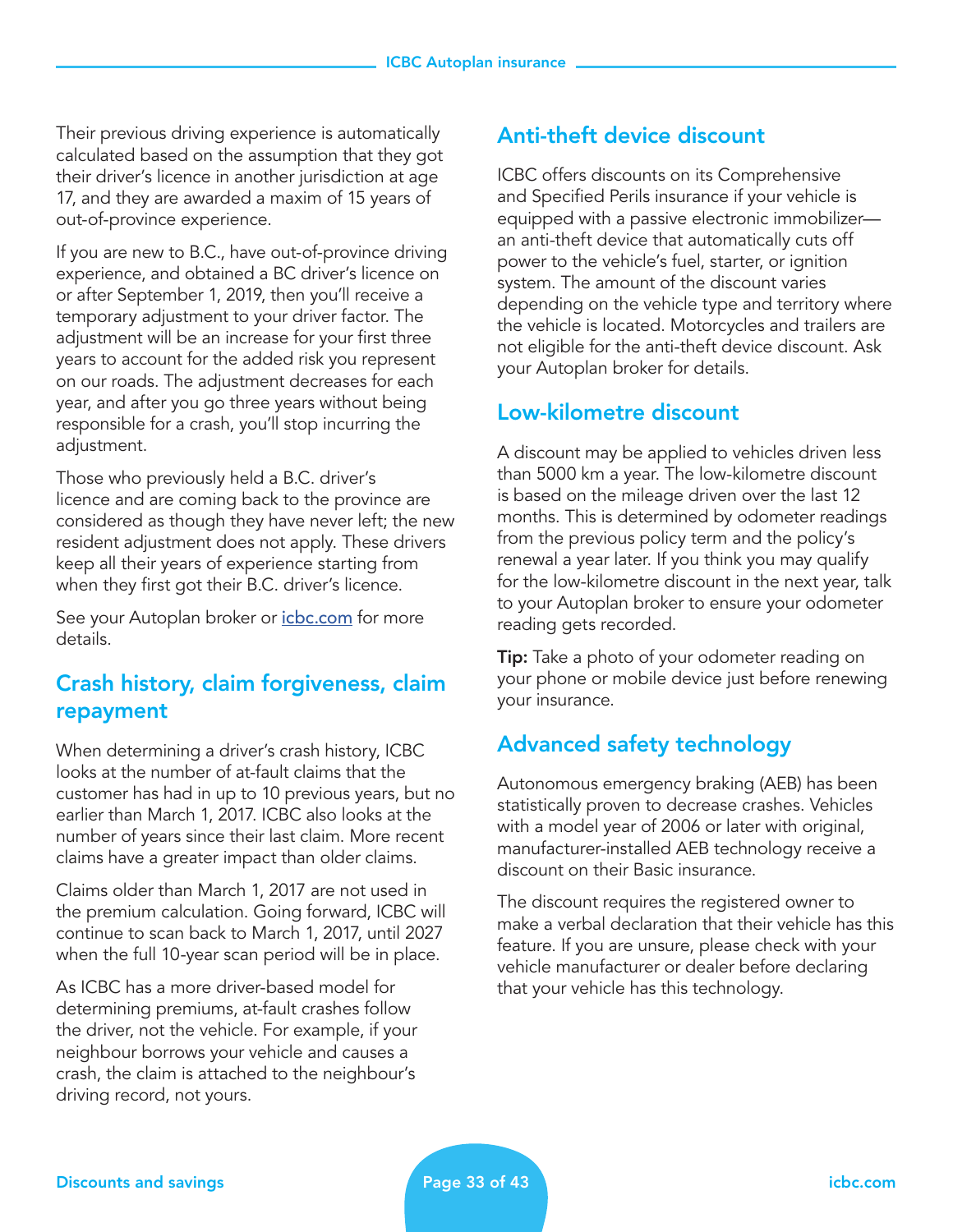## Disability discount

Vehicle owners whose mobility is permanently impaired may qualify for a 25 per cent discount off the cost of Basic insurance. The disability discount is available to a vehicle's registered owner, joint owner, or lessee who is 16 years of age or older and is "a person with disabilities" as defined in the Motor Fuel Tax Act. As of May 1, 2022, the discount will also be available to vehicles where a person with disabilities is not listed as the registered owner or lessee, but has demonstrated an ownership interest in the vehicle through an application for the Fuel Tax Refund Program for Persons with Disabilities.

To be considered a "person with disabilities" you must meet one or more of the following criteria:

- 1. You have lost a limb.
- 2. You are permanently dependent on a wheelchair.
- 3. You have complete and permanent functional loss of your lower limbs.
- 4. Your doctor or nurse practitioner certifies that you have permanent impairment of movement or a mental disability to the extent that it would be hazardous for you to use public transportation (whether or not public transportation is available).
- 5. Your doctor or nurse practitioner certifies that you have permanent sight impairment to the extent that you are not eligible to hold a B.C. driver's licence.
- 6. You have received a letter from Veterans Affairs Canada showing you receive a disability pension from active service (includes civilians who service in support) and the date you began receiving the pension.
- 7. You receive disability assistance from the Ministry of Social Development and Poverty Reduction, or you would receive assistance but do not qualify because you are 65 years old or older.

Please note: If you no longer qualify to receive disability assistance or a supplement from the Ministry of Social Development and Poverty Reduction, please contact the Ministry of Finance, as this may affect your eligibility for the fuel tax refund program.

If you're "a person with disabilities" or have someone that is a person with disabilities with ownership interest in the vehicle and whose vehicle is rated for pleasure use, to and from work, business use, or certain recreational or commercial uses, you may qualify for the discount.

You can apply the disability discount to only one vehicle. Ask your local Autoplan broker for details.

Before applying for the disability discount, you must first register with the Ministry of Finance for the motor fuel tax refund program for persons with disabilities.

Once your application has been approved, take the following items to your local Autoplan broker to apply for the disability discount:

- 1. Registration letter, or your Fuel Tax Refund Program for Persons with Disabilities FDR 8-digit account number (FDR nnnn-nnnn) provided to you by the Ministry of Finance;
- 2. Owner's certificate of insurance, and
- 3. Vehicle licence documents.

Applications to register for the Fuel Tax Refund Program for Persons with Disabilities are available from the Ministry of Finance.

For specific details, or to download the application, please visit [http://www2.gov.bc.ca/gov/content/](http://www2.gov.bc.ca/gov/content/taxes/sales-taxes/motor-fuel-carbon-tax/fuel-tax-refund) [taxes/sales-taxes/motor-fuel-carbon-tax/fuel-tax](http://www2.gov.bc.ca/gov/content/taxes/sales-taxes/motor-fuel-carbon-tax/fuel-tax-refund)[refund](http://www2.gov.bc.ca/gov/content/taxes/sales-taxes/motor-fuel-carbon-tax/fuel-tax-refund); or call the Taxpayer Services information line at 1-877-388-4440.

You can check to see if you're eligible to receive the disability discount retroactively. To apply for the retroactive discount, you must provide your Autoplan broker with a confirmation letter from the Ministry of Finance stating you're eligible for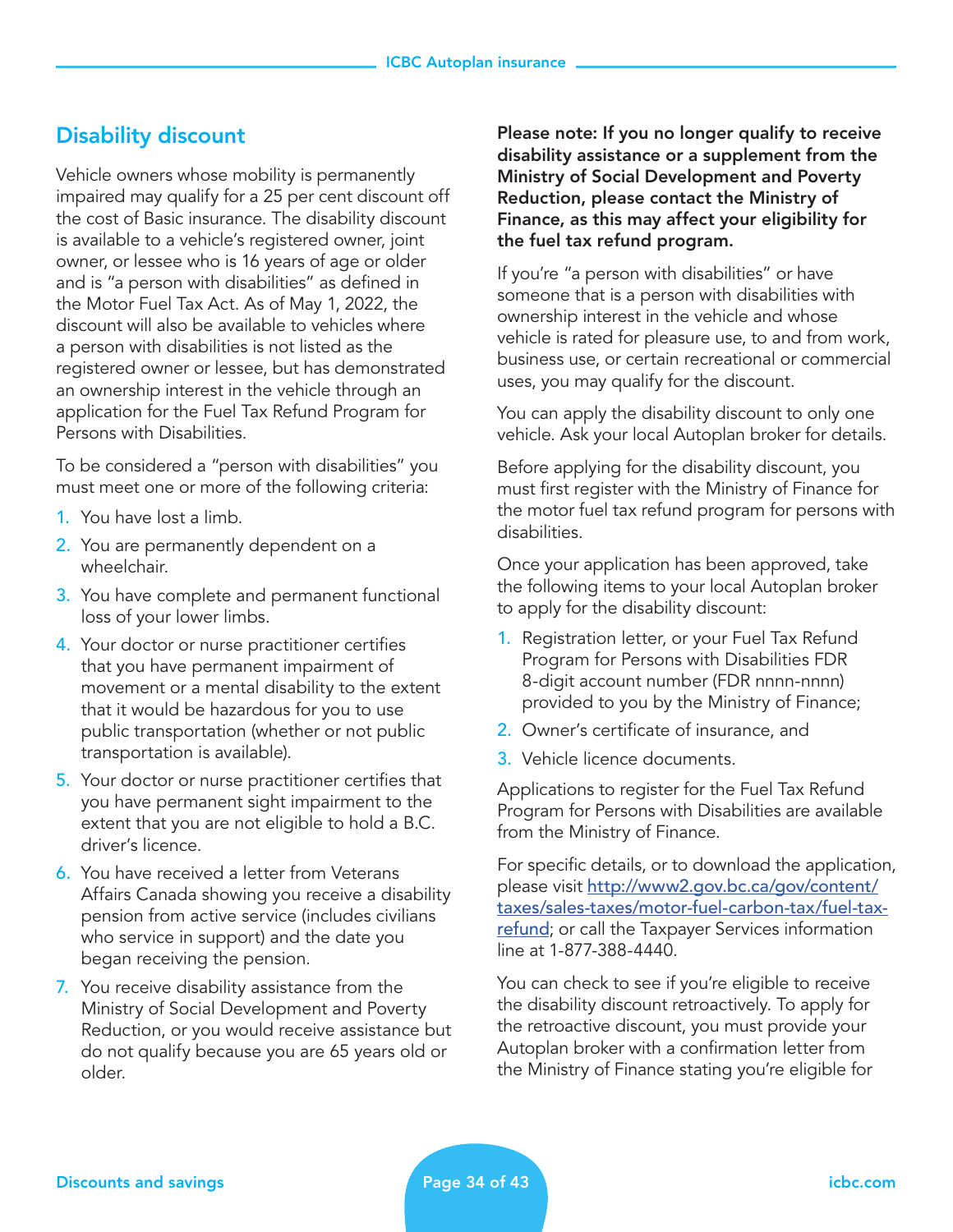the motor fuel tax refund, and the date you first became eligible to receive it. Upon receiving this information, we'll adjust your Autoplan premiums if applicable and will send you a refund for the backdated disability discount.

## Savings for seniors

If you are 65 or older, you may be eligible for a 25 per cent reduction in the cost of your Basic insurance when insured for pleasure use only. However, your senior discount will be reduced if you cause one crash, and it will be eliminated if you cause a second crash within the ten-year scan period.

Disabled seniors who qualify may receive both the senior discount and the disability discount.

## Unlisted Driver Protection

If you'd like the flexibility to be able to lend your car occasionally to a driver not listed on your policy, Unlisted Driver Protection can provide peace of mind. This protection allows unanticipated drivers to drive your vehicle occasionally. Occasional use is up to 12 days in a year, per driver. If you don't have this protection, you could face a one-time financial consequence if an unlisted driver causes a crash in your car.

#### What does Unlisted Driver Protection cost?

You don't have to pay for this protection to start. As long as unlisted drivers do not cause crashes in your car, this protection will be free. However, if an unlisted driver does cause a crash in your car, and you want to continue to have this protection, then you'll need to pay for it at your next renewal.

This is in addition to the one-time financial consequence you may have to pay. If more unlisted driver crashes occur, the cost of this protection will continue to increase.

#### Exclusions to Unlisted Driver Protection

Even if you have opted for Unlisted Driver Protection, it will not protect you from the financial consequence if any of these people cause a crash in your car, as they should be listed on your policy:

- Household members or employees (of the principal driver, registered owner, or lessee if the vehicle is leased)
- Anyone who has driven any of your vehicles more than 12 days in the last year

Unlicensed drivers, and those who have already caused a crash in one of your vehicles in the last five years (from September 1, 2019), are also excluded.

If an unlisted driver causes a crash in your car, you could face a one-time financial consequence. This will depend on a number of factors, such as where they are licensed and their driving experience and crash history.

In most cases, if the unlisted driver has a B.C. driver's licence, the consequence is 15 times the cost difference between:

- What the policyholder paid for Basic insurance at their last renewal, and
- what their insurance would have cost, had they listed the driver who caused the crash up to a maximum of \$5,000.

If there is no difference in the premium, there would be no financial consequence. However, you would still need to pay for Unlisted Driver Protection at your next renewal, if you want this protection.

There will be exemptions for extraordinary situations, such as when an unlisted driver uses your car for a medical emergency. Mechanics and valets who may drive your car are covered by their own policy.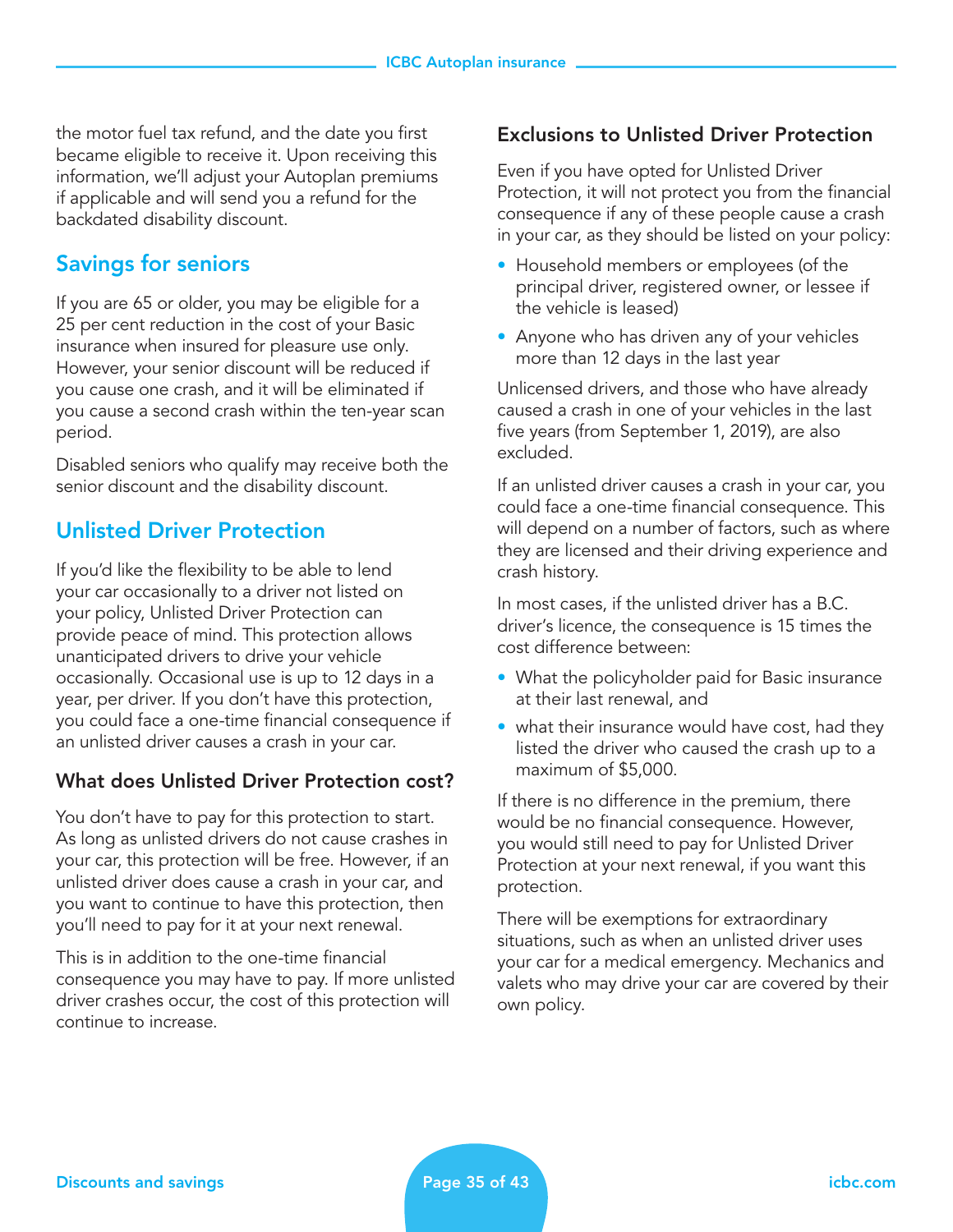## Determining premiums and payouts under Collision, Comprehensive and Specified Perils coverages

### Rate group vehicles

Autoplan Collision, Comprehensive and Specified Perils premiums for cars and commercial vehicles with a GVW of 5,000 kg or less are set according to what the insurance industry calls rate groups. Rate groups are based on factors such as the average claim cost, repair costs, engine size and safety features of each make and model of vehicle.

## Determining the value of a total loss

If you are involved in a crash and your vehicle is a total loss, settlement of your claim will be based on the actual cash value of your vehicle, that is, the current market value, which is what a buyer would have paid for the vehicle just prior to the loss.

The actual cash value of the vehicle is determined by your ICBC adjuster and estimator. Any receipts, photos or records of independent appraisals you have will help them determine the actual cash value.

For vehicles that are three model years old or newer, you may be eligible to purchase New Vehicle Replacement Plus, Replacement Cost or Limited Depreciation coverage which will provide you with more than just the actual cash value of the vehicle in the event of a total loss. Ask your Autoplan broker for more details about purchasing this coverage (See Optional Autoplan or New vehicle protection).

#### Declared value vehicles

Autoplan Collision, Comprehensive and Specified Perils premiums for vehicles such as trailers, motor homes, motorcycles, industrial and commercial vehicles with a GVW of 5,000 kg or more, snowmobiles, all-terrain vehicles, golf carts, modified vehicles and modified collector vehicles are set on a vehicle-by-vehicle basis using your declared value of the vehicle. That's because the values of these vehicles can vary widely and they may have custom features.

## Determining declared value

The declared value should be the current market value of the vehicle, including taxes, and the depreciated value of the vehicle's permanently attached equipment. You should review the declared value of your vehicle at least twice a year because it can change due to such things as current market value, inflation, or changes you make to the vehicle or its attached equipment.

## When the declared value is too high

Use caution when determining the declared value of your vehicle. You will only be paid the actual cash value of your vehicle in the event of a total loss; if your declared value is too high, your premiums will be too high for the coverage you will receive.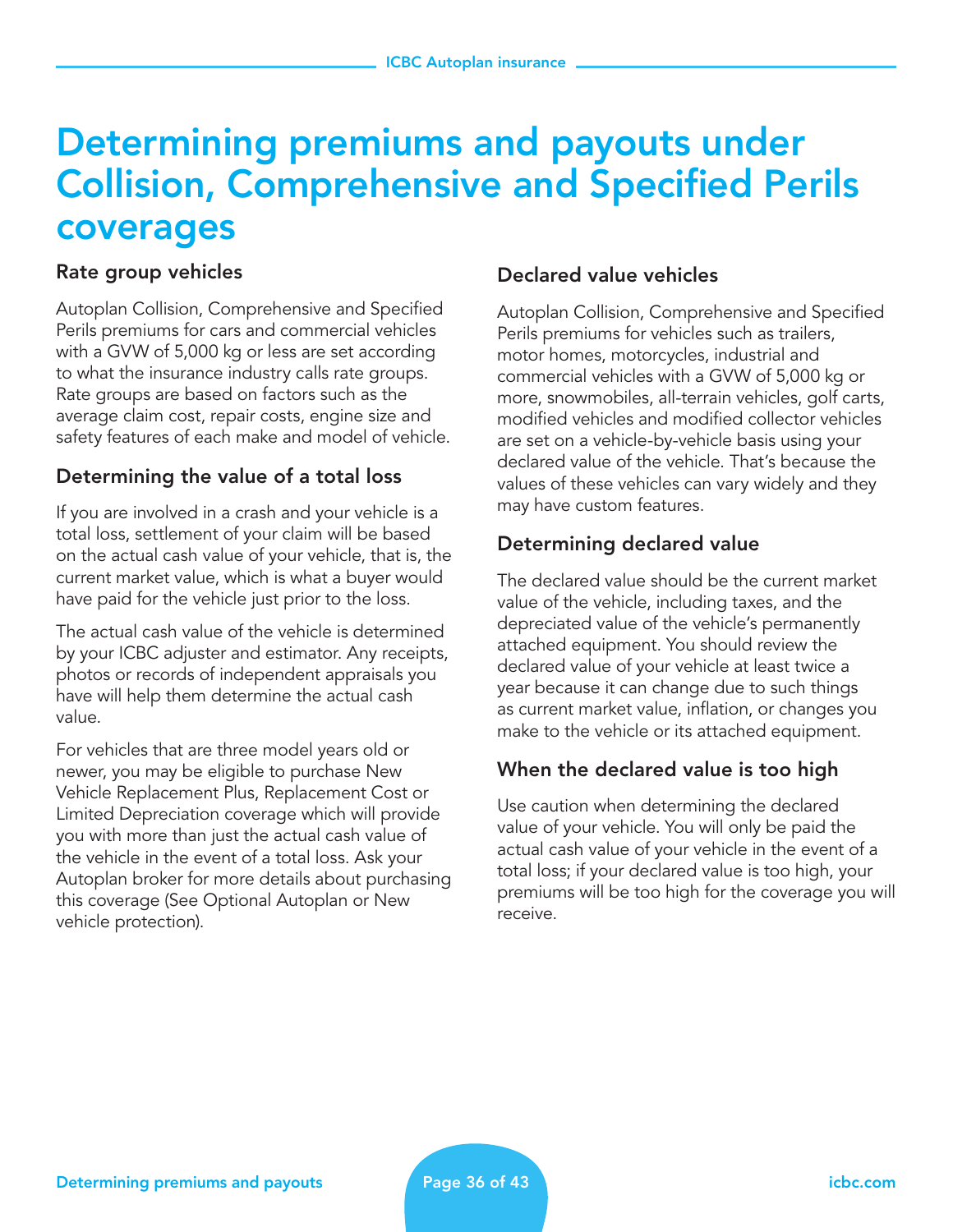#### When the declared value is too low total losses

If the vehicle's declared value is too low—below the actual cash value—the most you'll be paid in the event of a total loss claim is the value you declared, less your deductible.

You can change your declared value at any time by visiting your Autoplan broker.

#### When the declared value is too low partial losses

Your premium is based on the assumption that the vehicle's full value is insured; therefore, if you underinsure your vehicle and it has to be repaired as a result of a claim, a co-insurance clause applies. The co-insurance clause means you'll have to pay a portion of the loss yourself if your vehicle's declared value is less than 90 per cent of its actual value. (This does not apply if the value you declare is less than \$10,000 and the actual cash value at the time of the claim exceeds the declared value by less than \$1,000.)

If the declared value is more than 90 per cent of the actual cash value at the time of the loss, no coinsurance applies. The claim will be paid up to your declared value less your deductible.

## Buying or selling a vehicle

Buying or selling a vehicle involves registering the change of ownership. All transfers of ownership of vehicles registered in B.C. must be registered within 10 days of purchase.

To register, the buyer must take the seller's original copy of the Vehicle Registration and a signed transfer form to an Autoplan broker. Transfer forms are available from any Autoplan broker's office. For information about researching used vehicles and completing the sales paperwork, visit *[icbc.com](http://icbc.com)*, and search for "Buying a used vehicle."

#### Documents required

To get insurance and new licence plates for the vehicle, the buyer needs the Transfer/Tax Form and the current Vehicle Registration from the seller. To cancel the seller's insurance on the sold vehicle or transfer it to a new vehicle, the seller needs the Owner's Certificate of Insurance and Vehicle Licence, the vehicle's old licence plates and picture identification. Please provide original documents only. We cannot accept photocopies.

#### ICBC Vehicle Claims History Reports

Before you buy a used vehicle, you may want to purchase an ICBC Vehicle Claims History Report. It tells you:

- Whether a vehicle has had any damage claims with ICBC
- The type of claim (collision, vandalism, and so on)
- The date the damage occurred and the amount paid or the amount of the outstanding damage estimate, if available
- The location of the primary area of damage (available for most claims)
- The vehicle's status (normal, rebuilt, salvage and so on). The report also provides a definition of the status
- If the vehicle may be required to pass a mechanical/ safety inspection (due to an outstanding Notice and Order number 1 or number 2)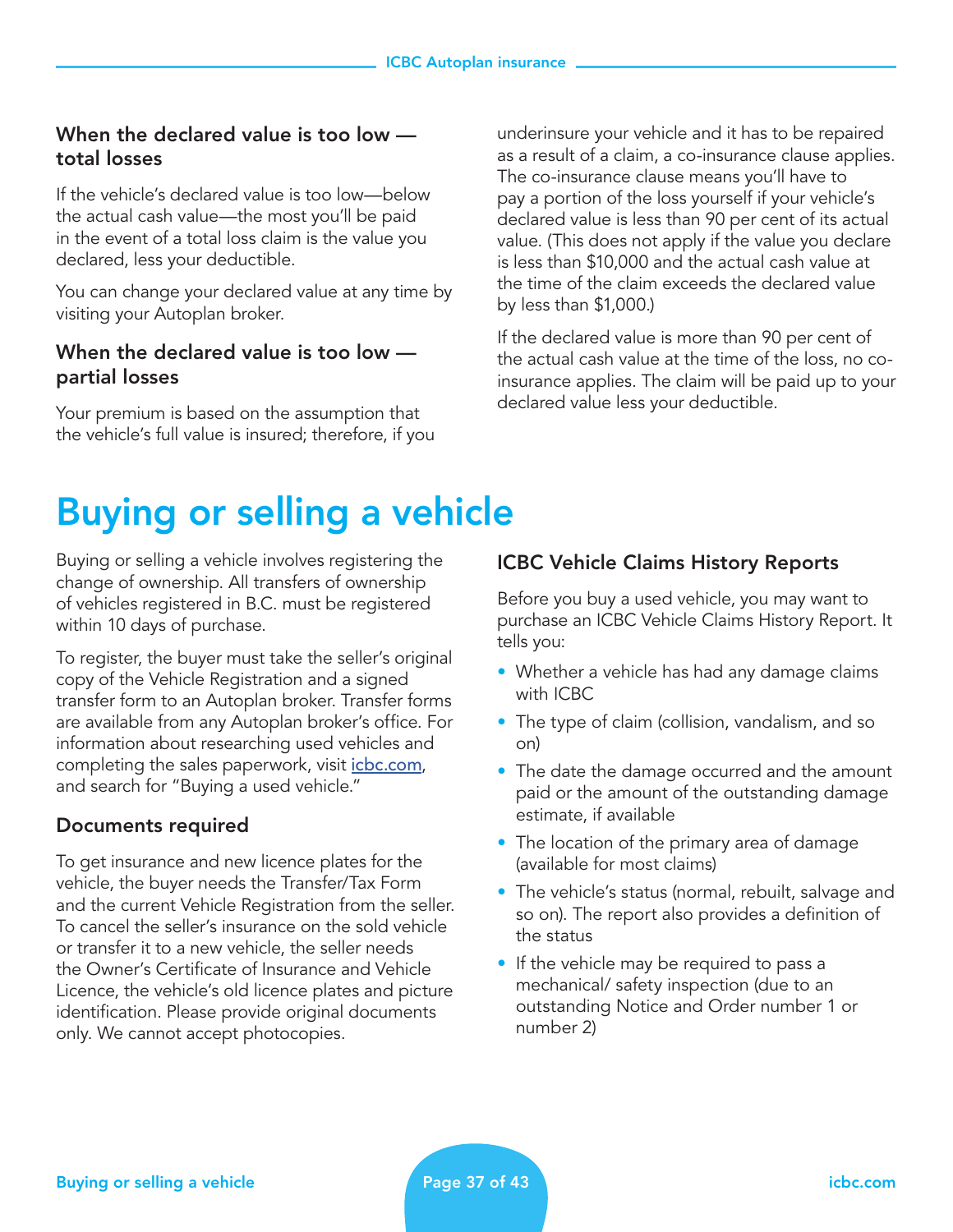- If there may be certain restrictions (other than the requirement for a mechanical inspection) that might prevent the vehicle from being licensed (such as a court order which prevents a customer from transferring the vehicle into their name; if the vehicle has been reported as stolen, and so on)
- Whether the vehicle has been imported from another jurisdiction (the report will state if the vehicle is a Canadian or foreign import, but the date the vehicle entered B.C. isn't available)

The report can be obtained on *[icbc.com](http://icbc.com)* or by calling 604-661-2233 or toll-free 1-800-464-5050.

#### Please note: Information isn't available for some vehicles formerly insured under Fleetplan or garage policies or by private or out-of-province insurers. Also, repairs that were completed privately will not show up on the report.

For more information, please see *[icbc.com](http://icbc.com)*, under "Buying a used vehicle."

#### Transferring insurance to the new vehicle

When you buy a B.C.-registered vehicle, you may operate it for up to 10 days from the date of purchase using valid B.C. licence plates from your old vehicle, as long as your old vehicle has been sold or disposed of before you attach the plates to the new vehicle, and provided the plates are compatible with the vehicle. For example, passenger vehicle plates may only be attached to a passenger vehicle, and pick-up truck plates to a pick-up truck.

During those 10 days you must carry the following items in the vehicle:

- The Transfer/Tax Form for your new vehicle which you and the previous owner have signed
- The original Owner's Certificate of Insurance and Vehicle Licence for your old vehicle
- The seller's original Vehicle Registration for your new vehicle or the signed and dated Bill of Sale if you bought a new vehicle from a dealer

If your old vehicle has not been sold or disposed of, your old licence plates cannot be displayed on your new vehicle. You must obtain new licence plates and insurance for your new vehicle immediately or process the transfer of plates at an Autoplan broker.

The licence plates on a vehicle are issued to the owner, not the vehicle. They must either be transferred to the owner's new vehicle or returned to an Autoplan broker to cancel the insurance.

To register the transfer of ownership, you must take the seller's copy of the Vehicle Registration, a signed transfer form and picture identification to an Autoplan broker within 10 days of the date you bought the vehicle.

If you are not transferring insurance and licence plates from a vehicle you previously owned, visit an Autoplan broker and arrange for a temporary permit or insurance and licence plates before you take possession. The previous owner's licence plates must not be left on the vehicle.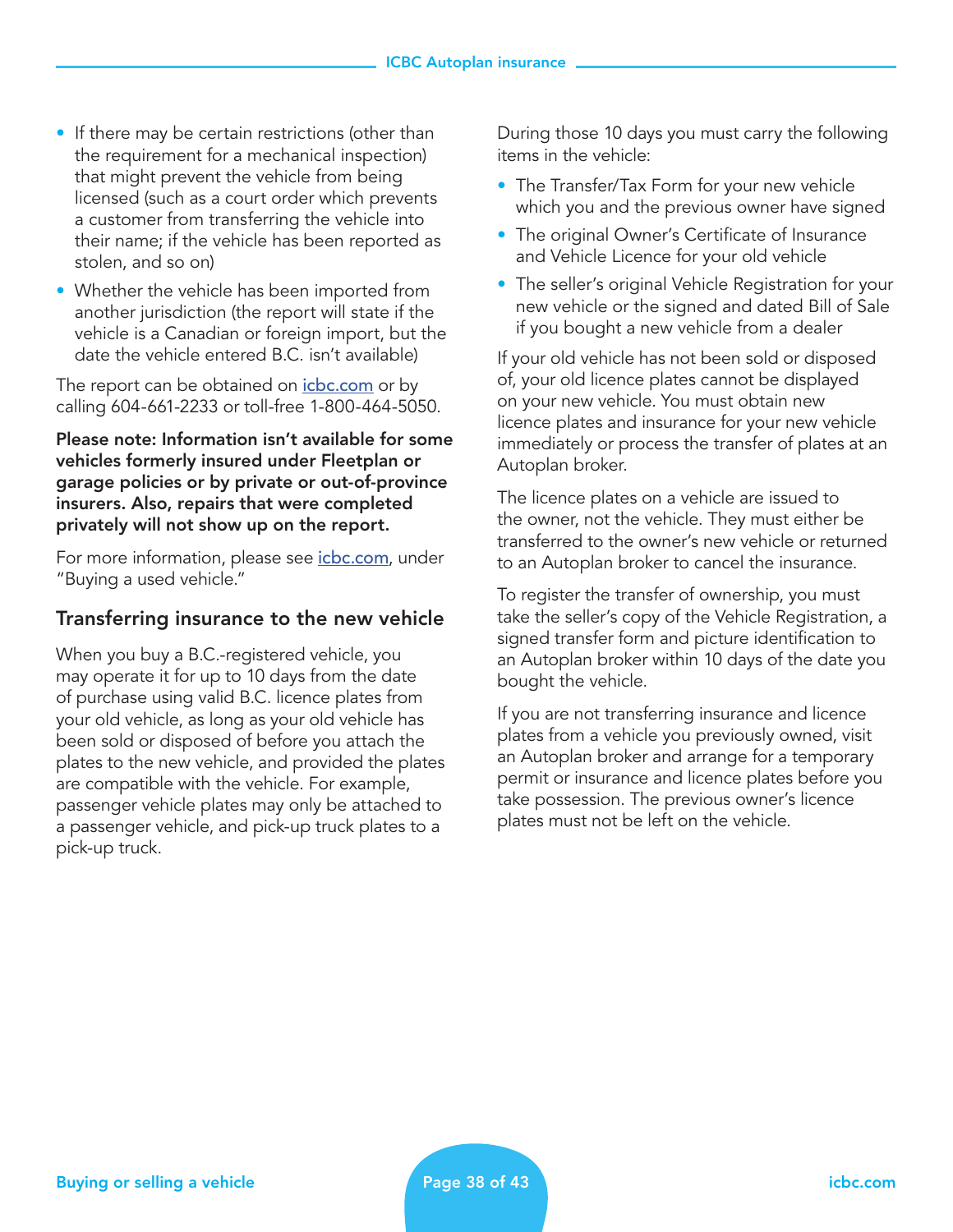## Driver premiums

Drivers with more driving offences or convictions get involved in more crashes than other drivers twice as many crashes in fact. Customers tell us that these drivers should pay more for the higher risks and related claims costs they represent on our roads.

If you are guilty of violating traffic rules or if you are convicted under certain sections of the Criminal Code of Canada (such as driving while impaired), you'll be fined and may pay a driver premium as a result, either a Driver Penalty Point (DPP) Premium or a Driver Risk Premium (DRP). The amount of premium to be paid is based upon the number of penalty points and/or suspensions and/ or types of convictions that are recorded against your driving record.

Please note: the driver premiums, DPP and DRP, are separate from Autoplan insurance premiums and are in addition to the fines carried by specific driving offences. There are two driver premium programs, DPP and DRP, but you can only be billed under one or the other program each year, whichever results in the highest premium. We will send you the DPP/ DRP premium invoice approximately one month before your annual assessment date, which is usually your birthdate. Failure to pay the driver premium may result in you not being able to do certain transactions with us, such as renewing your auto insurance or your driver's licence.

## The Driver Penalty Point (DPP) Premium

If you accumulate four or more driver penalty points against your driving record during a 12-month period that ends five months before your assessment date (usually your birthday), you may be billed a DPP Premium. The amount of this premium is based upon the number of points recorded against your driving record (and the higher the number of penalty points the higher the premium).

Please note: driving offences are only billed once. Driving offences that occurred before the time period described above, may also be included in your bill.

#### The Driver Risk Premium (DRP)

The Driver Risk Premium (DRP) will have to be paid if you have:

- One or more driving-related Criminal Code convictions
- One or more 10-point Motor Vehicle Act convictions
- One or more excessive speeding convictions
- Two or more roadside suspensions/prohibitions
- Two or more distracted driving convictions

If you accumulate these offences on your driving record during the 36-month period that ends five months before your assessment date (usually your birthday), you may be billed a DRP. The amount of this premium is based upon the number and the type(s) of convictions and/or suspensions recorded against your driving record (and the higher the number of convictions and/or suspensions the higher the premium). This is an annual bill, and a conviction and/or a suspension will be considered for three billing periods.

#### More information

If you'd like more information about your driver premiums:

- Go to [icbc.com/driver-licensing/tickets](http://icbc.com/driver-licensing/tickets) and penalties.
- Call ICBC's Insurance Services at 604-661-2800 (Lower Mainland) or toll-free 1-800-663-3051 (rest of B.C., Canada and the USA).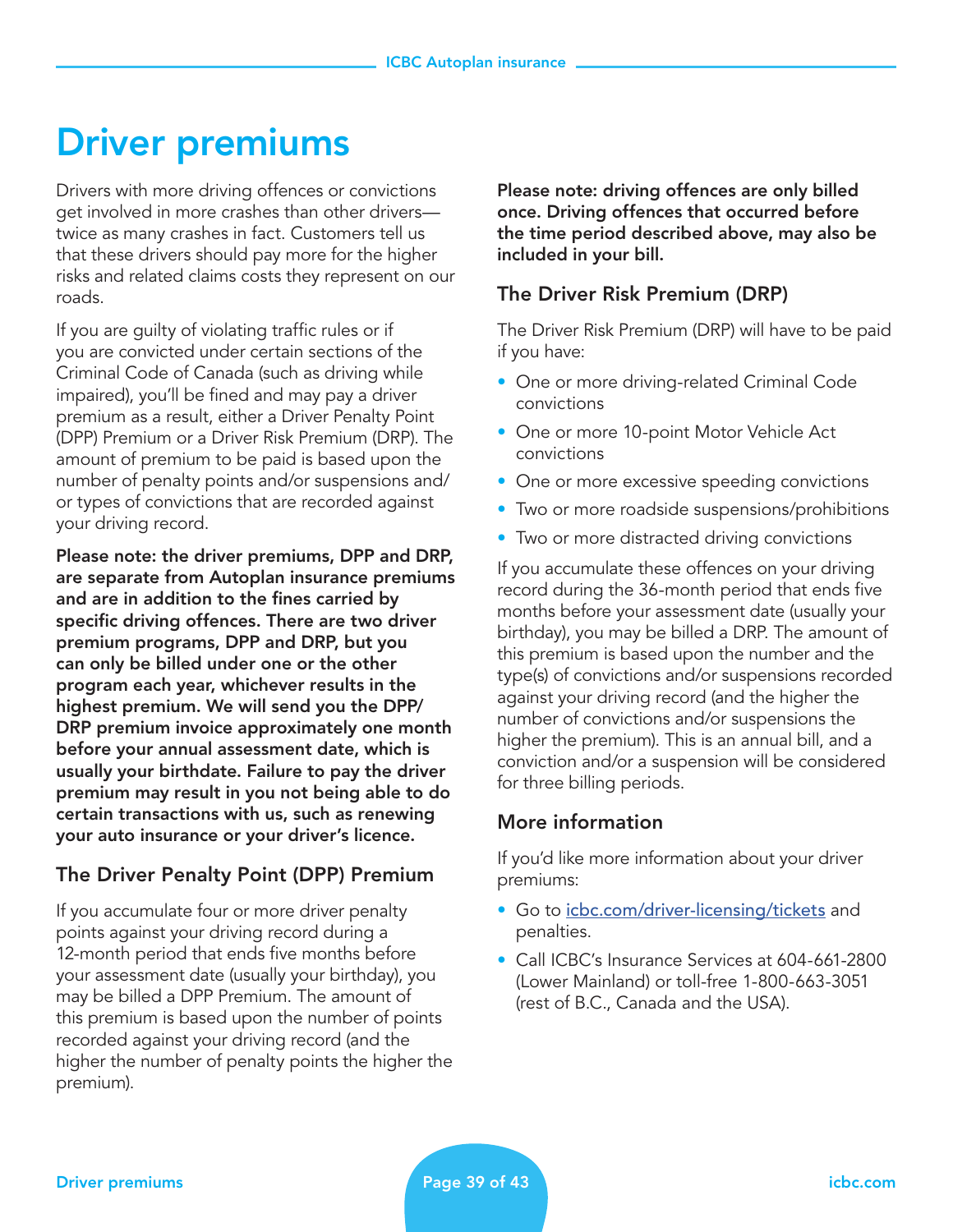If you'd like copies of your driving record:

- Visit a driver licensing office (go to *[icbc.com/](http://icbc.com/locators)* [locators](http://icbc.com/locators) to find a location near you).
- Call ICBC Driver Licensing at 250-978-8300 (Victoria) or toll-free 1-800-950-1498 (elsewhere in B.C.).

# ICBC's fairness process

If you're not satisfied with a decision, procedure or policy, we're listening. Here's what you can do.

- 1. If you have a complaint or concern, try speaking to the manager or supervisor at the ICBC office you've been dealing with. The manager or supervisor can look into your concern, and advise you about further dispute remedies that are available to you if needed.
- 2. If this doesn't resolve your issue, please contact our Customer Relations department at 604-982-6210 or toll-free at 1-800-445-9981.
- 3. If our Customer Relations department is unable to resolve your issue, you may contact the Fairness Officer. The Fairness Officer works more independently from ICBC to review fairness complaints. For more information, see *[icbc.com](http://icbc.com)*.

## Other Options

#### Office of the Ombudsperson

If your issue is still unresolved, consider contacting the Office of the Ombudsperson toll-free at 1-800-567-3247 or fax 250-387-0198. For more information, see [www.bcombudsperson.ca](http://www.bcombudsperson.ca).

• Write to (make sure you include your name, date of birth and signature):

 ICBC Driver Licensing Safety and Security Box 3750 910 Government Street Victoria, BC Canada V8W 3Y5

#### Civil Resolution Tribunal

The Civil Resolution Tribunal (CRT) is a decisionmaking body independent from ICBC. If you disagree with an aspect of your claim with ICBC such as your entitlement to accident benefits or the fault assessment (when it results in a monetary loss), you may apply to the CRT for dispute resolution.

The CRT is part of the public justice system. If you can't reach an agreement with the help of a CRT case manager, a tribunal member will decide your dispute. CRT tribunal members are independent and neutral, and are required to apply the law and make enforceable decisions. If you or ICBC don't agree with the CRT's decision, you can ask the B.C. Supreme Court for judicial review of the decision. For more information about the Civil Resolution Tribunal, see [www.civilresolutionbc.ca](http://www.civilresolutionbc.ca).

Under Enhanced Care, you can still retain a lawyer if you wish to seek legal advice for your claim or have them represent you.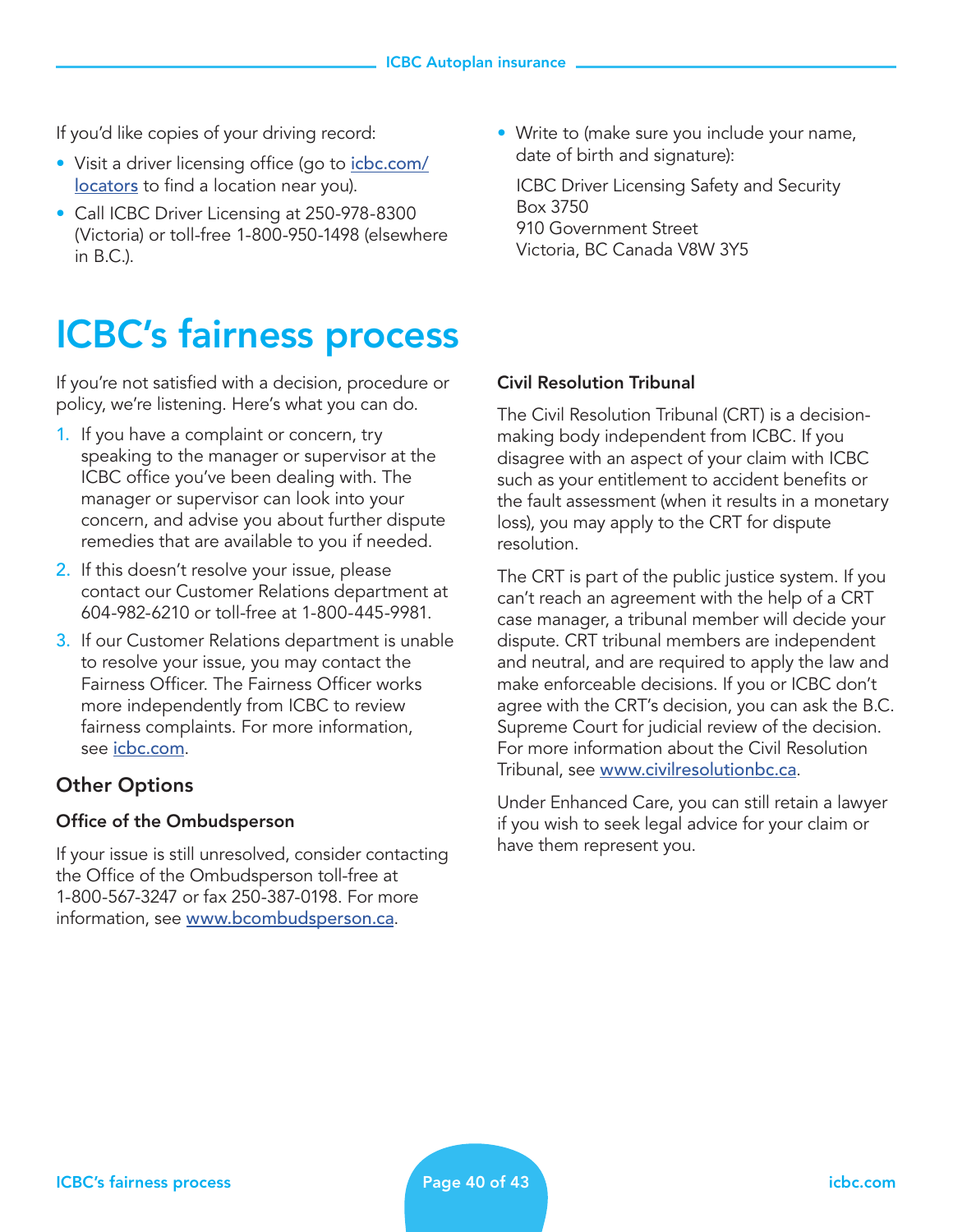# Fighting fraud

North American auto insurance industry studies estimate that 10 to 20 per cent of claims contain an element of fraud or exaggeration. To combat this, we have developed anti-fraud measures aimed at controlling premiums and providing better service for honest customers.

Our Special Investigation Unit (SIU) employs highly trained and experienced Peace Officers and Fraud

Investigators who work closely with police and our claims staff to uncover and investigate all forms of fraud.

You can help. If you know that someone is making a fraudulent claim, report online at *[icbc.com](http://icbc.com)* or call our Tip Line at 604-661-6844 (Lower Mainland) or 1-800-661-6844 (elsewhere in B.C.).

## Privacy and freedom of information

We are committed to protecting your personal information. The Privacy and Freedom of Information (PFOI) department can help you with questions or concerns regarding how we handle your personal information.

If you need information from our files to help resolve your concerns, please contact our representative who has been handling your issue first.

If you feel you need to make a formal request for records, please visit the information request page on *[icbc.com](http://icbc.com)* and submit your request for records using the online webform.

Alternatively, you may send your request in writing to PFOI, by either of the following methods:

- Fax: 604-443-4562
- Mail: ICBC Privacy & Freedom of Information 217 – 151 West Esplanade North Vancouver, BC V7M 3H9

## What to do after a crash

## Step one

If anyone's injured, call 911.

Move the vehicles off the road if it's safe to do so. Avoid discussing who's at fault for the crash.

## Step two

Get details.\* Record the following for all the vehicles and drivers involved in the crash:

• Driver's name, driver's licence number, province/state and contact info

- Licence plate and year, make and model of vehicle
- Insurance details if the vehicle isn't from B.C.
- \* You may also need to provide this information to the police.

## Step three

See if there were any witnesses. Record their names and contact info.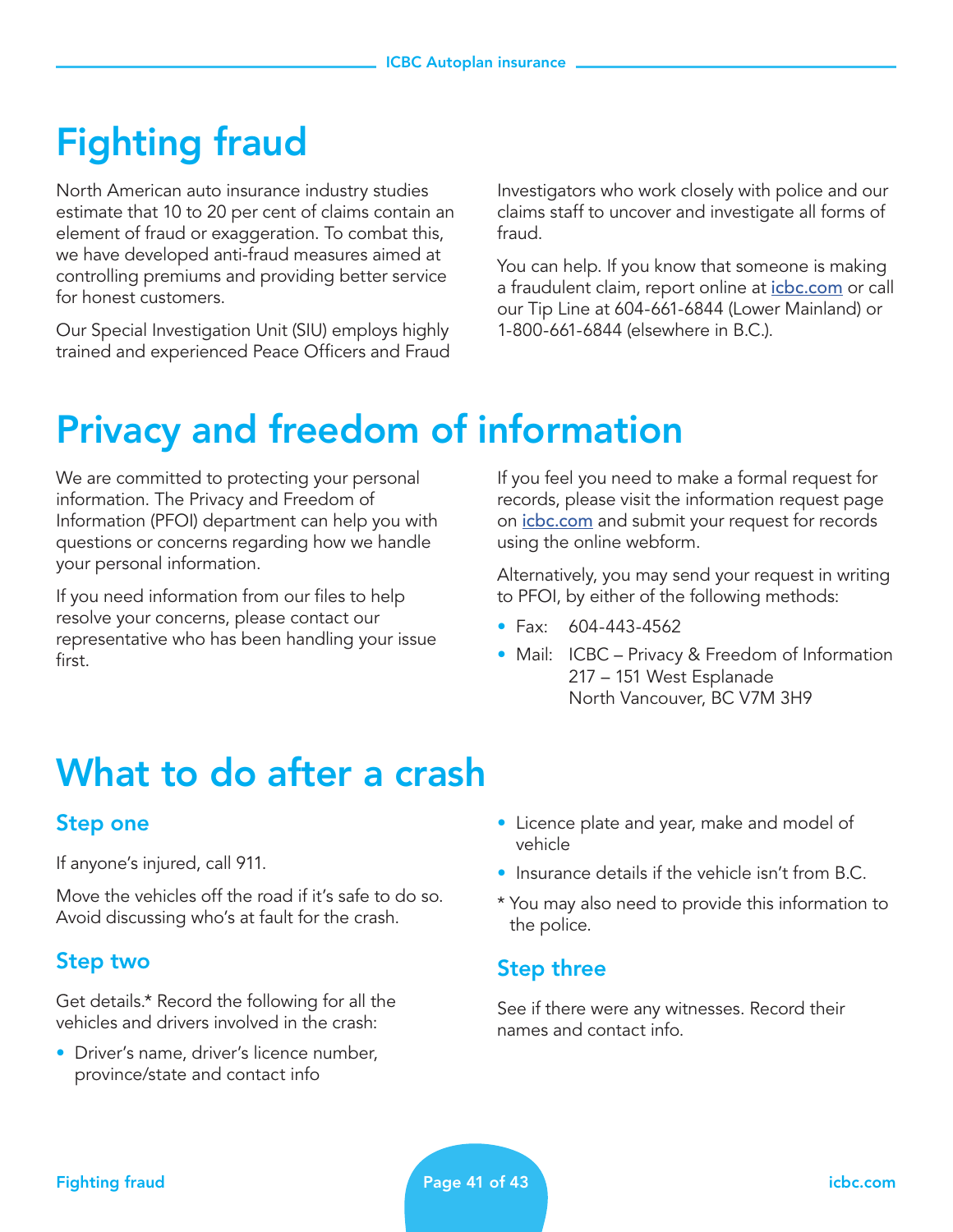## Step four

Describe the crash scene (if possible, take photos or draw a diagram):

- What was the date, time and location?
- What were the weather and road conditions?
- What direction were each of you travelling?
- Where was your vehicle and what lane were you using?
- Where was the other vehicle?

## Step five

Our ICBC claims staff is here to help you:

- [https://www.icbc.com/claims](https://www.icbc.com/claims/Pages/default.aspx) (online)
- 604-520-8222 (Lower Mainland)
- 1-800-910-4222 (elsewhere in B.C., Canada or U.S.)

Translation services available.

When you're ready to select a repair shop, go to [icbc.com](http://icbc.com). ICBC has accredited more than 400 auto body shops throughout B.C. By taking your vehicle to an ICBC c.a.r. shop or c.a.r. shop VALET facility, your repairs are guaranteed for as long as you own your vehicle.

#### What if my car can't be driven from the scene?

- Call a tow truck—have your vehicle towed to a place where it can be stored securely.
- If you have ICBC Collision coverage, or if the other vehicle driver is responsible for the crash, towing and storage charges will form part of your claim.
- Make a police report—if the combined total property damage appears to exceed \$10,000 make a police report.
- Contact ICBC—report your crash. We will either tow your vehicle to a claim centre for a damage estimate, or tow it directly to a repair shop and estimate it there.

#### What if it's a hit and run?

- Ask if anybody saw it happen—if they did, get names and phone numbers.
- Call ICBC to report the claim. You may be asked for a police report if there is a suspect or anyone sustained injuries.
- Supply a sworn affidavit if requested our claims staff may request this of you. They'll examine your vehicle, and may visit the crash scene and interview witnesses before settling the claim.

## Is there a time limit on making a claim?

According to the regulations pursuant to the Insurance (Vehicle) Act, if you are involved in a crash and wish to make a claim, you have a duty to report your claim promptly to ICBC. Failure to report the claim promptly could affect your ability to receive compensation for your injuries or damage to your vehicle or property. You can find out more information about reporting a claim at [icbc.com/claims](http://icbc.com/claims).